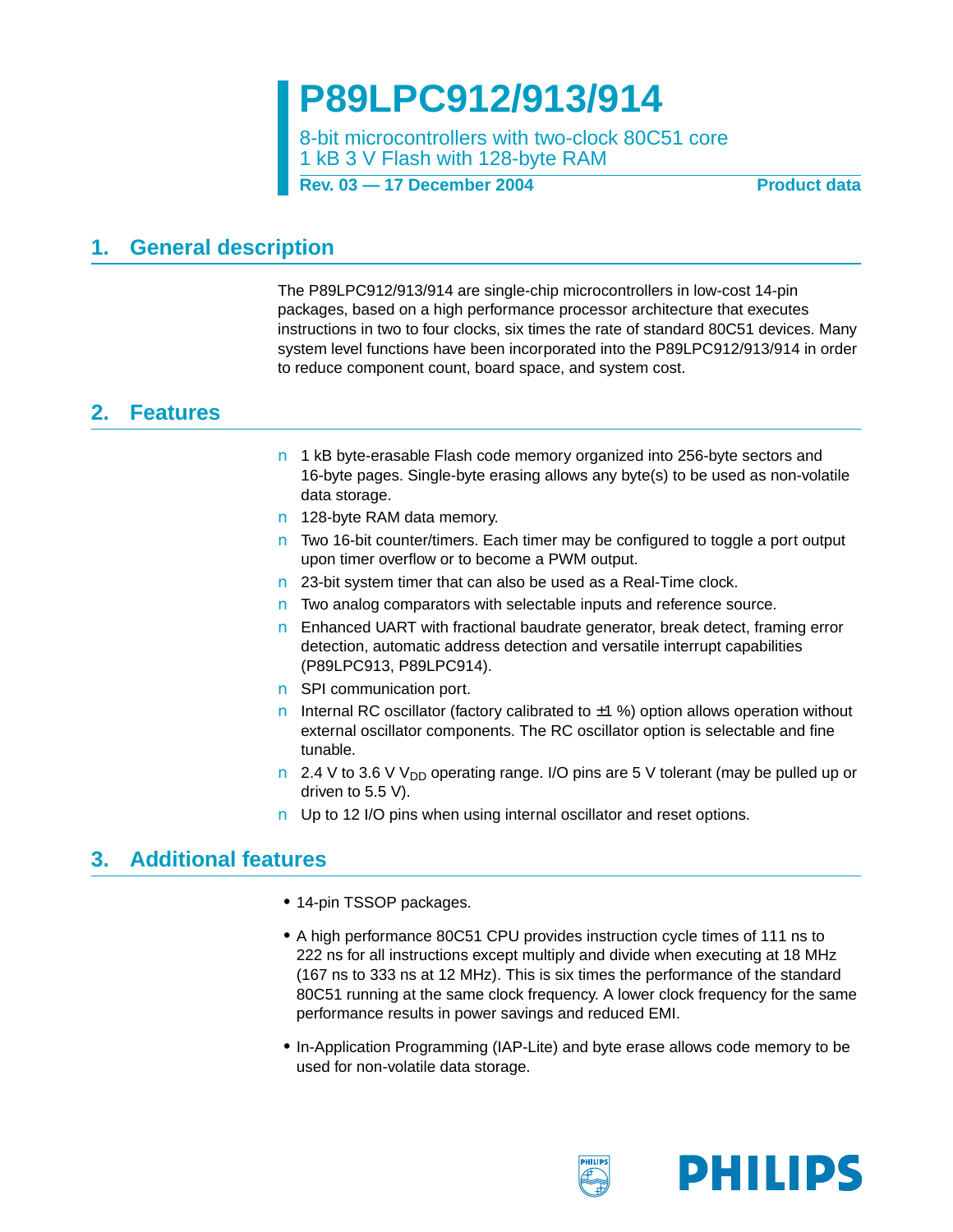- **•** Serial Flash In-Circuit Programming (ICP) allows simple production coding with commercial EPROM programmers. Flash security bits prevent reading of sensitive application programs.
- **•** Watchdog timer with separate on-chip oscillator, requiring no external components. The watchdog prescaler is selectable from 8 values.
- **•** Low voltage reset (Brownout detect) allows a graceful system shutdown when power fails. May optionally be configured as an interrupt.
- **•** Idle and two different Power-down reduced power modes. Improved wake-up from Power-down mode (a low interrupt input starts execution). Typical Power-down current is 1 µA (total Power-down with voltage comparators disabled).
- **•** Active-LOW reset. On-chip power-on reset allows operation without external reset components. A reset counter and reset glitch suppression circuitry prevent spurious and incomplete resets. A software reset function is also available.
- **•** Configurable on-chip oscillator with frequency range options selected by user programmed Flash configuration bits. Oscillator options support frequencies from 20 kHz to the maximum operating frequency of 18 MHz (P89LPC912, P89LPC913).
- **•** Oscillator Fail Detect. The watchdog timer has a separate fully on-chip oscillator allowing it to perform an oscillator fail detect function.
- **•** Programmable port output configuration options: quasi-bidirectional, open drain, push-pull, input-only.
- **•** Port 'input pattern match' detect. Port 0 may generate an interrupt when the value of the pins match or do not match a programmable pattern.
- **•** LED drive capability (20 mA) on all port pins. A maximum limit is specified for the entire chip.
- **•** Controlled slew rate port outputs to reduce EMI. Outputs have approximately 10 ns minimum ramp times.
- **•** Only power and ground connections are required to operate the P89LPC912/913/914 when internal reset option is selected.
- **•** Four interrupt priority levels.
- **•** Four keypad interrupt inputs.
- **•** Second data pointer.
- **•** Schmitt trigger port inputs.
- **•** Emulation support.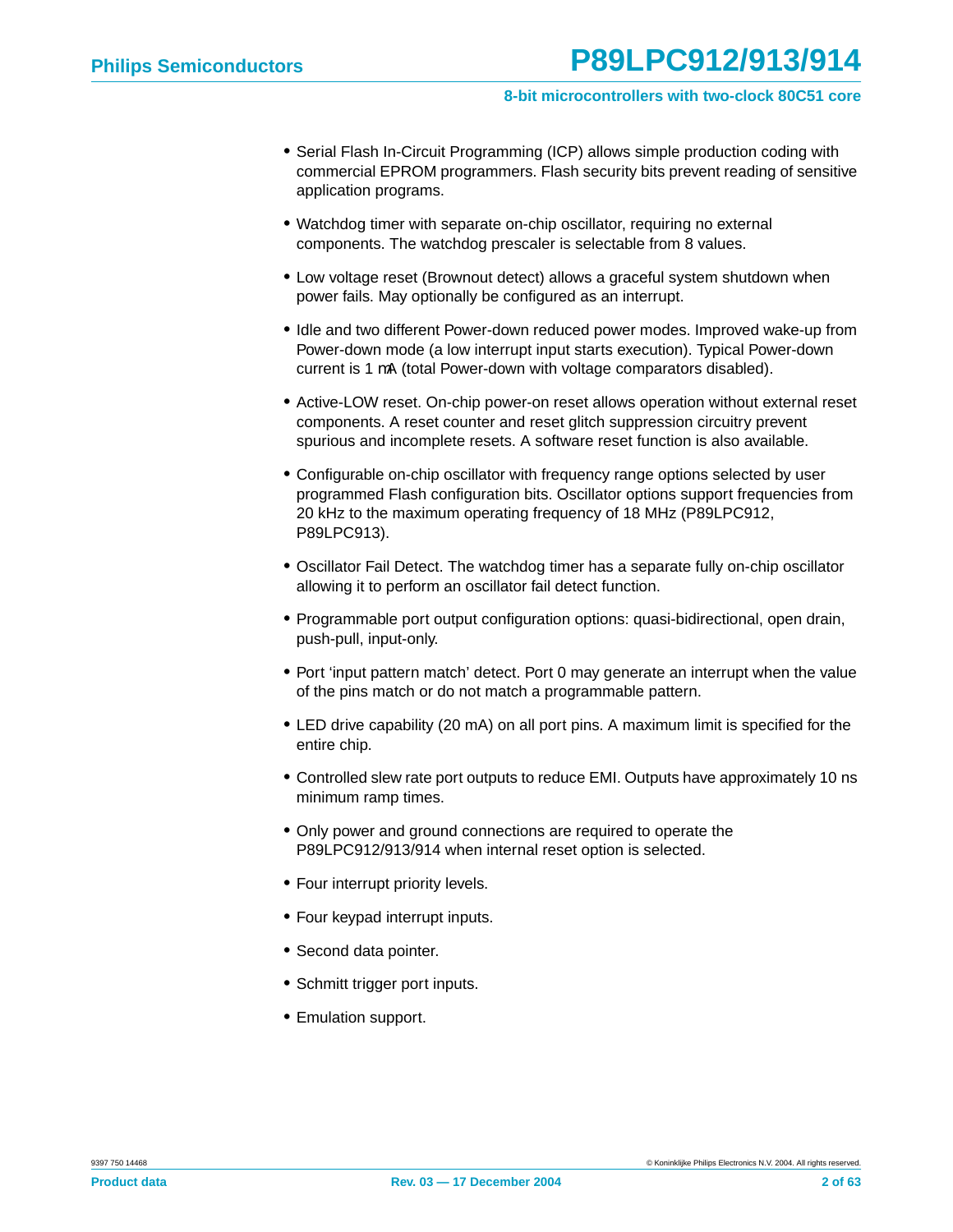## <span id="page-2-0"></span>**4. Ordering information**

| <b>Ordering information</b><br>Table 1: |             |                                            |                |  |  |  |  |  |  |
|-----------------------------------------|-------------|--------------------------------------------|----------------|--|--|--|--|--|--|
| <b>Type number</b>                      | Package     |                                            |                |  |  |  |  |  |  |
|                                         | <b>Name</b> | <b>Description</b>                         | <b>Version</b> |  |  |  |  |  |  |
| P89LPC912FDH                            | TSSOP14     | plastic thin shrink small outline package; | SOT402-1       |  |  |  |  |  |  |
| P89LPC913FDH                            |             | 14 leads; body width 4.4 mm                |                |  |  |  |  |  |  |
| P89LPC914FDH                            |             |                                            |                |  |  |  |  |  |  |

#### <span id="page-2-1"></span>**4.1 Ordering options**

| Table 2:           |                    |                  |
|--------------------|--------------------|------------------|
| <b>Type number</b> | Temperature range  | <b>Frequency</b> |
| P89LPC912FDH       | $-40$ °C to +85 °C | 0 MHz to 18 MHz  |
| P89LPC913FDH       |                    |                  |
| P89LPC914FDH       |                    | 0 MHz to 12 MHz  |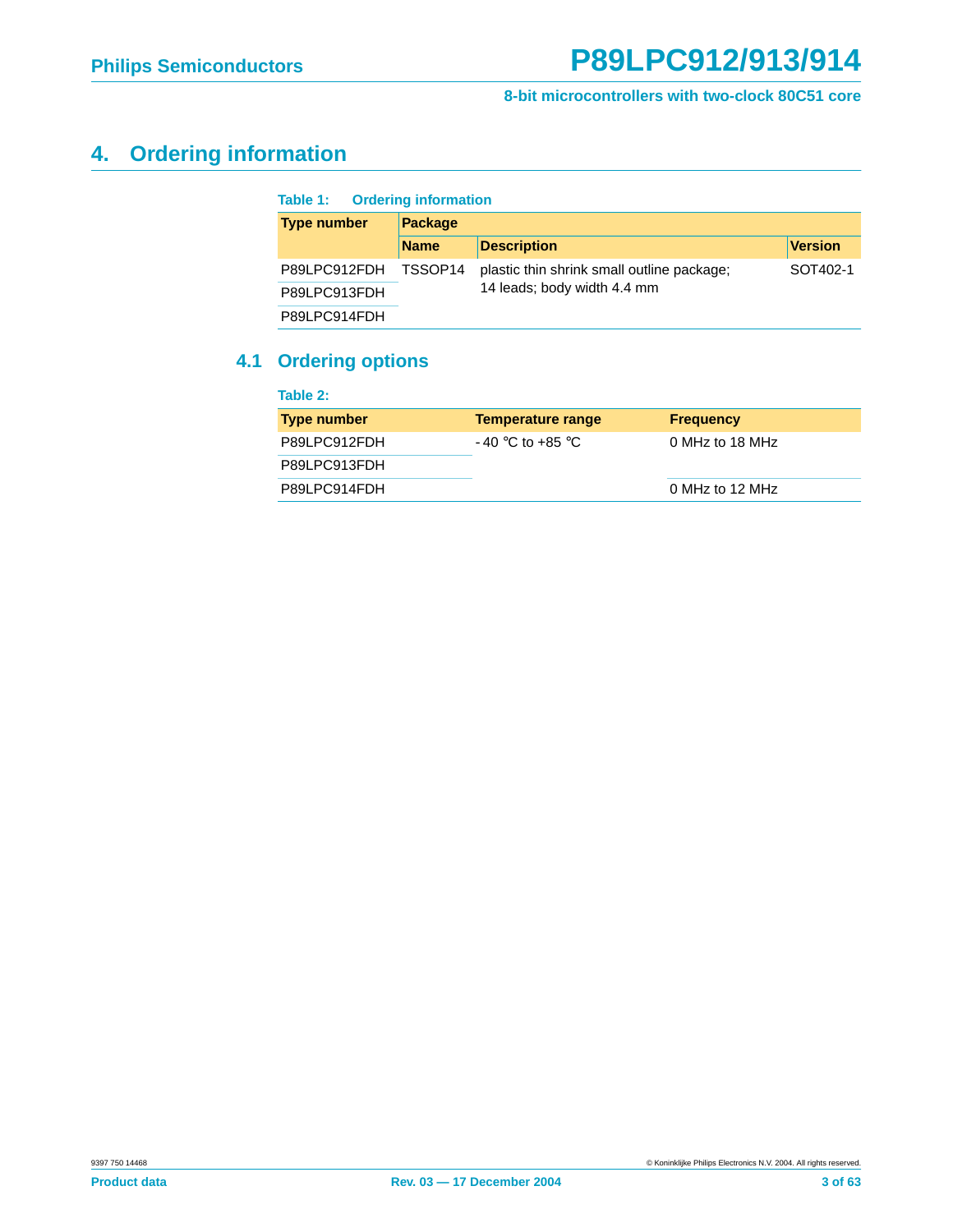## <span id="page-3-0"></span>**5. Block diagram**

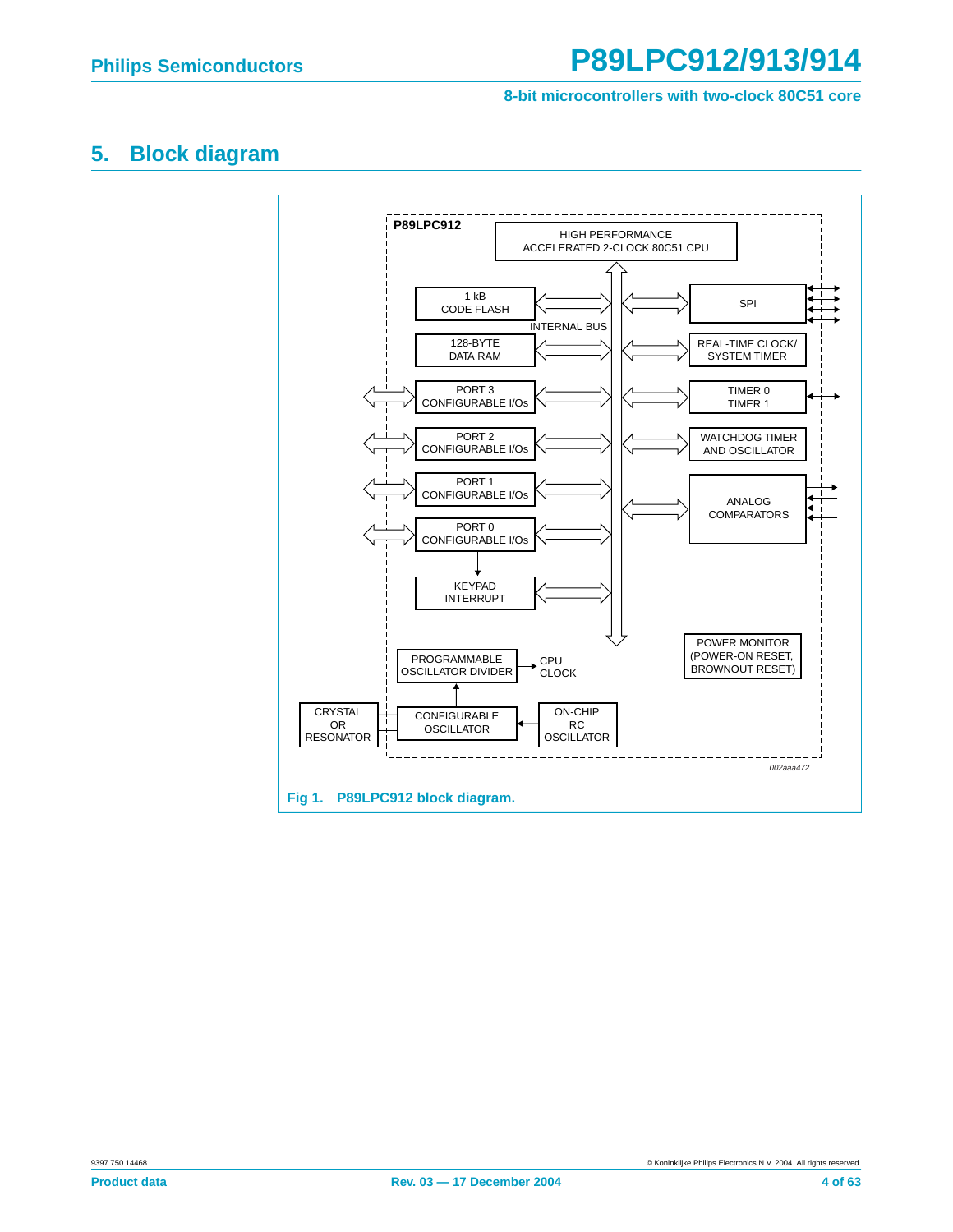#### **8-bit microcontrollers with two-clock 80C51 core**

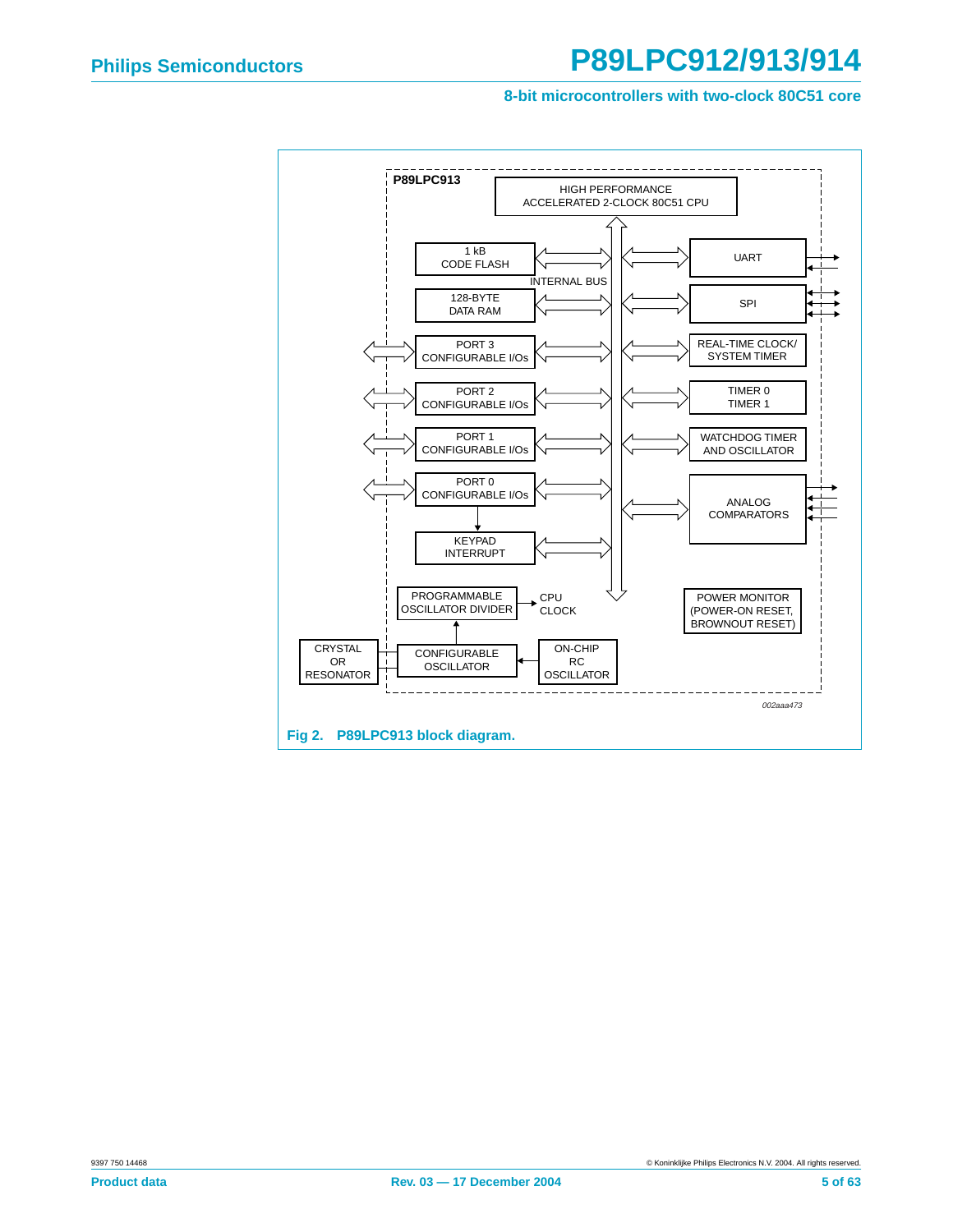#### **8-bit microcontrollers with two-clock 80C51 core**

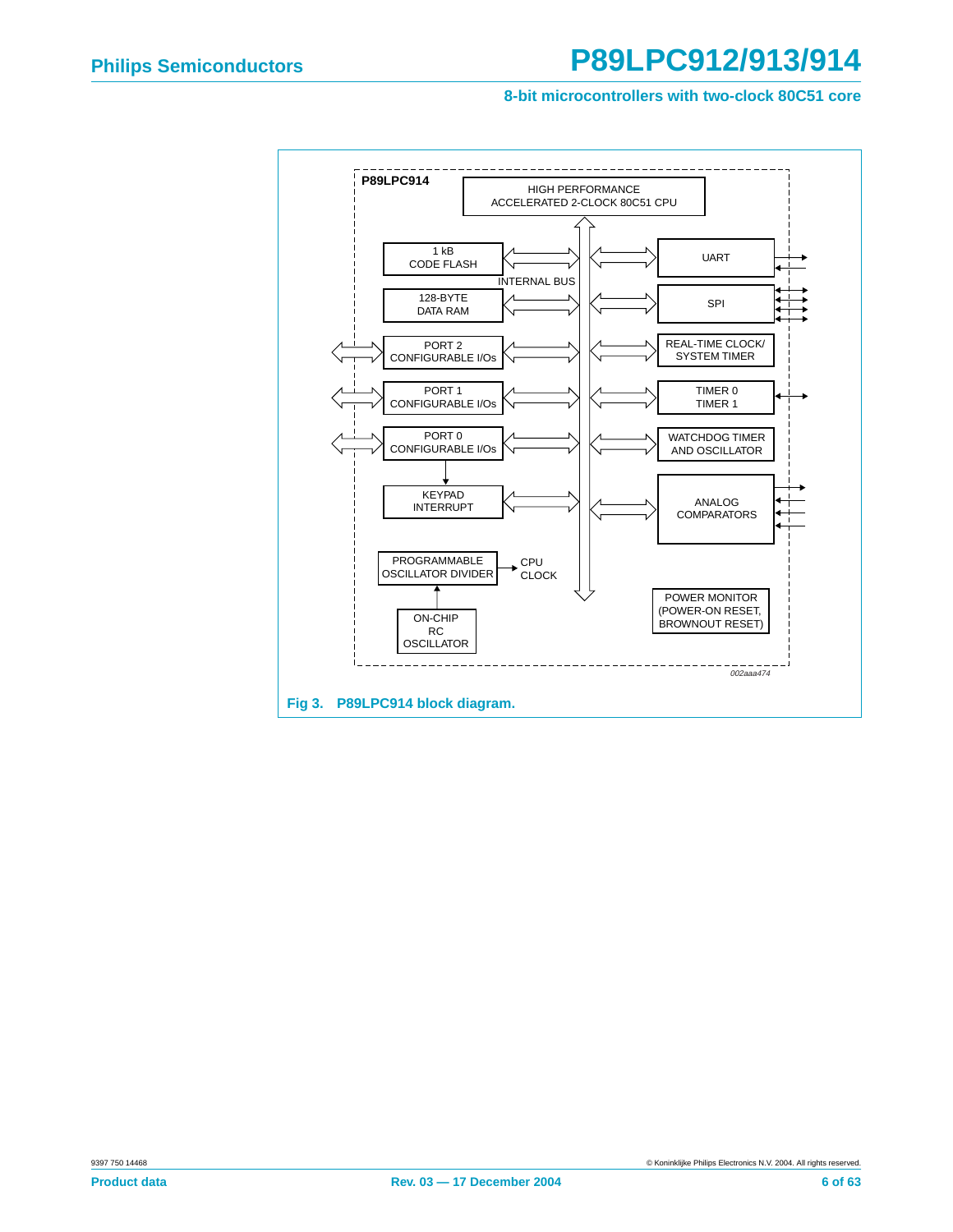**8-bit microcontrollers with two-clock 80C51 core**

#### <span id="page-6-1"></span><span id="page-6-0"></span>**6. Pinning information**



#### P2.2/MOSI  $\bigcap$ 1 14 | P2.3/MISO 2 SPICLK/P2.5 P0.2/CIN2A/KBI2 13 P89LPC914FDH **P89LPC914FDH** 3 RST/P1.5 P0.4/CIN1A/KBI4 12 4 VSS 11 | P0.5/CMPREF/KBI5 5 P0.6/CMP1/KBI6 10 V<sub>DD</sub> 6 P1.1/RXD P1.0/TXD 9 7 P1.2/T0 P2.4/SS 8002aaa480 **Fig 6. P89LPC914 TSSOP14 pin configuration.**

#### **6.1 Pinning**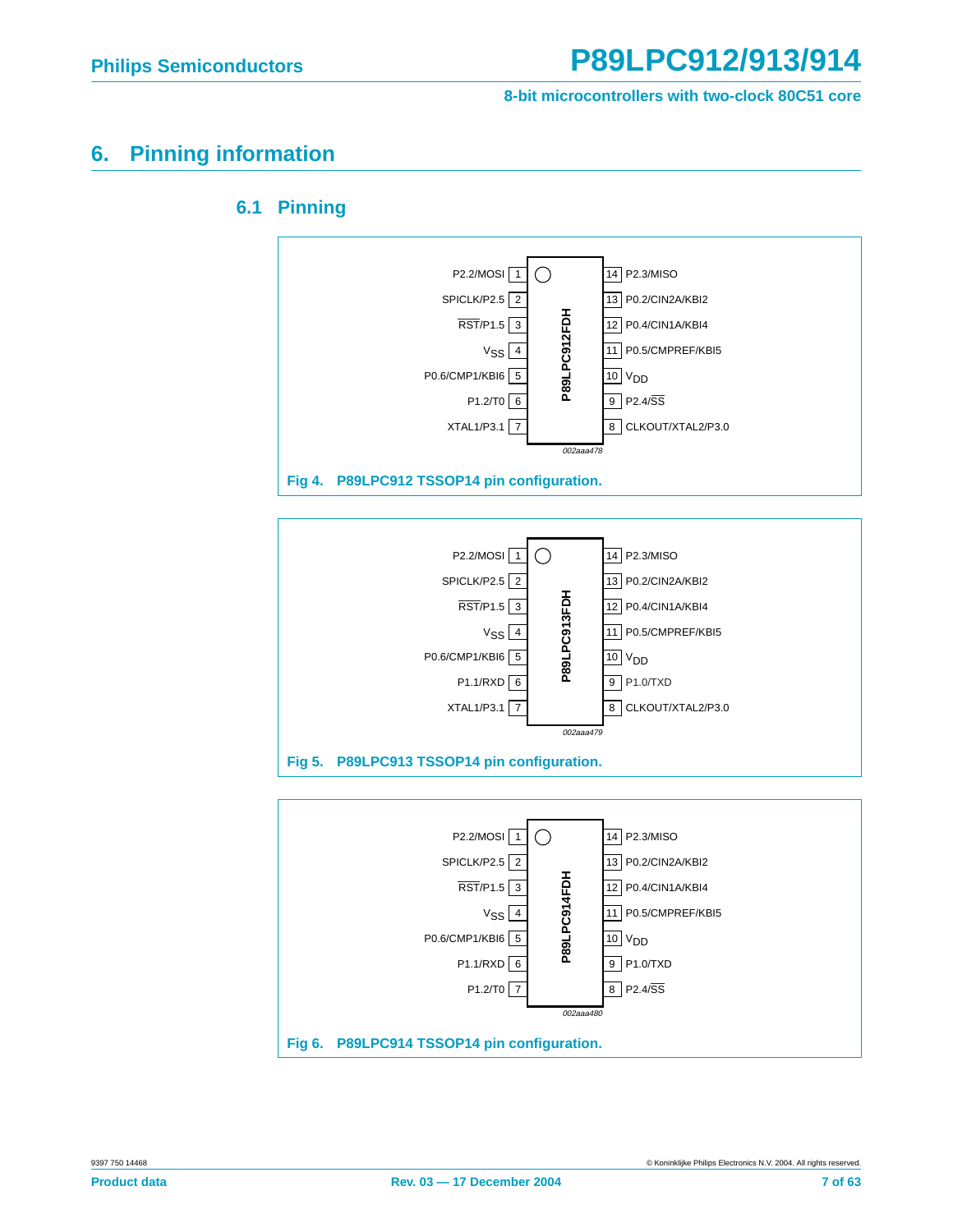#### **6.2 Pin description**

<span id="page-7-0"></span>

| Table 3:                            | P89LPC912 pin description |                           |                                                                                                                                                                                                                                                                                                                                                                                                                                                                                                                                                                                                                                                                                                                                                                                                                                                                                                                                                    |  |  |  |  |  |
|-------------------------------------|---------------------------|---------------------------|----------------------------------------------------------------------------------------------------------------------------------------------------------------------------------------------------------------------------------------------------------------------------------------------------------------------------------------------------------------------------------------------------------------------------------------------------------------------------------------------------------------------------------------------------------------------------------------------------------------------------------------------------------------------------------------------------------------------------------------------------------------------------------------------------------------------------------------------------------------------------------------------------------------------------------------------------|--|--|--|--|--|
| <b>Symbol</b>                       | Pin                       | <b>Type</b>               | <b>Description</b>                                                                                                                                                                                                                                                                                                                                                                                                                                                                                                                                                                                                                                                                                                                                                                                                                                                                                                                                 |  |  |  |  |  |
| P0.2, P0.4 to<br>P0.6<br>P1.2, P1.5 |                           | I/O                       | Port 0: Port 0 is a 4-bit I/O port with a user-configurable output type. During reset<br>Port 0 latches are configured in the input only mode with the internal pull-up disabled.<br>The operation of Port 0 pins as inputs and outputs depends upon the port<br>configuration selected. Each port pin is configured independently. Refer to Section<br>9.11.1 "Port configurations" and Table 13 "DC electrical characteristics" for details.<br>The Keypad Interrupt feature operates with Port 0 pins.                                                                                                                                                                                                                                                                                                                                                                                                                                          |  |  |  |  |  |
|                                     |                           |                           | All pins have Schmitt triggered inputs.                                                                                                                                                                                                                                                                                                                                                                                                                                                                                                                                                                                                                                                                                                                                                                                                                                                                                                            |  |  |  |  |  |
|                                     |                           |                           | Port 0 also provides various special functions as described below:                                                                                                                                                                                                                                                                                                                                                                                                                                                                                                                                                                                                                                                                                                                                                                                                                                                                                 |  |  |  |  |  |
|                                     | 13                        | I/O                       | <b>P0.2</b> - Port 0 bit 2.                                                                                                                                                                                                                                                                                                                                                                                                                                                                                                                                                                                                                                                                                                                                                                                                                                                                                                                        |  |  |  |  |  |
|                                     |                           | L                         | <b>CIN2A</b> — Comparator 2 positive input A.                                                                                                                                                                                                                                                                                                                                                                                                                                                                                                                                                                                                                                                                                                                                                                                                                                                                                                      |  |  |  |  |  |
|                                     |                           | L                         | <b>KBI2</b> - Keyboard input 2.                                                                                                                                                                                                                                                                                                                                                                                                                                                                                                                                                                                                                                                                                                                                                                                                                                                                                                                    |  |  |  |  |  |
|                                     | 12                        | I/O                       | $P0.4$ - Port 0 bit 4.                                                                                                                                                                                                                                                                                                                                                                                                                                                                                                                                                                                                                                                                                                                                                                                                                                                                                                                             |  |  |  |  |  |
|                                     |                           | L                         | CIN1A - Comparator 1 positive input A.                                                                                                                                                                                                                                                                                                                                                                                                                                                                                                                                                                                                                                                                                                                                                                                                                                                                                                             |  |  |  |  |  |
|                                     |                           | т                         | <b>KBI4</b> - Keyboard input 4.                                                                                                                                                                                                                                                                                                                                                                                                                                                                                                                                                                                                                                                                                                                                                                                                                                                                                                                    |  |  |  |  |  |
|                                     | 11                        | I/O                       | <b>P0.5</b> — Port 0 bit 5.                                                                                                                                                                                                                                                                                                                                                                                                                                                                                                                                                                                                                                                                                                                                                                                                                                                                                                                        |  |  |  |  |  |
|                                     |                           | L                         | <b>CMPREF</b> - Comparator reference (negative) input.                                                                                                                                                                                                                                                                                                                                                                                                                                                                                                                                                                                                                                                                                                                                                                                                                                                                                             |  |  |  |  |  |
|                                     |                           | L                         | KBI5 - Keyboard input 5.                                                                                                                                                                                                                                                                                                                                                                                                                                                                                                                                                                                                                                                                                                                                                                                                                                                                                                                           |  |  |  |  |  |
|                                     | $\overline{5}$            | I/O                       | <b>P0.6</b> — Port 0 bit 6.                                                                                                                                                                                                                                                                                                                                                                                                                                                                                                                                                                                                                                                                                                                                                                                                                                                                                                                        |  |  |  |  |  |
|                                     |                           | O                         | <b>CMP1</b> — Comparator 1 output.                                                                                                                                                                                                                                                                                                                                                                                                                                                                                                                                                                                                                                                                                                                                                                                                                                                                                                                 |  |  |  |  |  |
|                                     |                           | $\mathbf{I}$              | KBI6 - Keyboard input 6.                                                                                                                                                                                                                                                                                                                                                                                                                                                                                                                                                                                                                                                                                                                                                                                                                                                                                                                           |  |  |  |  |  |
|                                     |                           | I/O<br>(P1.2);<br>I(P1.5) | Port 1: Port 1 is a 2-bit I/O port with P1.2 having a user-configurable output type as<br>noted below. During reset Port 1 latches are configured in the input only mode with<br>the internal pull-up disabled. The operation of the P1.2 input and outputs depends<br>upon the port configuration selected. Refer to Section 9.11.1 "Port configurations" and<br>Table 13 "DC electrical characteristics" for details. P1.2 is an open drain when used as<br>an output. P1.5 is input only.                                                                                                                                                                                                                                                                                                                                                                                                                                                       |  |  |  |  |  |
|                                     |                           |                           | All pins have Schmitt triggered inputs.                                                                                                                                                                                                                                                                                                                                                                                                                                                                                                                                                                                                                                                                                                                                                                                                                                                                                                            |  |  |  |  |  |
|                                     |                           |                           | Port 1 also provides various special functions as described below:                                                                                                                                                                                                                                                                                                                                                                                                                                                                                                                                                                                                                                                                                                                                                                                                                                                                                 |  |  |  |  |  |
|                                     | 6                         | I/O                       | P1.2 - Port 1 bit 2. (Open drain when used as an output.)                                                                                                                                                                                                                                                                                                                                                                                                                                                                                                                                                                                                                                                                                                                                                                                                                                                                                          |  |  |  |  |  |
|                                     |                           | I/O                       | TO — Timer/counter 0 external count input or overflow output. (Open drain when used<br>as outputs.).                                                                                                                                                                                                                                                                                                                                                                                                                                                                                                                                                                                                                                                                                                                                                                                                                                               |  |  |  |  |  |
|                                     | 3                         | L                         | $P1.5$ – Port 1 bit 5. (Input only.)                                                                                                                                                                                                                                                                                                                                                                                                                                                                                                                                                                                                                                                                                                                                                                                                                                                                                                               |  |  |  |  |  |
|                                     |                           | $\mathsf I$               | RST - External Reset input during power-on or if selected via UCFG1. When<br>functioning as a reset input a LOW on this pin resets the microcontroller, causing I/O<br>ports and peripherals to take on their default states, and the processor begins<br>execution at address 0. Also used during a power-on sequence to force In-System<br>Programming mode. When using an oscillator frequency above 12 MHz, the reset<br>input function of P1.5 must be enabled. An external circuit is required to hold<br>the device in reset at power-up until V <sub>DD</sub> has reached its specified level. When<br>system power is removed $V_{DD}$ will fall below the minimum specified operating<br>voltage. When using an oscillator frequency above 12 MHz, in some<br>applications, an external brownout detect circuit may be required to hold the<br>device in reset when V <sub>DD</sub> falls below the minimum specified operating voltage. |  |  |  |  |  |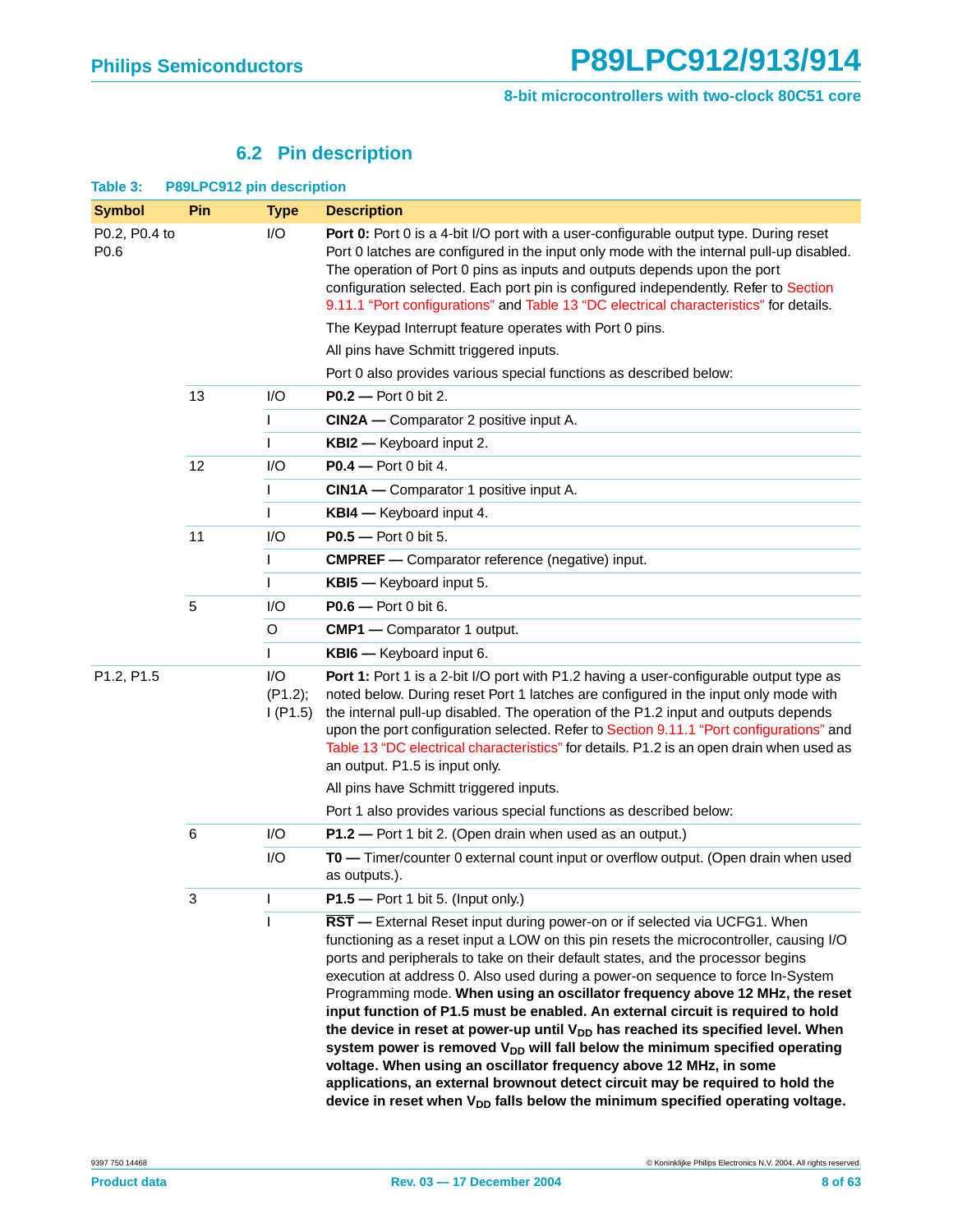| <b>Symbol</b>         | Pin            | <b>Type</b> | <b>Description</b>                                                                                                                                                                                                                                                                                                                                                                                                                                    |
|-----------------------|----------------|-------------|-------------------------------------------------------------------------------------------------------------------------------------------------------------------------------------------------------------------------------------------------------------------------------------------------------------------------------------------------------------------------------------------------------------------------------------------------------|
| P2.2 to P2.5          |                | I/O         | <b>Port 2:</b> Port 2 is a 4-bit I/O port with a user-configurable output type. During reset<br>Port 2 latches are configured in the input only mode with the internal pull-up disabled.<br>The operation of Port 2 pins as inputs and outputs depends upon the port<br>configuration selected. Each port pin is configured independently. Refer to Section<br>9.11.1 "Port configurations" and Table 13 "DC electrical characteristics" for details. |
|                       |                |             | All pins have Schmitt triggered inputs.                                                                                                                                                                                                                                                                                                                                                                                                               |
|                       |                |             | Port 2 also provides various special functions as described below:                                                                                                                                                                                                                                                                                                                                                                                    |
|                       | $\mathbf{1}$   | I/O         | P2.2 - Port 2 bit 2.                                                                                                                                                                                                                                                                                                                                                                                                                                  |
|                       |                | I/O         | MOSI - SPI master out slave in. When configured as master, this pin is output, when<br>configured as slave, this pin is input.                                                                                                                                                                                                                                                                                                                        |
|                       | 14             | I/O         | $P2.3$ - Port 2 bit 3.                                                                                                                                                                                                                                                                                                                                                                                                                                |
|                       |                | I/O         | MISO - SPI master in slave out. When configured as master, this pin is input, when<br>configured as slave, this pin is output.                                                                                                                                                                                                                                                                                                                        |
|                       | 9              | I/O         | $P2.4$ – Port 2 bit 4.                                                                                                                                                                                                                                                                                                                                                                                                                                |
|                       |                |             | $\overline{\text{SS}}$ - SPI Slave select.                                                                                                                                                                                                                                                                                                                                                                                                            |
|                       | $\overline{2}$ | I/O         | P2.5 - Port 2 bit 5.                                                                                                                                                                                                                                                                                                                                                                                                                                  |
|                       |                | I/O         | <b>SPICLK</b> — SPI clock. When configured as master, this pin is output, when configured<br>as slave, this pin is input.                                                                                                                                                                                                                                                                                                                             |
| P3.0 to P3.1          |                | I/O         | Port 3: Port 3 is a 2-bit I/O port with a user-configurable output type. During reset<br>Port 3 latches are configured in the input only mode with the internal pull-up disabled.<br>The operation of Port 3 pins as inputs and outputs depends upon the port<br>configuration selected. Each port pin is configured independently. Refer to Section<br>9.11.1 "Port configurations" and Table 13 "DC electrical characteristics" for details.        |
|                       |                |             | All pins have Schmitt triggered inputs.                                                                                                                                                                                                                                                                                                                                                                                                               |
|                       |                |             | Port 3 also provides various special functions as described below:                                                                                                                                                                                                                                                                                                                                                                                    |
|                       | 8              | I/O         | $P3.0 - Port 3 bit 0.$                                                                                                                                                                                                                                                                                                                                                                                                                                |
|                       |                | O           | XTAL2 - Output from the oscillator amplifier (when a crystal oscillator option is<br>selected via the FLASH configuration).                                                                                                                                                                                                                                                                                                                           |
|                       |                | $\circ$     | <b>CLKOUT</b> — CPU clock divided by 2 when enabled via SFR bit (ENCLK - TRIM.6). It<br>can be used if the CPU clock is the internal RC oscillator, Watchdog oscillator or<br>external clock input, except when XTAL1/XTAL2 are used to generate clock source for<br>the Real-Time clock/system timer.                                                                                                                                                |
|                       | 7              | I/O         | <b>P3.1</b> - Port 3 bit 1.                                                                                                                                                                                                                                                                                                                                                                                                                           |
|                       |                |             | <b>XTAL1</b> — Input to the oscillator circuit and internal clock generator circuits (when<br>selected via the FLASH configuration). It can be a port pin if internal RC oscillator or<br>Watchdog oscillator is used as the CPU clock source, and if XTAL1/XTAL2 are not<br>used to generate the clock for the Real-Time clock/system timer.                                                                                                         |
| $V_{SS}$              | 4              | I           | Ground: 0 V reference.                                                                                                                                                                                                                                                                                                                                                                                                                                |
| <b>V<sub>DD</sub></b> | 10             | I           | Power Supply: This is the power supply voltage for normal operation as well as Idle<br>and Power-down modes.                                                                                                                                                                                                                                                                                                                                          |

#### **Table 3: P89LPC912 pin description**…continued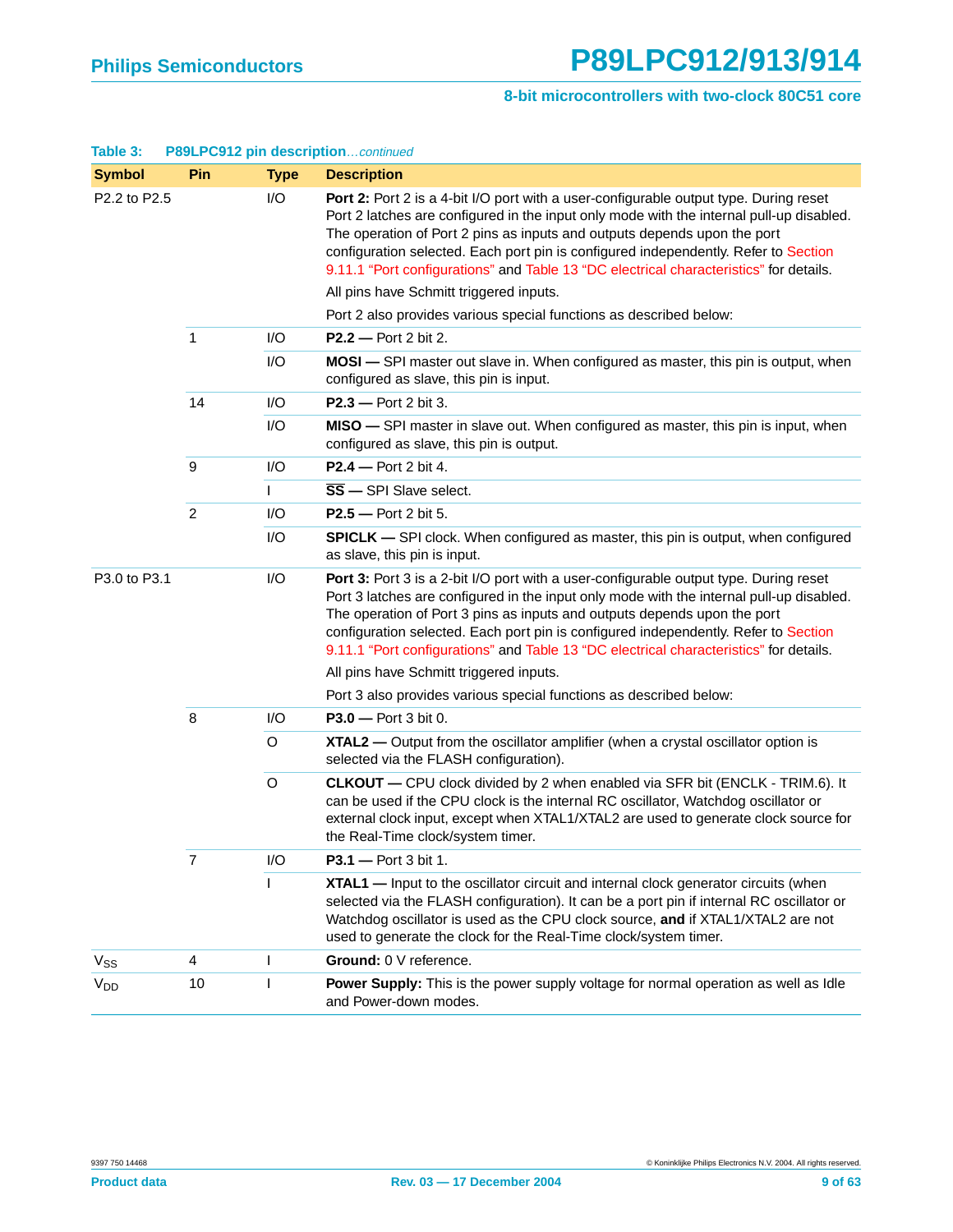| Table 4:                        | P89LPC913 pin description |                                     |                                                                                                                                                                                                                                                                                                                                                                                                                                                                                                                                                                                                                                                                                                                                                                                                                                                                                                                                                     |
|---------------------------------|---------------------------|-------------------------------------|-----------------------------------------------------------------------------------------------------------------------------------------------------------------------------------------------------------------------------------------------------------------------------------------------------------------------------------------------------------------------------------------------------------------------------------------------------------------------------------------------------------------------------------------------------------------------------------------------------------------------------------------------------------------------------------------------------------------------------------------------------------------------------------------------------------------------------------------------------------------------------------------------------------------------------------------------------|
| <b>Symbol</b>                   | Pin                       | <b>Type</b>                         | <b>Description</b>                                                                                                                                                                                                                                                                                                                                                                                                                                                                                                                                                                                                                                                                                                                                                                                                                                                                                                                                  |
| P0.2,<br>P0.4 to P0.6           |                           | I/O                                 | <b>Port 0:</b> Port 0 is a 4-bit I/O port with a user-configurable output type. During reset<br>Port 0 latches are configured in the input only mode with the internal pull-up disabled.<br>The operation of Port 0 pins as inputs and outputs depends upon the port<br>configuration selected. Each port pin is configured independently. Refer to Section<br>9.11.1 "Port configurations" and Table 13 "DC electrical characteristics" for details.                                                                                                                                                                                                                                                                                                                                                                                                                                                                                               |
|                                 |                           |                                     | The Keypad Interrupt feature operates with Port 0 pins.                                                                                                                                                                                                                                                                                                                                                                                                                                                                                                                                                                                                                                                                                                                                                                                                                                                                                             |
|                                 |                           |                                     | All pins have Schmitt triggered inputs.                                                                                                                                                                                                                                                                                                                                                                                                                                                                                                                                                                                                                                                                                                                                                                                                                                                                                                             |
|                                 |                           |                                     | Port 0 also provides various special functions as described below:                                                                                                                                                                                                                                                                                                                                                                                                                                                                                                                                                                                                                                                                                                                                                                                                                                                                                  |
|                                 | 13                        | I/O                                 | $P0.2 - Port 0 bit 2.$                                                                                                                                                                                                                                                                                                                                                                                                                                                                                                                                                                                                                                                                                                                                                                                                                                                                                                                              |
|                                 |                           | $\mathbf{I}$                        | <b>CIN2A</b> — Comparator 2 positive input A.                                                                                                                                                                                                                                                                                                                                                                                                                                                                                                                                                                                                                                                                                                                                                                                                                                                                                                       |
|                                 |                           | $\mathsf{I}$                        | <b>KBI2</b> - Keyboard input 2.                                                                                                                                                                                                                                                                                                                                                                                                                                                                                                                                                                                                                                                                                                                                                                                                                                                                                                                     |
|                                 | 12                        | I/O                                 | <b>P0.4</b> - Port 0 bit 4.                                                                                                                                                                                                                                                                                                                                                                                                                                                                                                                                                                                                                                                                                                                                                                                                                                                                                                                         |
|                                 |                           | $\mathbf{I}$                        | CIN1A - Comparator 1 positive input A.                                                                                                                                                                                                                                                                                                                                                                                                                                                                                                                                                                                                                                                                                                                                                                                                                                                                                                              |
|                                 |                           | $\mathsf{I}$                        | <b>KBI4</b> - Keyboard input 4.                                                                                                                                                                                                                                                                                                                                                                                                                                                                                                                                                                                                                                                                                                                                                                                                                                                                                                                     |
|                                 | 11                        | I/O                                 | $P0.5 -$ Port 0 bit 5.                                                                                                                                                                                                                                                                                                                                                                                                                                                                                                                                                                                                                                                                                                                                                                                                                                                                                                                              |
|                                 |                           | $\mathbf{I}$                        | <b>CMPREF</b> - Comparator reference (negative) input.                                                                                                                                                                                                                                                                                                                                                                                                                                                                                                                                                                                                                                                                                                                                                                                                                                                                                              |
|                                 |                           |                                     | KBI5 - Keyboard input 5.                                                                                                                                                                                                                                                                                                                                                                                                                                                                                                                                                                                                                                                                                                                                                                                                                                                                                                                            |
|                                 | 5                         | I/O                                 | <b>P0.6</b> — Port 0 bit 6.                                                                                                                                                                                                                                                                                                                                                                                                                                                                                                                                                                                                                                                                                                                                                                                                                                                                                                                         |
|                                 |                           | $\circ$                             | <b>CMP1</b> - Comparator 1 output.                                                                                                                                                                                                                                                                                                                                                                                                                                                                                                                                                                                                                                                                                                                                                                                                                                                                                                                  |
|                                 |                           | $\mathsf{L}$                        | KBI6 - Keyboard input 6.                                                                                                                                                                                                                                                                                                                                                                                                                                                                                                                                                                                                                                                                                                                                                                                                                                                                                                                            |
| P1.0, P1.1,<br>P <sub>1.5</sub> |                           | I/O<br>(P1.0,<br>P1.1);<br>I( P1.5) | Port 1: Port 1 is a 3-bit I/O port with a user-configurable output type, except for P1.5<br>noted below. During reset Port 1 latches are configured in the input only mode with<br>the internal pull-up disabled. The operation of the configurable Port 1 pins as inputs<br>and outputs depends upon the port configuration selected. Each of the configurable<br>port pins are programmed independently. Refer to Section 9.11.1 "Port<br>configurations" and Table 13 "DC electrical characteristics" for details. P1.5 is input<br>only.                                                                                                                                                                                                                                                                                                                                                                                                        |
|                                 |                           |                                     | All pins have Schmitt triggered inputs.                                                                                                                                                                                                                                                                                                                                                                                                                                                                                                                                                                                                                                                                                                                                                                                                                                                                                                             |
|                                 |                           |                                     | Port 1 also provides various special functions as described below:                                                                                                                                                                                                                                                                                                                                                                                                                                                                                                                                                                                                                                                                                                                                                                                                                                                                                  |
|                                 | 9                         | I/O                                 | $P1.0 - Port 1 bit 0.$                                                                                                                                                                                                                                                                                                                                                                                                                                                                                                                                                                                                                                                                                                                                                                                                                                                                                                                              |
|                                 |                           | Ő                                   | TxD - Transmitter output for the serial port.                                                                                                                                                                                                                                                                                                                                                                                                                                                                                                                                                                                                                                                                                                                                                                                                                                                                                                       |
|                                 | 6                         | I/O                                 | $P1.1 - Port 1 bit 1.$                                                                                                                                                                                                                                                                                                                                                                                                                                                                                                                                                                                                                                                                                                                                                                                                                                                                                                                              |
|                                 |                           |                                     | <b>RxD</b> — Receiver input for the serial port.                                                                                                                                                                                                                                                                                                                                                                                                                                                                                                                                                                                                                                                                                                                                                                                                                                                                                                    |
|                                 | 3                         |                                     | $P1.5$ – Port 1 bit 5 (input only).                                                                                                                                                                                                                                                                                                                                                                                                                                                                                                                                                                                                                                                                                                                                                                                                                                                                                                                 |
|                                 |                           | ı                                   | RST - External Reset input during Power-on or if selected via UCFG1. When<br>functioning as a reset input, a LOW on this pin resets the microcontroller, causing I/O<br>ports and peripherals to take on their default states, and the processor begins<br>execution at address 0. Also used during a power-on sequence to force In-System<br>Programming mode. When using an oscillator frequency above 12 MHz, the<br>reset input function of P1.5 must be enabled. An external circuit is required to<br>hold the device in reset at power-up until V <sub>DD</sub> has reached its specified level.<br>When system power is removed $V_{DD}$ will fall below the minimum specified<br>operating voltage. When using an oscillator frequency above 12 MHz, in some<br>applications, an external brownout detect circuit may be required to hold the<br>device in reset when V <sub>DD</sub> falls below the minimum specified operating voltage. |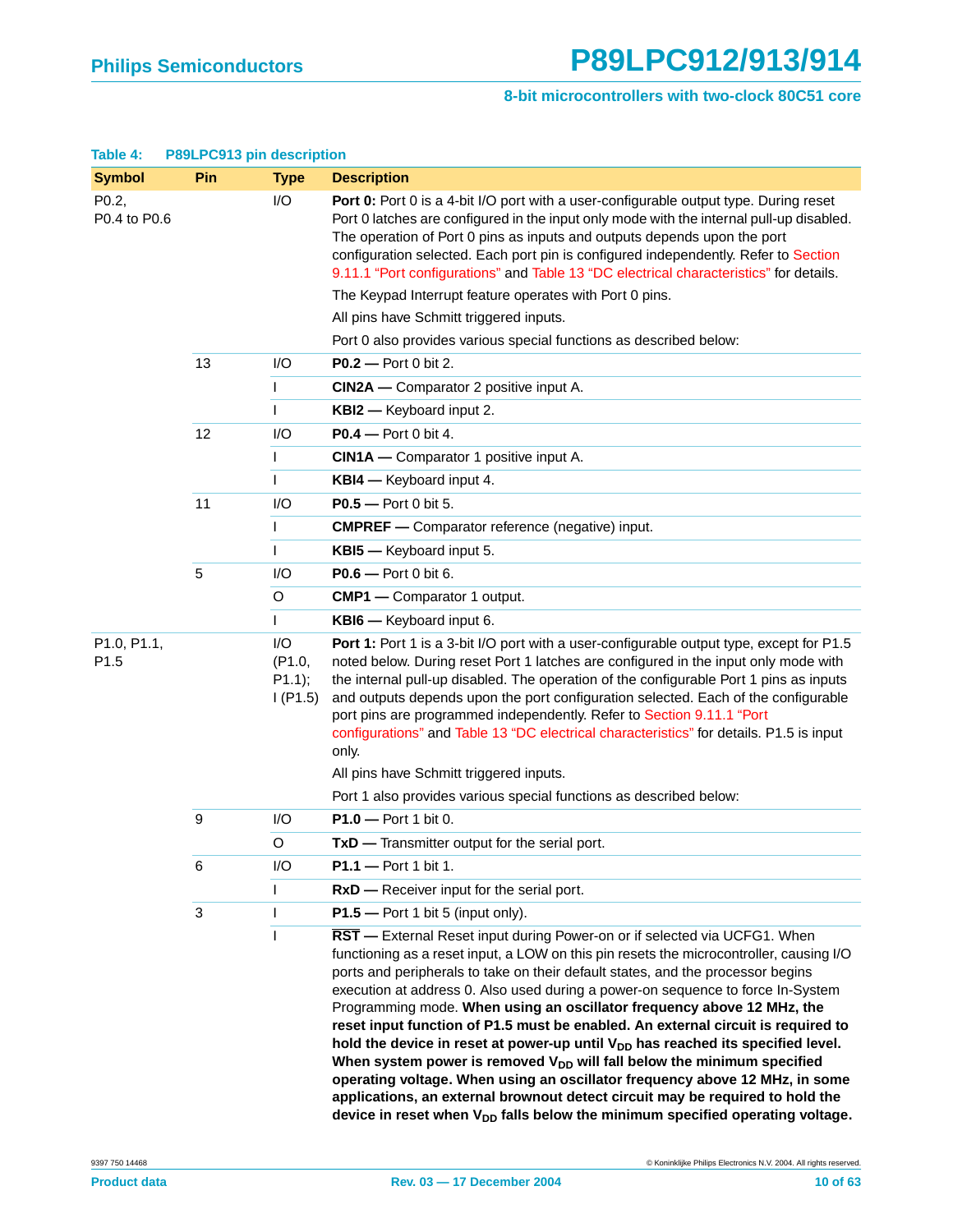#### **8-bit microcontrollers with two-clock 80C51 core**

| <b>Symbol</b>                   | Pin            | <b>Type</b>  | <b>Description</b>                                                                                                                                                                                                                                                                                                                                                                                                                                                                        |
|---------------------------------|----------------|--------------|-------------------------------------------------------------------------------------------------------------------------------------------------------------------------------------------------------------------------------------------------------------------------------------------------------------------------------------------------------------------------------------------------------------------------------------------------------------------------------------------|
| P2.2, P2.3,<br>P <sub>2.5</sub> |                | 1/O          | Port 2: Port 2 is a 3-bit I/O port with a user-configurable output type. During reset<br>Port 2 latches are configured in the input only mode with the internal pull-up disabled.<br>The operation of Port 2 pins as inputs and outputs depends upon the port<br>configuration selected. Each port pin is configured independently. Refer to Section<br>9.11.1 "Port configurations" and Table 13 "DC electrical characteristics" for details.<br>All pins have Schmitt triggered inputs. |
|                                 |                |              | Port 2 also provides various special functions as described below:                                                                                                                                                                                                                                                                                                                                                                                                                        |
|                                 | 13             | I/O          | $P2.2 - Port 2 bit 2.$                                                                                                                                                                                                                                                                                                                                                                                                                                                                    |
|                                 |                | I/O          | MOSI - SPI master out slave in. When configured as master, this pin is output,<br>when configured as slave, this pin is input.                                                                                                                                                                                                                                                                                                                                                            |
|                                 | 14             | I/O          | $P2.3$ - Port 2 bit 3.                                                                                                                                                                                                                                                                                                                                                                                                                                                                    |
|                                 |                | I/O          | MISO - SPI master in slave out. When configured as master, this pin is input, when<br>configured as slave, this pin is output.                                                                                                                                                                                                                                                                                                                                                            |
|                                 | 16             | I/O          | <b>P2.5</b> - Port 2 bit 5.                                                                                                                                                                                                                                                                                                                                                                                                                                                               |
|                                 |                | I/O          | <b>SPICLK</b> - SPI clock. When configured as master, this pin is output, when<br>configured as slave, this pin is input.                                                                                                                                                                                                                                                                                                                                                                 |
| P3.0 to P3.1                    |                | I/O          | Port 3: Port 3 is a 2-bit I/O port with a user-configurable output type. During reset<br>Port 3 latches are configured in the input only mode with the internal pull-up disabled.<br>The operation of Port 3 pins as inputs and outputs depends upon the port<br>configuration selected. Each port pin is configured independently. Refer to Section<br>9.11.1 "Port configurations" and Table 13 "DC electrical characteristics" for details.                                            |
|                                 |                |              | All pins have Schmitt triggered inputs.                                                                                                                                                                                                                                                                                                                                                                                                                                                   |
|                                 |                |              | Port 3 also provides various special functions as described below:                                                                                                                                                                                                                                                                                                                                                                                                                        |
|                                 | 8              | I/O          | $P3.0 - Port 3 bit 0.$                                                                                                                                                                                                                                                                                                                                                                                                                                                                    |
|                                 |                | O            | XTAL2 - Output from the oscillator amplifier (when a crystal oscillator option is<br>selected via the FLASH configuration).                                                                                                                                                                                                                                                                                                                                                               |
|                                 |                | $\circ$      | <b>CLKOUT</b> - CPU clock divided by 2 when enabled via SFR bit (ENCLK - TRIM.6). It<br>can be used if the CPU clock is the internal RC oscillator, Watchdog oscillator or<br>external clock input, except when XTAL1/XTAL2 are used to generate clock source<br>for the Real-Time clock/system timer.                                                                                                                                                                                    |
|                                 | $\overline{7}$ | I/O          | $P3.1 - Port 3 bit 1.$                                                                                                                                                                                                                                                                                                                                                                                                                                                                    |
|                                 |                | $\mathsf{I}$ | <b>XTAL1</b> — Input to the oscillator circuit and internal clock generator circuits (when<br>selected via the FLASH configuration). It can be a port pin if internal RC oscillator or<br>Watchdog oscillator is used as the CPU clock source, and if XTAL1/XTAL2 are not<br>used to generate the clock for the Real-Time clock/system timer.                                                                                                                                             |
| $V_{SS}$                        | 4              | L            | Ground: 0 V reference.                                                                                                                                                                                                                                                                                                                                                                                                                                                                    |
| <b>V<sub>DD</sub></b>           | 10             | L            | Power Supply: This is the power supply voltage for normal operation as well as Idle<br>and Power-down modes.                                                                                                                                                                                                                                                                                                                                                                              |

#### **Table 4: P89LPC913 pin description**…continued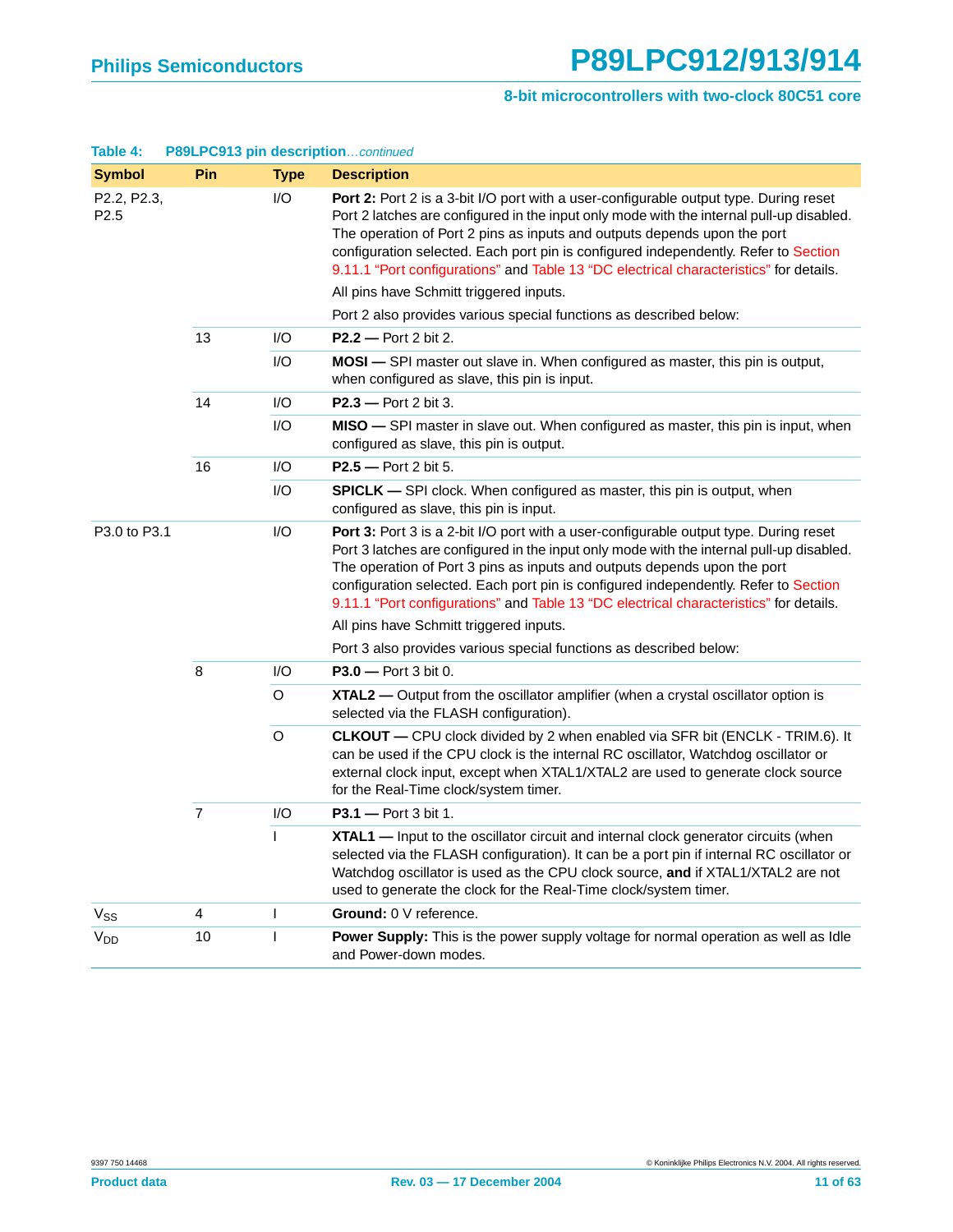#### **8-bit microcontrollers with two-clock 80C51 core**

| <b>Symbol</b>         | Pin            | <b>Type</b>                             | <b>Description</b>                                                                                                                                                                                                                                                                                                                                                                                                                                                                                                                                                                               |
|-----------------------|----------------|-----------------------------------------|--------------------------------------------------------------------------------------------------------------------------------------------------------------------------------------------------------------------------------------------------------------------------------------------------------------------------------------------------------------------------------------------------------------------------------------------------------------------------------------------------------------------------------------------------------------------------------------------------|
| P0.2,<br>P0.4 to P0.6 |                | I/O                                     | <b>Port 0:</b> Port 0 is a 4-bit I/O port with a user-configurable output type. During reset<br>Port 0 latches are configured in the input only mode with the internal pull-up<br>disabled. The operation of Port 0 pins as inputs and outputs depends upon the port<br>configuration selected. Each port pin is configured independently. Refer to Section<br>9.11.1 "Port configurations" and Table 13 "DC electrical characteristics" for details.                                                                                                                                            |
|                       |                |                                         | The Keypad Interrupt feature operates with Port 0 pins.                                                                                                                                                                                                                                                                                                                                                                                                                                                                                                                                          |
|                       |                |                                         | All pins have Schmitt triggered inputs.                                                                                                                                                                                                                                                                                                                                                                                                                                                                                                                                                          |
|                       |                |                                         | Port 0 also provides various special functions as described below:                                                                                                                                                                                                                                                                                                                                                                                                                                                                                                                               |
|                       | 13             | I/O                                     | <b>P0.2</b> - Port 0 bit 2.                                                                                                                                                                                                                                                                                                                                                                                                                                                                                                                                                                      |
|                       |                | L                                       | CIN2A — Comparator 2 positive input A.                                                                                                                                                                                                                                                                                                                                                                                                                                                                                                                                                           |
|                       |                |                                         | <b>KBI2</b> - Keyboard input 2.                                                                                                                                                                                                                                                                                                                                                                                                                                                                                                                                                                  |
|                       | 12             | I/O                                     | $P0.4$ - Port 0 bit 4.                                                                                                                                                                                                                                                                                                                                                                                                                                                                                                                                                                           |
|                       |                |                                         | CIN1A - Comparator 1 positive input A.                                                                                                                                                                                                                                                                                                                                                                                                                                                                                                                                                           |
|                       |                |                                         | <b>KBI4</b> - Keyboard input 4.                                                                                                                                                                                                                                                                                                                                                                                                                                                                                                                                                                  |
|                       | 11             | I/O                                     | <b>P0.5</b> — Port 0 bit 5.                                                                                                                                                                                                                                                                                                                                                                                                                                                                                                                                                                      |
|                       |                | L                                       | <b>CMPREF</b> - Comparator reference (negative) input.                                                                                                                                                                                                                                                                                                                                                                                                                                                                                                                                           |
|                       |                |                                         | KBI5 - Keyboard input 5.                                                                                                                                                                                                                                                                                                                                                                                                                                                                                                                                                                         |
|                       | 5              | I/O                                     | <b>P0.6</b> — Port 0 bit 6.                                                                                                                                                                                                                                                                                                                                                                                                                                                                                                                                                                      |
|                       |                | O                                       | <b>CMP1</b> - Comparator 1 output.                                                                                                                                                                                                                                                                                                                                                                                                                                                                                                                                                               |
|                       |                |                                         | KBI6 - Keyboard input 6.                                                                                                                                                                                                                                                                                                                                                                                                                                                                                                                                                                         |
| P1.0 to P1.2,<br>P1.5 |                | I/O<br>(P1.0 to<br>$P1.2$ );<br>I(P1.5) | Port 1: Port 1 is a 4-bit I/O port with a user-configurable output type, except for<br>three pins noted below. During reset Port 1 latches are configured in the input only<br>mode with the internal pull-up disabled. The operation of the configurable Port 1<br>pins as inputs and outputs depends upon the port configuration selected. Each of<br>the configurable port pins are programmed independently. Refer to Section 9.11.1<br>"Port configurations" and Table 13 "DC electrical characteristics" for details. P1.2 is<br>an open drain when used as an output. P1.5 is input only. |
|                       |                |                                         | All pins have Schmitt triggered inputs.                                                                                                                                                                                                                                                                                                                                                                                                                                                                                                                                                          |
|                       |                |                                         | Port 1 also provides various special functions as described below:                                                                                                                                                                                                                                                                                                                                                                                                                                                                                                                               |
|                       | 9              | I/O                                     | $P1.0 - Port 1 bit 0.$                                                                                                                                                                                                                                                                                                                                                                                                                                                                                                                                                                           |
|                       |                | O                                       | $TxD$ - Transmitter output for the serial port.                                                                                                                                                                                                                                                                                                                                                                                                                                                                                                                                                  |
|                       | 6              | I/O                                     | P1.1 - Port 1 bit 1.                                                                                                                                                                                                                                                                                                                                                                                                                                                                                                                                                                             |
|                       |                |                                         | $RxD$ – Receiver input for the serial port.                                                                                                                                                                                                                                                                                                                                                                                                                                                                                                                                                      |
|                       | $\overline{7}$ | I/O                                     | P1.2 - Port 1 bit 2. (Open drain when used as an output.)                                                                                                                                                                                                                                                                                                                                                                                                                                                                                                                                        |
|                       |                | I/O                                     | TO - Timer/counter 0 external count input or overflow output. (Open drain when<br>used as outputs.)                                                                                                                                                                                                                                                                                                                                                                                                                                                                                              |
|                       | 3              | L                                       | $P1.5$ – Port 1 bit 5 (input only).                                                                                                                                                                                                                                                                                                                                                                                                                                                                                                                                                              |
|                       |                |                                         | RST - External Reset input during Power-on or if selected via UCFG1. When<br>functioning as a reset input, a LOW on this pin resets the microcontroller, causing<br>I/O ports and peripherals to take on their default states, and the processor begins<br>execution at address 0. Also used during a power-on sequence to force In-System<br>Programming mode.                                                                                                                                                                                                                                  |

#### **Table 5: P89LPC914 pin description**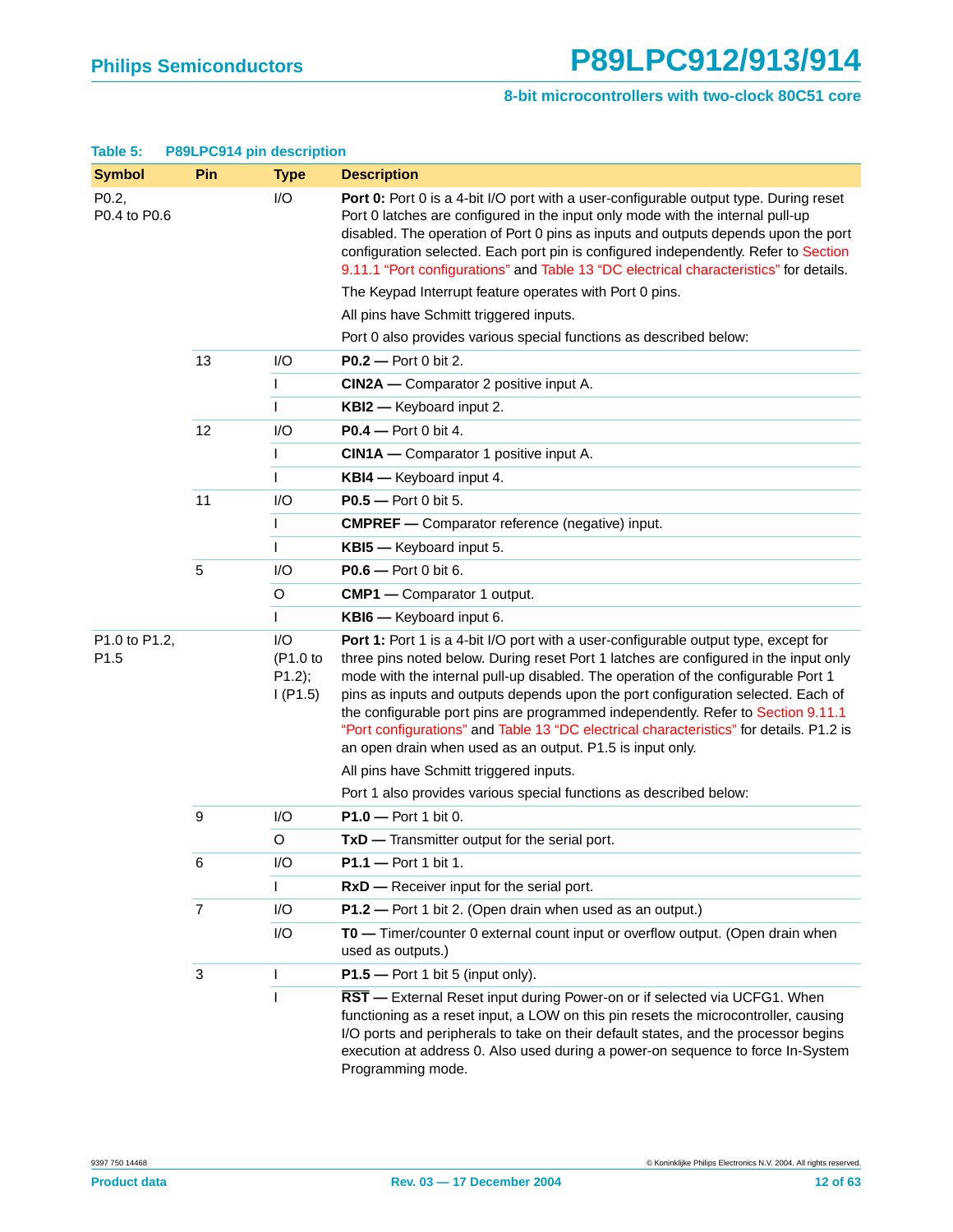| <b>Symbol</b>                        | Pin            | <b>Type</b> | <b>Description</b>                                                                                                                                                                                                                                                                                                                                                                                                                             |
|--------------------------------------|----------------|-------------|------------------------------------------------------------------------------------------------------------------------------------------------------------------------------------------------------------------------------------------------------------------------------------------------------------------------------------------------------------------------------------------------------------------------------------------------|
| P <sub>2.2</sub> to P <sub>2.5</sub> |                | I/O         | Port 2: Port 2 is a 4-bit I/O port with a user-configurable output type. During reset<br>Port 2 latches are configured in the input only mode with the internal pull-up<br>disabled. The operation of Port 2 pins as inputs and outputs depends upon the port<br>configuration selected. Each port pin is configured independently. Refer to Section<br>9.11.1 "Port configurations" and Table 13 "DC electrical characteristics" for details. |
|                                      |                |             | All pins have Schmitt triggered inputs.                                                                                                                                                                                                                                                                                                                                                                                                        |
|                                      |                |             | Port 2 also provides various special functions as described below:                                                                                                                                                                                                                                                                                                                                                                             |
|                                      | 1              | 1/O         | $P2.2 - Port 2 bit 2.$                                                                                                                                                                                                                                                                                                                                                                                                                         |
|                                      |                | I/O         | <b>MOSI</b> — SPI master out slave in. When configured as master, this pin is output,<br>when configured as slave, this pin is input.                                                                                                                                                                                                                                                                                                          |
|                                      | 14             | I/O         | $P2.3$ - Port 2 bit 3.                                                                                                                                                                                                                                                                                                                                                                                                                         |
|                                      |                | 1/O         | MISO - SPI master in slave out. When configured as master, this pin is input,<br>when configured as slave, this pin is output.                                                                                                                                                                                                                                                                                                                 |
|                                      | 8              | I/O         | $P2.4$ – Port 2 bit 4.                                                                                                                                                                                                                                                                                                                                                                                                                         |
|                                      |                |             | $\overline{\text{SS}}$ - SPI Slave select.                                                                                                                                                                                                                                                                                                                                                                                                     |
|                                      | $\overline{2}$ | 1/O         | $P2.5 - Port 2 bit 5.$                                                                                                                                                                                                                                                                                                                                                                                                                         |
|                                      |                | I/O         | <b>SPICLK</b> - SPI clock. When configured as master, this pin is output, when<br>configured as slave, this pin is input.                                                                                                                                                                                                                                                                                                                      |
| $V_{SS}$                             | 4              |             | Ground: 0 V reference.                                                                                                                                                                                                                                                                                                                                                                                                                         |
| <b>V<sub>DD</sub></b>                | 10             |             | <b>Power Supply:</b> This is the power supply voltage for normal operation as well as<br>Idle and Power-down modes.                                                                                                                                                                                                                                                                                                                            |

#### **Table 5: P89LPC914 pin description**…continued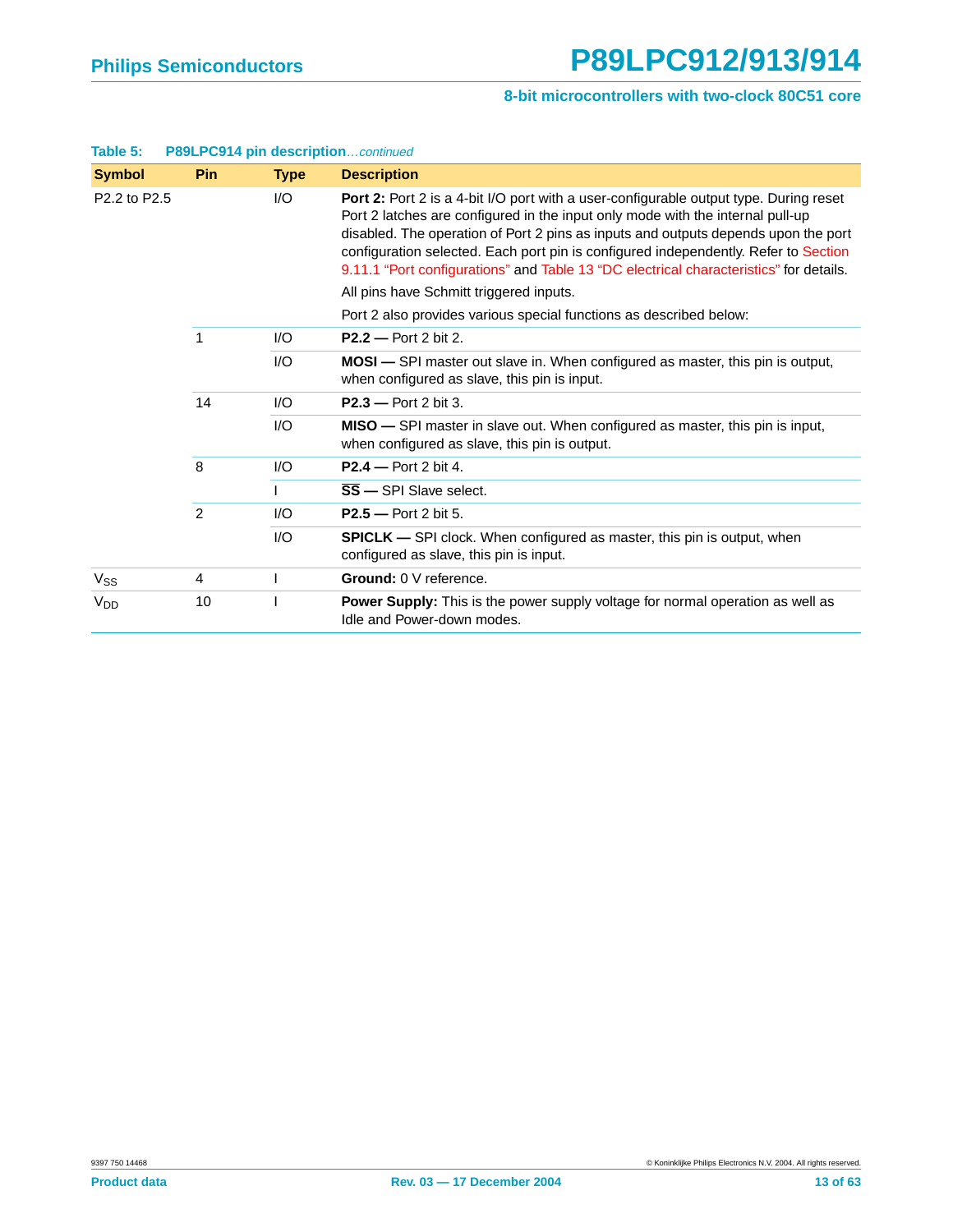#### **8-bit microcontrollers with two-clock 80C51 core**

## <span id="page-13-0"></span>**7. Logic symbols**





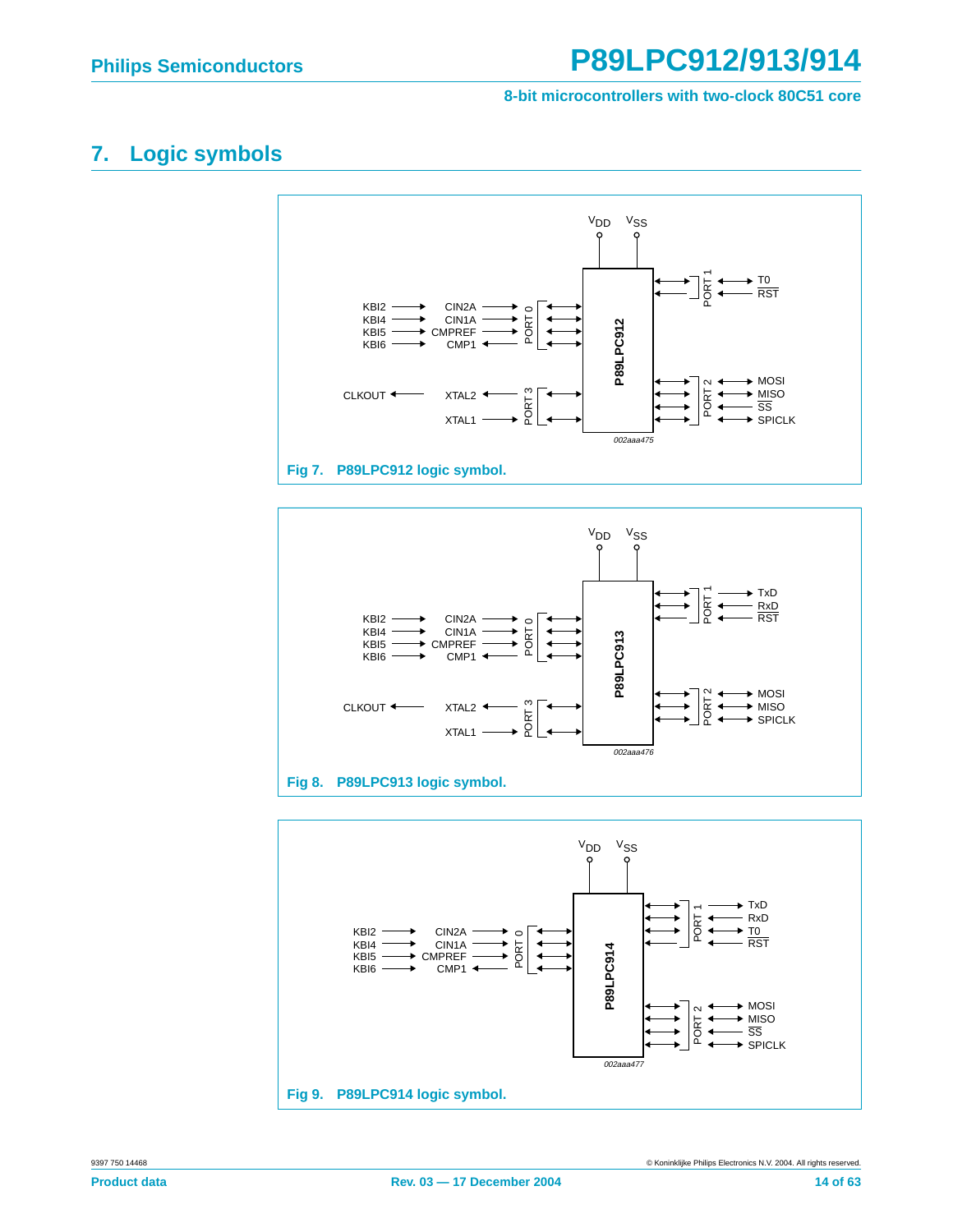#### **7.1 Product comparison**

[Table 6](#page-14-0) highlights the differences between these three devices. For a complete list of device features, please see [Section 2 "Features" on page 1.](#page-0-0)

<span id="page-14-1"></span><span id="page-14-0"></span>

| Table 6: |  | <b>Product comparison</b> |
|----------|--|---------------------------|
|----------|--|---------------------------|

| <b>Type number</b> | <b>External</b>          | <b>X2 CLKOUT</b> | <b>TO PWM</b> | <b>SPI with</b> | <b>SPI</b>                            | <b>UART</b> |                          | Max $f_{osc}$ |  |
|--------------------|--------------------------|------------------|---------------|-----------------|---------------------------------------|-------------|--------------------------|---------------|--|
|                    | crystal pins             |                  | output        | SS pin          | without<br>$\overline{\text{SS}}$ pin | <b>TxD</b>  | <b>RxD</b>               | (MHz)         |  |
| P89LPC912          |                          |                  |               |                 | $\overline{\phantom{a}}$              | $\sim$      | $\overline{\phantom{0}}$ | 18            |  |
| P89LPC913          |                          |                  | ۰             |                 |                                       |             |                          | 18            |  |
| P89LPC914          | $\overline{\phantom{0}}$ | ٠                |               |                 |                                       |             |                          | 12            |  |

### <span id="page-14-2"></span>**8. Special function registers**

**Remark:** Special Function Registers (SFRs) accesses are restricted in the following ways:

- **•** User must **not** attempt to access any SFR locations not defined.
- **•** Accesses to any defined SFR locations must be strictly for the functions for the SFRs.
- **•** SFR bits labeled '-', '0' or '1' can **only** be written and read as follows:
	- **–** '-' Unless otherwise specified, **must** be written with '0', but can return any value when read (even if it was written with '0'). It is a reserved bit and may be used in future derivatives.
	- **–** '0' **must** be written with '0', and will return a '0' when read.
	- **–** '1' **must** be written with '1', and will return a '1' when read.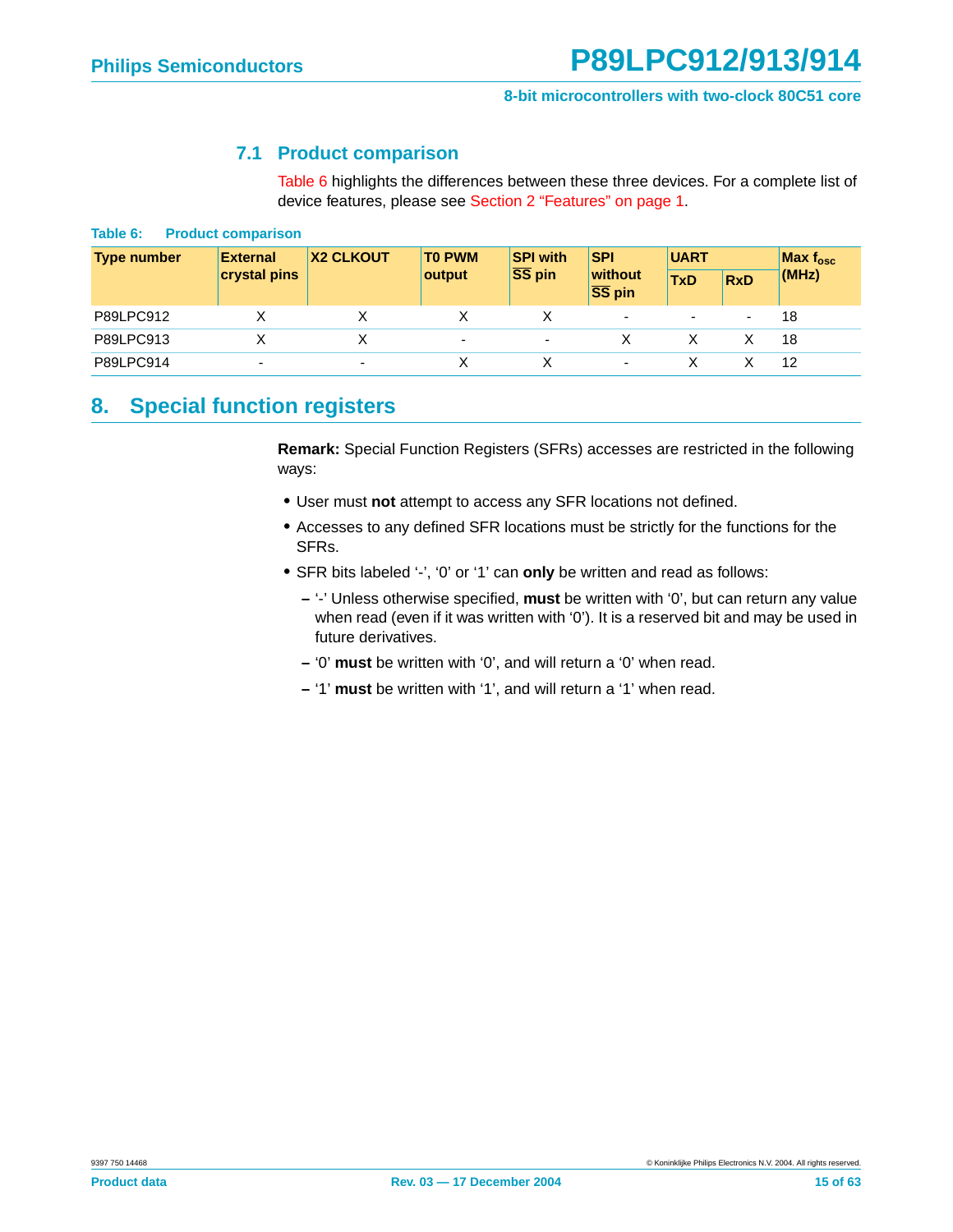# **P89LPC912/913/914** P89LPC912/913/914

**8-bit microcontrollers with two-clock 80C51 core**

8-bit microcontrollers with two-clock 80C51 core

| <b>Name</b>          | <b>Description</b>            | <b>SFR</b>         |                          |                |                 |                          | <b>Bit functions and addresses</b> |                          |                          |                  |            | <b>Reset value</b> |
|----------------------|-------------------------------|--------------------|--------------------------|----------------|-----------------|--------------------------|------------------------------------|--------------------------|--------------------------|------------------|------------|--------------------|
|                      |                               | addr.              | <b>MSB</b>               |                |                 |                          |                                    |                          |                          | <b>LSB</b>       | <b>Hex</b> | <b>Binary</b>      |
|                      |                               | <b>Bit address</b> | E7                       | E <sub>6</sub> | E <sub>5</sub>  | <b>E4</b>                | E <sub>3</sub>                     | <b>E2</b>                | E1                       | E0               |            |                    |
| ACC*                 | Accumulator                   | EOH                |                          |                |                 |                          |                                    |                          |                          |                  | 00         | 00000000           |
| AUXR1                | Auxiliary function register   | A2H                | <b>CLKLP</b>             |                | $\blacksquare$  | ENT <sub>0</sub>         | <b>SRST</b>                        | 0                        | $\blacksquare$           | <b>DPS</b>       | 00[1]      | 000000x0           |
|                      |                               | <b>Bit address</b> | F7                       | F <sub>6</sub> | F <sub>5</sub>  | F4                       | F <sub>3</sub>                     | F2                       | F <sub>1</sub>           | F <sub>0</sub>   |            |                    |
| $\mathsf{B}^{\star}$ | <b>B</b> register             | FOH                |                          |                |                 |                          |                                    |                          |                          |                  | 00         | 00000000           |
| CMP1                 | Comparator 1 control register | <b>ACH</b>         | ÷.                       | ä,             | CE <sub>1</sub> | ä,                       | CN <sub>1</sub>                    | OE1                      | CO <sub>1</sub>          | CMF1             | 00[1]      | xx000000           |
| CMP <sub>2</sub>     | Comparator 2 control register | ADH                | $\blacksquare$           | ä,             | CE <sub>2</sub> | ÷,                       | CN2                                | $\blacksquare$           | CO <sub>2</sub>          | CMF <sub>2</sub> | 00[1]      | xx000000           |
| <b>DIVM</b>          | CPU clock divide-by-M control | 95H                |                          |                |                 |                          |                                    |                          |                          |                  | 00         | 00000000           |
| <b>DPTR</b>          | Data pointer (2 bytes)        |                    |                          |                |                 |                          |                                    |                          |                          |                  |            |                    |
| <b>DPH</b>           | Data pointer high             | 83H                |                          |                |                 |                          |                                    |                          |                          |                  | 00         | 00000000           |
| <b>DPL</b>           | Data pointer low              | 82H                |                          |                |                 |                          |                                    |                          |                          |                  | 00         | 00000000           |
| <b>FMADRH</b>        | Program Flash address high    | E7H                | ä,                       |                |                 | ä,                       |                                    | ÷,                       |                          |                  | 00         | 00000000           |
| <b>FMADRL</b>        | Program Flash address low     | E6H                |                          |                |                 |                          |                                    |                          |                          |                  | 00         | 00000000           |
| <b>FMCON</b>         | Program Flash Control (Read)  | E4H                | <b>BUSY</b>              |                |                 | ÷,                       | <b>HVA</b>                         | <b>HVE</b>               | SV                       | O <sub>l</sub>   | 70         | 01110000           |
|                      | Program Flash Control (Write) |                    | FMCMD.<br>$\overline{7}$ | FMCMD.<br>6    | FMCMD.5         | FMCMD.<br>4              | FMCMD.<br>3                        | FMCMD.<br>$\overline{2}$ | FMCMD.<br>$\overline{1}$ | FMCMD.<br>0      |            |                    |
| <b>FMDATA</b>        | Program Flash data            | E <sub>5</sub> H   |                          |                |                 |                          |                                    |                          |                          |                  | 00         | 00000000           |
|                      |                               | <b>Bit address</b> | AF                       | <b>AE</b>      | <b>AD</b>       | <b>AC</b>                | AB                                 | AA                       | A9                       | A8               |            |                    |
| IEN0*                | Interrupt enable 0            | A8H                | EA                       | <b>EWDRT</b>   | EBO             | $\blacksquare$           | ET <sub>1</sub>                    | $\blacksquare$           | ET <sub>0</sub>          | $\blacksquare$   | 00         | 00000000           |
|                      |                               | <b>Bit address</b> | EF                       | EE             | <b>ED</b>       | EC                       | <b>EB</b>                          | EA                       | E <sub>9</sub>           | E <sub>8</sub>   |            |                    |
| IEN1*                | Interrupt enable 1            | E8H                | $\blacksquare$           | $\blacksquare$ | $\blacksquare$  | $\overline{a}$           | <b>ESPI</b>                        | EC                       | <b>EKBI</b>              | $\mathbb{Z}^2$   | 00[1]      | 00x00000           |
|                      |                               | <b>Bit address</b> | <b>BF</b>                | <b>BE</b>      | <b>BD</b>       | <b>BC</b>                | <b>BB</b>                          | <b>BA</b>                | <b>B9</b>                | <b>B8</b>        |            |                    |
| $IP0*$               | Interrupt priority 0          | B <sub>8</sub> H   | $\blacksquare$           | <b>PWDRT</b>   | PBO             | $\blacksquare$           | PT <sub>1</sub>                    | $\omega$                 | PT <sub>0</sub>          | $\mathbf{r}$     | 00[1]      | x0000000           |
| <b>IP0H</b>          | Interrupt priority 0 high     | B7H                | $\blacksquare$           | <b>PWDRTH</b>  | PBOH            | $\blacksquare$           | PT <sub>1</sub> H                  | $\blacksquare$           | <b>PT0H</b>              | $\mathbf{r}$     | $00^{[1]}$ | x0000000           |
|                      |                               | <b>Bit address</b> | FF                       | FE.            | <b>FD</b>       | <b>FC</b>                | <b>FB</b>                          | <b>FA</b>                | F <sub>9</sub>           | F <sub>8</sub>   |            |                    |
| IP1*                 | Interrupt priority 1          | F8H                | $\blacksquare$           | $\blacksquare$ | $\blacksquare$  | ä,                       | <b>PSPI</b>                        | <b>PC</b>                | <b>PKBI</b>              | $\blacksquare$   | 00[1]      | 00x00000           |
| IP1H                 | Interrupt priority 1 high     | F7H                | ÷,                       | ä,             | ä,              | $\overline{\phantom{a}}$ | <b>PSPIH</b>                       | <b>PCH</b>               | <b>PKBIH</b>             | ä,               | 00[1]      | 00x00000           |
| <b>KBCON</b>         | Keypad control register       | 94H                | L.                       |                |                 |                          |                                    |                          | <b>PATN</b><br>$\_SEL$   | <b>KBIF</b>      | 00[1]      | xxxxxx00           |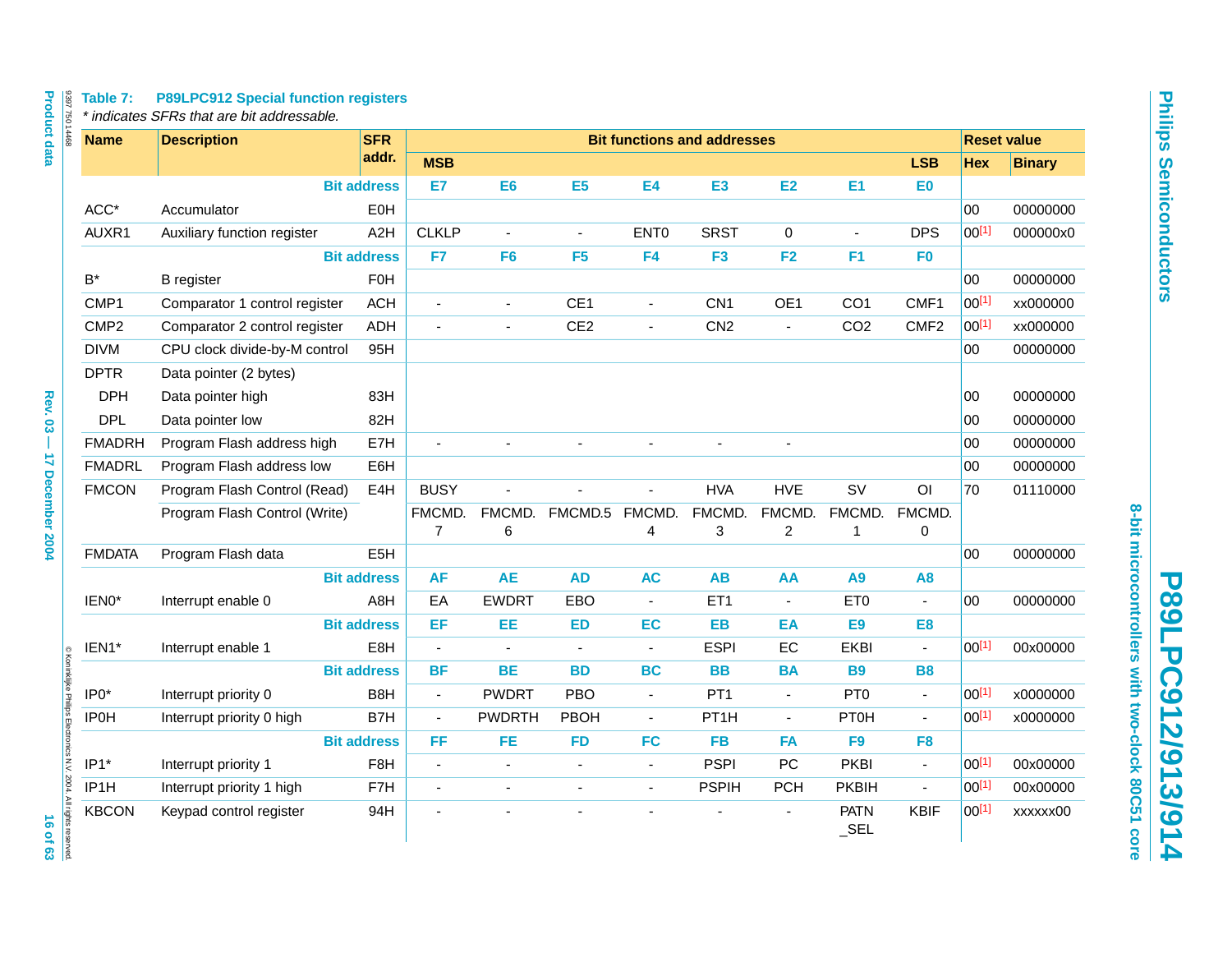# Table 7: P89LPC912 Special function registers...continued<br>\* indicates SFRs that are bit addressable.

| <b>Product data</b><br>839775014468                                          | Table 7:      | <b>P89LPC912 Special function registerscontinued</b><br>* indicates SFRs that are bit addressable. |                    |                                    |                          |                            |                        |                            |                           |                |                          |                   |                    |
|------------------------------------------------------------------------------|---------------|----------------------------------------------------------------------------------------------------|--------------------|------------------------------------|--------------------------|----------------------------|------------------------|----------------------------|---------------------------|----------------|--------------------------|-------------------|--------------------|
|                                                                              | <b>Name</b>   | <b>Description</b>                                                                                 | <b>SFR</b>         | <b>Bit functions and addresses</b> |                          |                            |                        |                            |                           |                |                          |                   | <b>Reset value</b> |
|                                                                              |               |                                                                                                    | addr.              | <b>MSB</b>                         |                          |                            |                        |                            |                           |                | <b>LSB</b>               | <b>Hex</b>        | <b>Binary</b>      |
|                                                                              | <b>KBMASK</b> | Keypad interrupt mask register                                                                     | 86H                |                                    |                          |                            |                        |                            |                           |                |                          | 00                | 00000000           |
|                                                                              | <b>KBPATN</b> | Keypad pattern register                                                                            | 93H                |                                    |                          |                            |                        |                            |                           |                |                          | <b>FF</b>         | 11111111           |
|                                                                              |               |                                                                                                    | <b>Bit address</b> | 87                                 | 86                       | 85                         | 84                     | 83                         | 82                        | 81             | 80                       |                   |                    |
|                                                                              | $P0*$         | Port 0                                                                                             | 80H                |                                    | CMP1/<br>KB <sub>6</sub> | CMPREF/<br>KB <sub>5</sub> | CIN1A/<br>KB4          |                            | CIN2A/<br>KB <sub>2</sub> |                |                          | $[1]$             |                    |
|                                                                              |               |                                                                                                    | <b>Bit address</b> | 97                                 | 96                       | 95                         | 94                     | 93                         | 92                        | 91             | 90                       |                   |                    |
|                                                                              | $P1*$         | Port 1                                                                                             | 90H                |                                    |                          | <b>RST</b>                 |                        |                            | T <sub>0</sub>            |                |                          | $[1]$             |                    |
|                                                                              |               |                                                                                                    | <b>Bit address</b> | <b>A7</b>                          | A <sub>6</sub>           | A <sub>5</sub>             | <b>A4</b>              | A3                         | A2                        | A <sub>1</sub> | A <sub>0</sub>           |                   |                    |
|                                                                              | $P2*$         | Port 2                                                                                             | A0H                |                                    |                          | <b>SPICLK</b>              | $\overline{\text{SS}}$ | <b>MISO</b>                | <b>MOSI</b>               |                |                          | $[1]$             |                    |
|                                                                              |               |                                                                                                    | <b>Bit address</b> | <b>B7</b>                          | <b>B6</b>                | <b>B5</b>                  | <b>B4</b>              | <b>B3</b>                  | <b>B2</b>                 | <b>B1</b>      | <b>B0</b>                |                   |                    |
| <b>Rev. 03</b>                                                               | P3*           | Port <sub>3</sub>                                                                                  | <b>BOH</b>         |                                    |                          |                            |                        |                            |                           | XTAL1          | XTAL <sub>2</sub>        | $[1]$             |                    |
|                                                                              | P0M1          | Port 0 output mode 1                                                                               | 84H                |                                    | (POM1.6)                 | (P0M1.5)                   | (POM1.4)               |                            | (P0M1.2)                  |                |                          | <b>FF</b>         | 11111111           |
|                                                                              | P0M2          | Port 0 output mode 2                                                                               | 85H                |                                    | (P0M2.6)                 | (P0M2.5)                   | (POM2.4)               |                            | (P0M2.2)                  |                |                          | 00                | 00000000           |
| 17 December 2004                                                             | <b>P1M1</b>   | Port 1 output mode 1                                                                               | 91H                |                                    |                          |                            |                        |                            | $($ P1M1.2)               |                |                          | D3 <sup>[1]</sup> | 11x1xx11           |
|                                                                              | P1M2          | Port 1 output mode 2                                                                               | 92H                |                                    |                          |                            |                        |                            | (P1M2.2)                  |                | $\overline{\phantom{a}}$ | $00^{[1]}$        | 00x0xx00           |
|                                                                              | <b>P2M1</b>   | Port 2 output mode 1                                                                               | A4H                |                                    |                          | (P2M1.5)                   | (P2M1.4)               | (P2M1.3)                   | (P2M1.2)                  |                |                          | FF                | 11111111           |
|                                                                              | <b>P2M2</b>   | Port 2 output mode 2                                                                               | A <sub>5</sub> H   |                                    |                          | (P2M2.5)                   |                        | (P2M2.4) (P2M2.3) (P2M2.2) |                           |                |                          | 00                | 00000000           |
|                                                                              | <b>P3M1</b>   | Port 3 output mode 1                                                                               | B <sub>1</sub> H   |                                    |                          |                            |                        |                            |                           | (P3M1.1)       | (P3M1.0)                 | 03[1]             | xxxxxx11           |
|                                                                              | P3M2          | Port 3 output mode 2                                                                               | B <sub>2</sub> H   |                                    |                          |                            |                        |                            |                           | (P3M2.1)       | (P3M2.0)                 | $ 00^{[1]}$       | xxxxxx00           |
|                                                                              | <b>PCON</b>   | Power control register                                                                             | 87H                | ä,                                 | $\overline{\phantom{a}}$ | <b>BOPD</b>                | <b>BOI</b>             | GF <sub>1</sub>            | GF <sub>0</sub>           | PMOD1          | PMOD <sub>0</sub>        | 00                | 00000000           |
|                                                                              | <b>PCONA</b>  | Power control register A                                                                           | B <sub>5</sub> H   | <b>RTCPD</b>                       | $\omega$                 | <b>VCPD</b>                | $\bar{\phantom{a}}$    | $\blacksquare$             | <b>SPPD</b>               |                |                          | $00^{[1]}$        | 00000000           |
|                                                                              |               |                                                                                                    | <b>Bit address</b> | D7                                 | D <sub>6</sub>           | D <sub>5</sub>             | D <sub>4</sub>         | D <sub>3</sub>             | D <sub>2</sub>            | D <sub>1</sub> | D <sub>0</sub>           |                   |                    |
|                                                                              | PSW*          | Program status word                                                                                | D <sub>0</sub> H   | <b>CY</b>                          | $\sf AC$                 | F <sub>0</sub>             | RS <sub>1</sub>        | RS <sub>0</sub>            | OV                        | F1             | P                        | 00                | 00000000           |
|                                                                              | PT0AD         | Port 0 digital input disable                                                                       | F6H                | $\overline{\phantom{a}}$           | $\blacksquare$           | PT0AD.5                    | PT0AD.4                | $\blacksquare$             | PT0AD.2                   | ä,             | ÷.                       | 00                | xx00000x           |
|                                                                              | <b>RSTSRC</b> | Reset source register                                                                              | <b>DFH</b>         | ÷,                                 | $\overline{a}$           | <b>BOF</b>                 | POF                    | $\blacksquare$             | R_WD                      | R_SF           | $R$ <sub>_</sub> $EX$    | $[2]$             |                    |
|                                                                              | <b>RTCCON</b> | Real-time clock control                                                                            | D <sub>1</sub> H   | <b>RTCF</b>                        | RTCS1                    | RTCS0                      | $\blacksquare$         | ä,                         | ä,                        | <b>ERTC</b>    | <b>RTCEN</b>             | 60[1][5]          | 011xxx00           |
|                                                                              | <b>RTCH</b>   | Real-time clock register high                                                                      | D <sub>2</sub> H   |                                    |                          |                            |                        |                            |                           |                |                          | $00^{[5]}$        | 00000000           |
|                                                                              | <b>RTCL</b>   | Real-time clock register low                                                                       | D <sub>3</sub> H   |                                    |                          |                            |                        |                            |                           |                |                          | $00^{[5]}$        | 00000000           |
| © Koninklijke Philips Electronics N.V. 2004. All rights reserved<br>17 of 63 | <b>SP</b>     | Stack pointer                                                                                      | 81H                |                                    |                          |                            |                        |                            |                           |                |                          | 07                | 00000111           |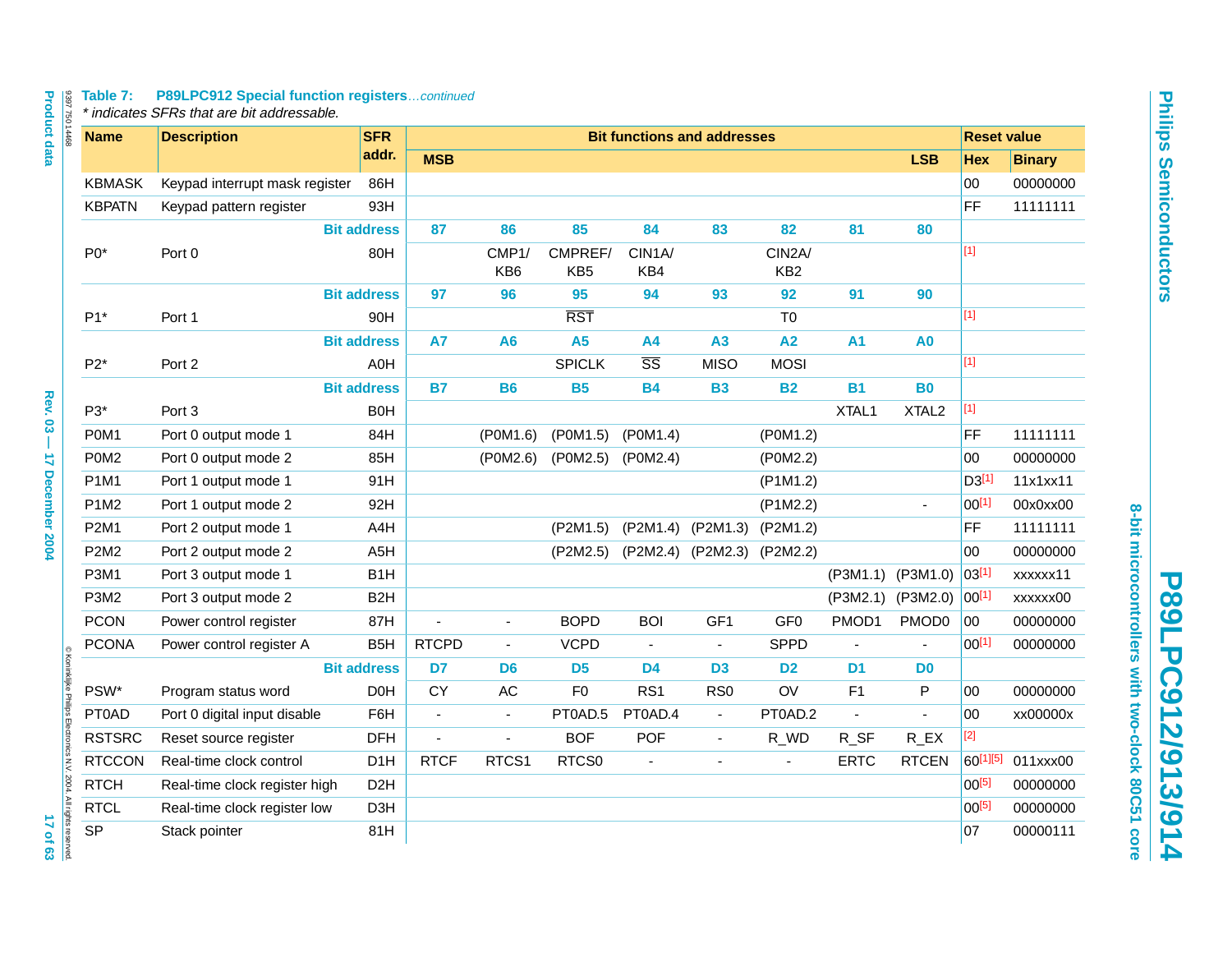| 8397 750 14468                                                               |                                                               | Table 7:           | <b>P89LPC912 Special function registerscontinued</b><br>* indicates SFRs that are bit addressable.                                                                                                                                                                                                                                                                                                                                                                                                                                                                                                                                                                                   |                    |                |                          |                 |                               |                                    |                |                  |                  |            |                    |
|------------------------------------------------------------------------------|---------------------------------------------------------------|--------------------|--------------------------------------------------------------------------------------------------------------------------------------------------------------------------------------------------------------------------------------------------------------------------------------------------------------------------------------------------------------------------------------------------------------------------------------------------------------------------------------------------------------------------------------------------------------------------------------------------------------------------------------------------------------------------------------|--------------------|----------------|--------------------------|-----------------|-------------------------------|------------------------------------|----------------|------------------|------------------|------------|--------------------|
| <b>Product data</b>                                                          |                                                               | <b>Name</b>        | <b>Description</b>                                                                                                                                                                                                                                                                                                                                                                                                                                                                                                                                                                                                                                                                   | <b>SFR</b>         |                |                          |                 |                               | <b>Bit functions and addresses</b> |                |                  |                  |            | <b>Reset value</b> |
|                                                                              |                                                               |                    |                                                                                                                                                                                                                                                                                                                                                                                                                                                                                                                                                                                                                                                                                      | addr.              | <b>MSB</b>     |                          |                 |                               |                                    |                |                  | <b>LSB</b>       | <b>Hex</b> | <b>Binary</b>      |
|                                                                              |                                                               | <b>SPCTL</b>       | SPI control register                                                                                                                                                                                                                                                                                                                                                                                                                                                                                                                                                                                                                                                                 | E <sub>2</sub> H   | <b>SSIG</b>    | <b>SPEN</b>              | <b>DORD</b>     | <b>MSTR</b>                   | CPOL                               | <b>CPHA</b>    | SPR <sub>1</sub> | SPR <sub>0</sub> | 04         | 00000100           |
|                                                                              |                                                               | <b>SPSTAT</b>      | SPI status register                                                                                                                                                                                                                                                                                                                                                                                                                                                                                                                                                                                                                                                                  | E <sub>1</sub> H   | <b>SPIF</b>    | <b>WCOL</b>              | $\frac{1}{2}$   |                               | -                                  | ÷,             | $\overline{a}$   | $\blacksquare$   | 00         | 00xxxxxx           |
|                                                                              |                                                               | <b>SPDAT</b>       | SPI data register                                                                                                                                                                                                                                                                                                                                                                                                                                                                                                                                                                                                                                                                    | E3H                |                |                          |                 |                               |                                    |                |                  |                  | 00         | 00000000           |
|                                                                              |                                                               | <b>TAMOD</b>       | Timer 0 and 1 auxiliary mode                                                                                                                                                                                                                                                                                                                                                                                                                                                                                                                                                                                                                                                         | 8FH                | $\blacksquare$ | $\sim$                   | $\blacksquare$  | $\blacksquare$                | $\blacksquare$                     | $\blacksquare$ | $\blacksquare$   | T0M2             | 00         | xxx0xxx0           |
|                                                                              |                                                               |                    |                                                                                                                                                                                                                                                                                                                                                                                                                                                                                                                                                                                                                                                                                      | <b>Bit address</b> | 8F             | <b>8E</b>                | <b>8D</b>       | <b>8C</b>                     | <b>8B</b>                          | <b>8A</b>      | 89               | 88               |            |                    |
|                                                                              |                                                               | TCON*              | Timer 0 and 1 control                                                                                                                                                                                                                                                                                                                                                                                                                                                                                                                                                                                                                                                                | 88H                | TF1            | TR <sub>1</sub>          | TF <sub>0</sub> | TR <sub>0</sub>               | ä,                                 | ÷,             |                  | $\blacksquare$   | 00         | 00000000           |
|                                                                              | TH <sub>0</sub>                                               |                    | Timer 0 high                                                                                                                                                                                                                                                                                                                                                                                                                                                                                                                                                                                                                                                                         | 8CH                |                |                          |                 |                               |                                    |                |                  |                  | 00         | 00000000           |
|                                                                              | TH <sub>1</sub>                                               |                    | Timer 1 high                                                                                                                                                                                                                                                                                                                                                                                                                                                                                                                                                                                                                                                                         | 8DH                |                |                          |                 |                               |                                    |                |                  |                  | 00         | 00000000           |
|                                                                              | TL <sub>0</sub>                                               |                    | Timer 0 low                                                                                                                                                                                                                                                                                                                                                                                                                                                                                                                                                                                                                                                                          | 8AH                |                |                          |                 |                               |                                    |                |                  |                  | 00         | 00000000           |
|                                                                              | TL <sub>1</sub>                                               |                    | Timer 1 low                                                                                                                                                                                                                                                                                                                                                                                                                                                                                                                                                                                                                                                                          | 8BH                |                |                          |                 |                               |                                    |                |                  |                  | 00         | 00000000           |
| <b>Rev. 03</b>                                                               |                                                               | <b>TMOD</b>        | Timer 0 and 1 mode                                                                                                                                                                                                                                                                                                                                                                                                                                                                                                                                                                                                                                                                   | 89H                | $\blacksquare$ | $\overline{\phantom{a}}$ | <b>T1M1</b>     | T <sub>1</sub> M <sub>0</sub> | T0GATE                             | T0C/T          | T0M1             | T0M0             | 00         | 00000000           |
| T                                                                            |                                                               | TRIM               | Internal oscillator trim register                                                                                                                                                                                                                                                                                                                                                                                                                                                                                                                                                                                                                                                    | 96H                | $\blacksquare$ | <b>ENCLK</b>             | TRIM.5          | TRIM.4                        | TRIM.3                             | TRIM.2         | TRIM.1           | TRIM.0           | $[4] [5]$  |                    |
|                                                                              |                                                               | <b>WDCON</b>       | Watchdog control register                                                                                                                                                                                                                                                                                                                                                                                                                                                                                                                                                                                                                                                            | A7H                | PRE2           | PRE1                     | PRE0            |                               | ÷,                                 | <b>WDRUN</b>   | <b>WDTOF</b>     | <b>WDCLK</b>     | [3] [5]    |                    |
| <b>17 December 2004</b>                                                      |                                                               | <b>WDL</b>         | Watchdog load                                                                                                                                                                                                                                                                                                                                                                                                                                                                                                                                                                                                                                                                        | C1H                |                |                          |                 |                               |                                    |                |                  |                  | <b>FF</b>  | 11111111           |
|                                                                              |                                                               | WFEED1             | Watchdog feed 1                                                                                                                                                                                                                                                                                                                                                                                                                                                                                                                                                                                                                                                                      | C <sub>2</sub> H   |                |                          |                 |                               |                                    |                |                  |                  |            |                    |
|                                                                              |                                                               | WFEED <sub>2</sub> | Watchdog feed 2                                                                                                                                                                                                                                                                                                                                                                                                                                                                                                                                                                                                                                                                      | C <sub>3</sub> H   |                |                          |                 |                               |                                    |                |                  |                  |            |                    |
| © Koninklijke Philips Electronics N.V. 2004. All rights reserved<br>18 of 63 | [1]<br>$\lceil 2 \rceil$<br>$\lceil 3 \rceil$<br>$[4]$<br>[5] | xx110000.          | All ports are in input only (high impedance) state after power-up.<br>The RSTSRC register reflects the cause of the P89LPC912 reset. Upon a power-up reset, all reset source flags are cleared except POF and BOF; the power-on reset value is<br>After reset, the value is 111001x1, i.e., PRE2-PRE0 are all '1', WDRUN = 1 and WDCLK = 1. WDTOF bit is '1' after Watchdog reset and is '0' after power-on reset. Other resets will<br>not affect WDTOF.<br>On power-on reset, the TRIM SFR is initialized with a factory preprogrammed value. Other resets will not cause initialization of the TRIM register.<br>The only reset source that affects these SFRs is power-on reset. |                    |                |                          |                 |                               |                                    |                |                  |                  |            |                    |

<span id="page-17-4"></span><span id="page-17-3"></span><span id="page-17-2"></span><span id="page-17-1"></span><span id="page-17-0"></span>9397 750 14468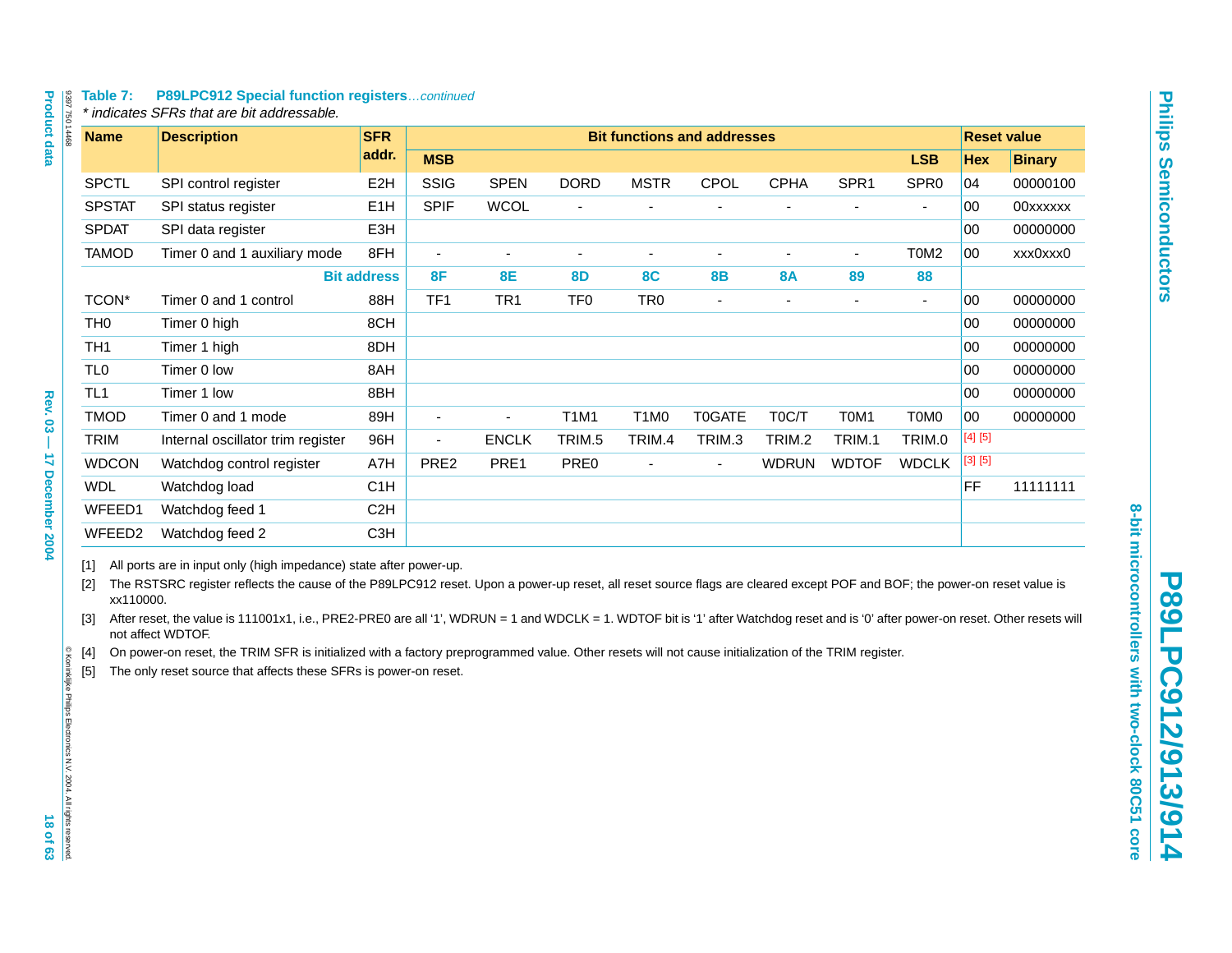| <b>Name</b>          | <b>Description</b>            | <b>SFR</b>         |                |                          |                 |                     | <b>Bit functions and addresses</b> |                |                 |                  |             | <b>Reset value</b> |
|----------------------|-------------------------------|--------------------|----------------|--------------------------|-----------------|---------------------|------------------------------------|----------------|-----------------|------------------|-------------|--------------------|
|                      |                               | addr.              | <b>MSB</b>     |                          |                 |                     |                                    |                |                 | <b>LSB</b>       | Hex         | <b>Binary</b>      |
|                      |                               | <b>Bit address</b> | E7             | E <sub>6</sub>           | E <sub>5</sub>  | <b>E4</b>           | E <sub>3</sub>                     | <b>E2</b>      | E1              | ΕO               |             |                    |
| $ACC*$               | Accumulator                   | EOH                |                |                          |                 |                     |                                    |                |                 |                  | 00          | 00000000           |
| AUXR1                | Auxiliary function register   | A2H                | <b>CLKLP</b>   | <b>EBRR</b>              | ä,              | $\blacksquare$      | <b>SRST</b>                        | 0              |                 | <b>DPS</b>       | $ 00^{[1]}$ | 000000x0           |
|                      |                               | <b>Bit address</b> | F7             | F <sub>6</sub>           | F <sub>5</sub>  | F <sub>4</sub>      | F <sub>3</sub>                     | F <sub>2</sub> | F <sub>1</sub>  | F <sub>0</sub>   |             |                    |
| $B^*$                | <b>B</b> register             | <b>F0H</b>         |                |                          |                 |                     |                                    |                |                 |                  | 00          | 00000000           |
| BRGR0 <sup>[2]</sup> | Baud rate generator rate low  | <b>BEH</b>         |                |                          |                 |                     |                                    |                |                 |                  | 00          | 00000000           |
| BRGR1 <sup>[2]</sup> | Baud rate generator rate high | <b>BFH</b>         |                |                          |                 |                     |                                    |                |                 |                  | 00          | 00000000           |
| <b>BRGCON</b>        | Baud rate generator control   | <b>BDH</b>         | ÷,             | $\blacksquare$           |                 | $\sim$              |                                    | ä,             | <b>SBRGS</b>    | <b>BRGEN</b>     | 00[6]       | xxxxxx00           |
| CMP1                 | Comparator 1 control register | <b>ACH</b>         | $\blacksquare$ | $\blacksquare$           | CE <sub>1</sub> | $\blacksquare$      | CN <sub>1</sub>                    | OE1            | CO <sub>1</sub> | CMF1             | $00^{[1]}$  | xx000000           |
| CMP <sub>2</sub>     | Comparator 2 control register | <b>ADH</b>         | $\blacksquare$ | $\overline{\phantom{a}}$ | CE <sub>2</sub> | ä,                  | CN <sub>2</sub>                    | $\blacksquare$ | $\blacksquare$  | CMF <sub>2</sub> | 00[1]       | xx000000           |
| <b>DIVM</b>          | CPU clock divide-by-M control | 95H                |                |                          |                 |                     |                                    |                |                 |                  | 00          | 00000000           |
| <b>DPTR</b>          | Data pointer (2 bytes)        |                    |                |                          |                 |                     |                                    |                |                 |                  |             |                    |
| <b>DPH</b>           | Data pointer high             | 83H                |                |                          |                 |                     |                                    |                |                 |                  | 00          | 00000000           |
| <b>DPL</b>           | Data pointer low              | 82H                |                |                          |                 |                     |                                    |                |                 |                  | 00          | 00000000           |
| <b>FMADRH</b>        | Program Flash address high    | E7H                |                |                          |                 |                     |                                    |                |                 |                  | 00          | 00000000           |
| <b>FMADRL</b>        | Program Flash address low     | E6H                |                |                          |                 |                     |                                    |                |                 |                  | 00          | 00000000           |
| <b>FMCON</b>         | Program Flash Control (Read)  | E4H                | <b>BUSY</b>    |                          |                 |                     | <b>HVA</b>                         | <b>HVE</b>     | <b>SV</b>       | O <sub>l</sub>   | 70          | 01110000           |
|                      | Program Flash Control (Write) |                    | FMCMD.         | FMCMD.                   | FMCMD.5         | FMCMD.              | FMCMD.                             | FMCMD.         | FMCMD.          | FMCMD.           |             |                    |
|                      |                               |                    | 7              | 6                        |                 | 4                   | 3                                  | $\overline{c}$ | 1               | 0                |             |                    |
| <b>FMDATA</b>        | Program Flash data            | E <sub>5</sub> H   |                |                          |                 |                     |                                    |                |                 |                  | $00\,$      | 00000000           |
|                      |                               | <b>Bit address</b> | <b>AF</b>      | <b>AE</b>                | <b>AD</b>       | <b>AC</b>           | <b>AB</b>                          | AA             | <b>A9</b>       | A <sub>8</sub>   |             |                    |
| IEN0*                | Interrupt enable 0            | A8H                | EA             | <b>EWDRT</b>             | EBO             | ES/ESR              | ET1                                | $\blacksquare$ | ET <sub>0</sub> | $\blacksquare$   | 00          | 00000000           |
|                      |                               | <b>Bit address</b> | EF             | EE                       | <b>ED</b>       | EC                  | EB                                 | EA             | E <sub>9</sub>  | E <sub>8</sub>   |             |                    |
| IEN1*                | Interrupt enable 1            | E8H                | $\omega$       | <b>EST</b>               | $\blacksquare$  | $\blacksquare$      | <b>ESPI</b>                        | EC             | <b>EKBI</b>     | $\mathbf{r}$     | $00^{[1]}$  | 00x00000           |
|                      |                               | <b>Bit address</b> | <b>BF</b>      | <b>BE</b>                | <b>BD</b>       | <b>BC</b>           | <b>BB</b>                          | <b>BA</b>      | <b>B9</b>       | <b>B8</b>        |             |                    |
| $IP0*$               | Interrupt priority 0          | B8H                | $\blacksquare$ | <b>PWDRT</b>             | <b>PBO</b>      | PS/PSR              | PT <sub>1</sub>                    | $\blacksquare$ | PT <sub>0</sub> | $\blacksquare$   | $00^{[1]}$  | x0000000           |
| <b>IP0H</b>          | Interrupt priority 0 high     | B7H                | $\blacksquare$ | <b>PWDRTH</b>            | PBOH            | PSH/<br><b>PSRH</b> | PT <sub>1</sub> H                  | ä,             | <b>PT0H</b>     | $\blacksquare$   | 00[1]       | x0000000           |

8-bit microcontrollers with two-clock 80C51 core **8-bit microcontrollers with two-clock 80C51 core P89LPC912/913/914**

P89LPC912/913/914

9397 750 14468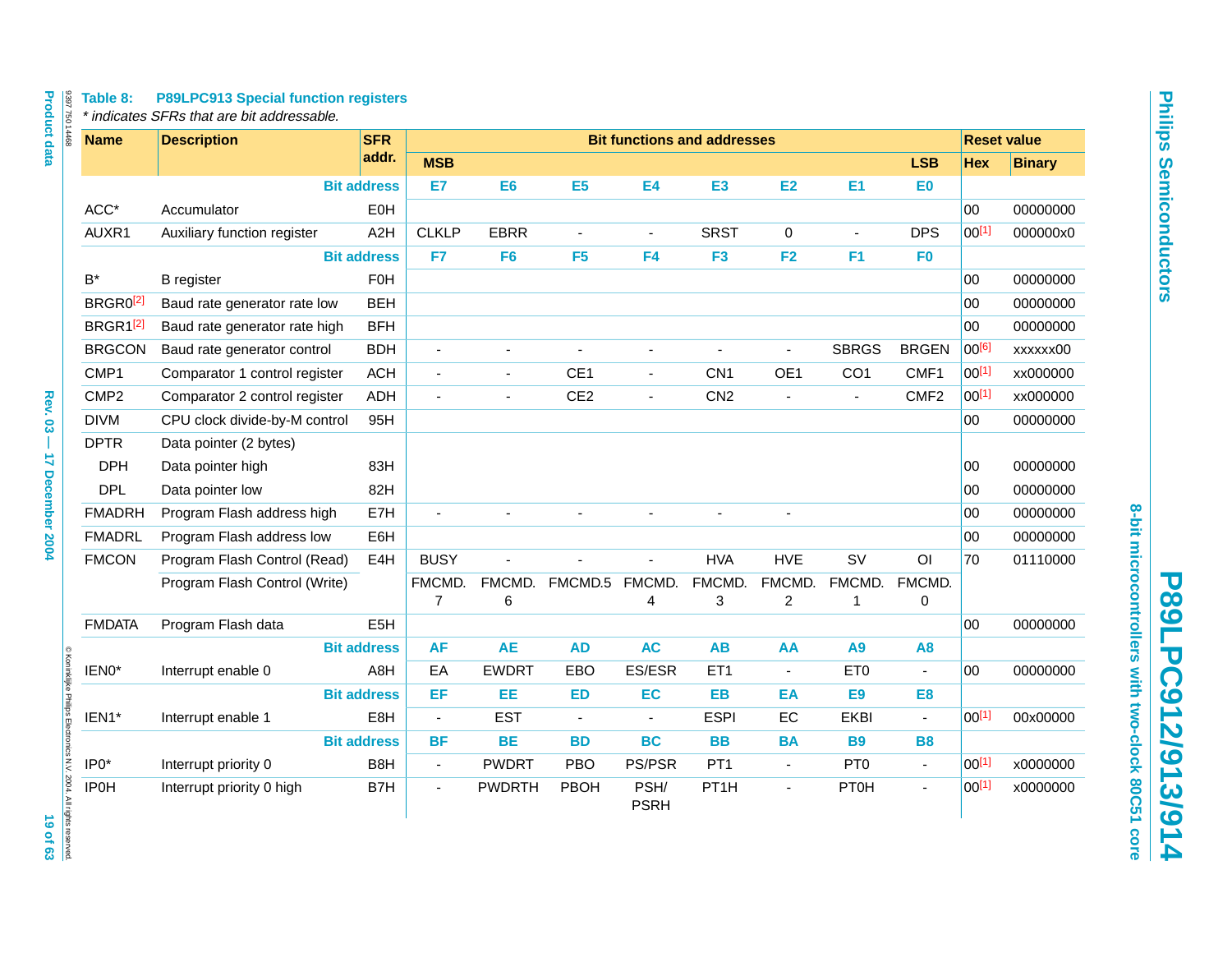# Table 8: P89LPC913 Special function registers...continued<br>\* indicates SFRs that are bit addressable.

| <b>Name</b>      | <b>Description</b>             | <b>SFR</b>         |                |                |                            | <b>Bit functions and addresses</b> |                       |                           |                        |                                         | <b>Reset value</b> |               |
|------------------|--------------------------------|--------------------|----------------|----------------|----------------------------|------------------------------------|-----------------------|---------------------------|------------------------|-----------------------------------------|--------------------|---------------|
|                  |                                | addr.              | <b>MSB</b>     |                |                            |                                    |                       |                           |                        | <b>LSB</b>                              | <b>Hex</b>         | <b>Binary</b> |
|                  |                                | <b>Bit address</b> | FF.            | <b>FE</b>      | <b>FD</b>                  | <b>FC</b>                          | <b>FB</b>             | <b>FA</b>                 | F <sub>9</sub>         | F <sub>8</sub>                          |                    |               |
| IP1*             | Interrupt priority 1           | F <sub>8</sub> H   | $\blacksquare$ | <b>PST</b>     | $\blacksquare$             | $\blacksquare$                     | <b>PSPI</b>           | PC                        | <b>PKBI</b>            | $\blacksquare$                          | $00^{[1]}$         | 00x00000      |
| IP1H             | Interrupt priority 1 high      | F7H                | $\blacksquare$ | <b>PSTH</b>    | $\overline{\phantom{a}}$   | $\blacksquare$                     | <b>PSPIH</b>          | <b>PCH</b>                | <b>PKBIH</b>           | $\blacksquare$                          | $00^{[1]}$         | 00x00000      |
| <b>KBCON</b>     | Keypad control register        | 94H                | $\blacksquare$ |                | $\blacksquare$             | ä,                                 | $\tilde{\phantom{a}}$ | $\blacksquare$            | <b>PATN</b><br>$\_SEL$ | <b>KBIF</b>                             | $00^{[1]}$         | xxxxxx00      |
| <b>KBMASK</b>    | Keypad interrupt mask register | 86H                |                |                |                            |                                    |                       |                           |                        |                                         | 00                 | 00000000      |
| <b>KBPATN</b>    | Keypad pattern register        | 93H                |                |                |                            |                                    |                       |                           |                        |                                         | <b>FF</b>          | 11111111      |
|                  |                                | <b>Bit address</b> | 87             | 86             | 85                         | 84                                 | 83                    | 82                        | 81                     | 80                                      |                    |               |
| $P0*$            | Port 0                         | 80H                |                | CMP1/<br>KB6   | CMPREF/<br>KB <sub>5</sub> | CIN1A/<br>KB4                      |                       | CIN2A/<br>KB <sub>2</sub> |                        |                                         | $[1]$              |               |
|                  |                                | <b>Bit address</b> | 97             | 96             | 95                         | 94                                 | 93                    | 92                        | 91                     | 90                                      |                    |               |
| $P1*$            | Port 1                         | 90H                |                |                | <b>RST</b>                 |                                    |                       |                           | <b>RxD</b>             | <b>TxD</b>                              | $[1]$              |               |
|                  |                                | <b>Bit address</b> | <b>A7</b>      | A <sub>6</sub> | <b>A5</b>                  | <b>A4</b>                          | A3                    | A2                        | <b>A1</b>              | A <sub>0</sub>                          |                    |               |
| $P2*$            | Port 2                         | A0H                |                |                | <b>SPICLK</b>              |                                    | <b>MISO</b>           | <b>MOSI</b>               |                        |                                         | $[1]$              |               |
|                  |                                | <b>Bit address</b> | <b>B7</b>      | <b>B6</b>      | <b>B5</b>                  | <b>B4</b>                          | <b>B3</b>             | <b>B2</b>                 | <b>B1</b>              | <b>B0</b>                               |                    |               |
| P3*              | Port 3                         | <b>B0H</b>         |                |                |                            |                                    |                       |                           | XTAL1                  | XTAL <sub>2</sub>                       | $[1]$              |               |
| P0M1             | Port 0 output mode 1           | 84H                |                | (P0M1.6)       | (P0M1.5)                   | (P0M1.4)                           |                       | (P0M1.2)                  |                        |                                         | FF                 | 11111111      |
| P0M <sub>2</sub> | Port 0 output mode 2           | 85H                |                | (P0M2.6)       | (P0M2.5)                   | (P0M2.4)                           |                       | (P0M2.2)                  |                        |                                         | 00                 | 00000000      |
| P1M1             | Port 1 output mode 1           | 91H                |                |                |                            |                                    |                       |                           | (P1M1.1)               | (P1M1.0)                                | $D3^{[1]}$         | 11x1xx11      |
| P1M2             | Port 1 output mode 2           | 92H                |                |                |                            |                                    |                       |                           |                        | $(P1M2.1)$ $(P1M2.0)$ 00 <sup>[1]</sup> |                    | 00x0xx00      |
| <b>P2M1</b>      | Port 2 output mode 1           | A4H                |                |                | (P2M1.5)                   |                                    | (P2M1.3)              | (P2M1.2)                  |                        |                                         | <b>FF</b>          | 11111111      |
| <b>P2M2</b>      | Port 2 output mode 2           | A <sub>5</sub> H   |                |                | (P2M2.5)                   |                                    | (P2M2.3)              | (P2M2.2)                  |                        |                                         | 00                 | 00000000      |
| P3M1             | Port 3 output mode 1           | B <sub>1</sub> H   |                |                |                            |                                    |                       |                           | (P3M1.1)               | (P3M1.0)                                | 03[1]              | xxxxxx11      |
| <b>P3M2</b>      | Port 3 output mode 2           | B <sub>2</sub> H   |                |                |                            |                                    |                       |                           | (P3M2.1)               | (P3M2.0)                                | 00[1]              | xxxxxx00      |
| <b>PCON</b>      | Power control register         | 87H                | SMOD1          | SMOD0          | <b>BOPD</b>                | <b>BOI</b>                         | GF1                   | GF <sub>0</sub>           | PMOD1                  | PMOD0                                   | 00                 | 00000000      |
| <b>PCONA</b>     | Power control register A       | B <sub>5</sub> H   | <b>RTCPD</b>   |                | <b>VCPD</b>                | $\blacksquare$                     | $\blacksquare$        | <b>SPPD</b>               | SPD                    |                                         | $00^{[1]}$         | 00000000      |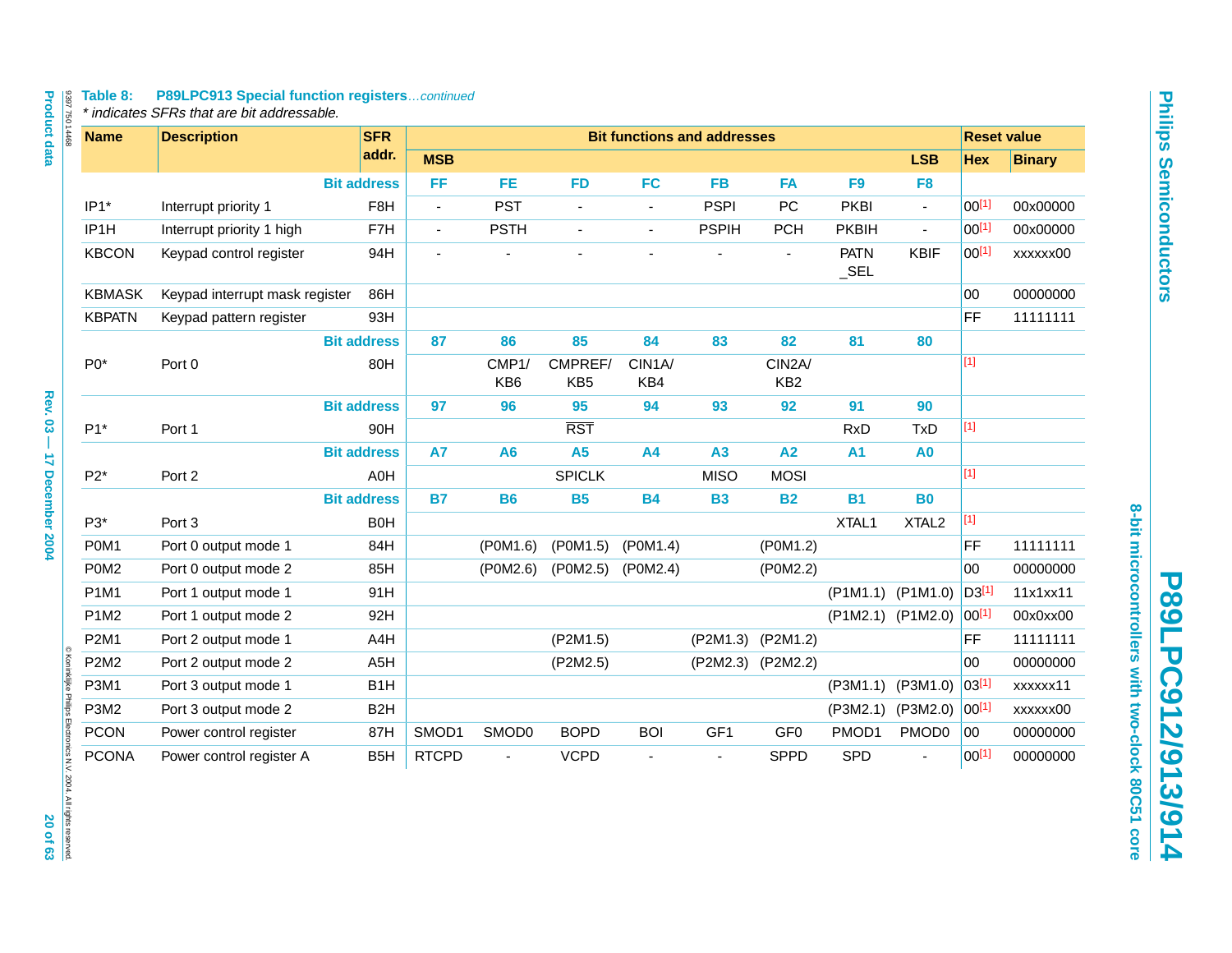# Table 8: P89LPC913 Special function registers...continued<br>\* indicates SFRs that are bit addressable.

| 839775014468                                                     | <b>Name</b>     | <b>Description</b>                      | <b>SFR</b>         |                 |                 |                 |                               | <b>Bit functions and addresses</b> |                 |                  |                       | <b>Reset value</b> |                 |
|------------------------------------------------------------------|-----------------|-----------------------------------------|--------------------|-----------------|-----------------|-----------------|-------------------------------|------------------------------------|-----------------|------------------|-----------------------|--------------------|-----------------|
|                                                                  |                 |                                         | addr.              | <b>MSB</b>      |                 |                 |                               |                                    |                 |                  | <b>LSB</b>            | <b>Hex</b>         | <b>Binary</b>   |
|                                                                  |                 |                                         | <b>Bit address</b> | D <sub>7</sub>  | D <sub>6</sub>  | D <sub>5</sub>  | <b>D4</b>                     | D <sub>3</sub>                     | D <sub>2</sub>  | D <sub>1</sub>   | D <sub>0</sub>        |                    |                 |
|                                                                  | PSW*            | Program status word                     | D <sub>0</sub> H   | <b>CY</b>       | AC              | F <sub>0</sub>  | RS <sub>1</sub>               | RS <sub>0</sub>                    | OV              | F1               | P                     | 00                 | 00000000        |
|                                                                  | PT0AD           | Port 0 digital input disable            | F6H                | $\blacksquare$  | $\blacksquare$  | PT0AD.5         | PT0AD.4                       | $\blacksquare$                     | PT0AD.2         | ä,               | ä,                    | 00                 | xx00000x        |
|                                                                  | <b>RSTSRC</b>   | Reset source register                   | <b>DFH</b>         | ä,              | $\blacksquare$  | <b>BOF</b>      | <b>POF</b>                    | $R$ _BK                            | R_WD            | R_SF             | $R$ <sub>_</sub> $EX$ | $[3]$              |                 |
|                                                                  | <b>RTCCON</b>   | Real-time clock control                 | D <sub>1</sub> H   | <b>RTCF</b>     | RTCS1           | RTCS0           | ä,                            |                                    |                 | <b>ERTC</b>      | <b>RTCEN</b>          | 60[1][6]           | 011xxx00        |
|                                                                  | <b>RTCH</b>     | Real-time clock register high           | D <sub>2</sub> H   |                 |                 |                 |                               |                                    |                 |                  |                       | $00^{[6]}$         | 00000000        |
|                                                                  | <b>RTCL</b>     | Real-time clock register low            | D <sub>3</sub> H   |                 |                 |                 |                               |                                    |                 |                  |                       | $00^{[6]}$         | 00000000        |
|                                                                  | <b>SADDR</b>    | Serial port address register            | A9H                |                 |                 |                 |                               |                                    |                 |                  |                       | $00\,$             | 00000000        |
|                                                                  | <b>SADEN</b>    | Serial port address enable              | B9H                |                 |                 |                 |                               |                                    |                 |                  |                       | 00                 | 00000000        |
|                                                                  | <b>SBUF</b>     | Serial port data buffer register        | 99H                |                 |                 |                 |                               |                                    |                 |                  |                       | XX                 | <b>XXXXXXXX</b> |
|                                                                  |                 |                                         | <b>Bit address</b> | 9F              | <b>9E</b>       | 9D              | 9C                            | <b>9B</b>                          | <b>9A</b>       | 99               | 98                    |                    |                 |
|                                                                  | <b>SCON</b>     | Serial port control                     | 98H                | SM0/FE          | SM <sub>1</sub> | SM <sub>2</sub> | <b>REN</b>                    | TB8                                | RB <sub>8</sub> | TI               | RI                    | $00\,$             | 00000000        |
|                                                                  | <b>SSTAT</b>    | Serial port extended status<br>register | <b>BAH</b>         | <b>DBMOD</b>    | <b>INTLO</b>    | <b>CIDIS</b>    | <b>DBISEL</b>                 | FE.                                | <b>BR</b>       | OE               | <b>STINT</b>          | 00                 | 00000000        |
|                                                                  | <b>SP</b>       | Stack pointer                           | 81H                |                 |                 |                 |                               |                                    |                 |                  |                       | 07                 | 00000111        |
|                                                                  | <b>SPCTL</b>    | SPI control register                    | E <sub>2</sub> H   | SSIG            | <b>SPEN</b>     | <b>DORD</b>     | <b>MSTR</b>                   | CPOL                               | <b>CPHA</b>     | SPR <sub>1</sub> | SPR <sub>0</sub>      | 04                 | 00000100        |
|                                                                  | <b>SPSTAT</b>   | SPI status register                     | E <sub>1</sub> H   | <b>SPIF</b>     | <b>WCOL</b>     | $\blacksquare$  | ä,                            | ÷,                                 |                 |                  | ÷,                    | 00                 | 00xxxxxx        |
|                                                                  | <b>SPDAT</b>    | SPI data register                       | E3H                |                 |                 |                 |                               |                                    |                 |                  |                       | 00                 | 00000000        |
|                                                                  |                 |                                         | <b>Bit address</b> | 8F              | <b>8E</b>       | <b>8D</b>       | 8C                            | <b>8B</b>                          | <b>8A</b>       | 89               | 88                    |                    |                 |
|                                                                  | TCON*           | Timer 0 and 1 control                   | 88H                | TF <sub>1</sub> | TR <sub>1</sub> | TF <sub>0</sub> | TR <sub>0</sub>               | $\blacksquare$                     | ä,              | $\blacksquare$   | $\blacksquare$        | 00                 | 00000000        |
|                                                                  | TH <sub>0</sub> | Timer 0 high                            | 8CH                |                 |                 |                 |                               |                                    |                 |                  |                       | 00                 | 00000000        |
|                                                                  | TH <sub>1</sub> | Timer 1 high                            | 8DH                |                 |                 |                 |                               |                                    |                 |                  |                       | 00                 | 00000000        |
|                                                                  | TL <sub>0</sub> | Timer 0 low                             | 8AH                |                 |                 |                 |                               |                                    |                 |                  |                       | $00\,$             | 00000000        |
|                                                                  | TL <sub>1</sub> | Timer 1 low                             | 8BH                |                 |                 |                 |                               |                                    |                 |                  |                       | 00                 | 00000000        |
|                                                                  | <b>TMOD</b>     | Timer 0 and 1 mode                      | 89H                | $\overline{a}$  | $\overline{a}$  | <b>T1M1</b>     | T <sub>1</sub> M <sub>0</sub> | T0GATE                             | T0C/T           | T0M1             | T0M0                  | 00                 | 00000000        |
|                                                                  | TRIM            | Internal oscillator trim register       | 96H                | $\blacksquare$  | <b>ENCLK</b>    | TRIM.5          | TRIM.4                        | TRIM.3                             | TRIM.2          | TRIM.1           | TRIM.0                | [5] [6]            |                 |
| © Koninklijke Philips Electronics N.V. 2004. All rights reserved | <b>WDCON</b>    | Watchdog control register               | A7H                | PRE2            | PRE1            | PRE0            |                               |                                    | <b>WDRUN</b>    | <b>WDTOF</b>     | <b>WDCLK</b>          | [4] [6]            |                 |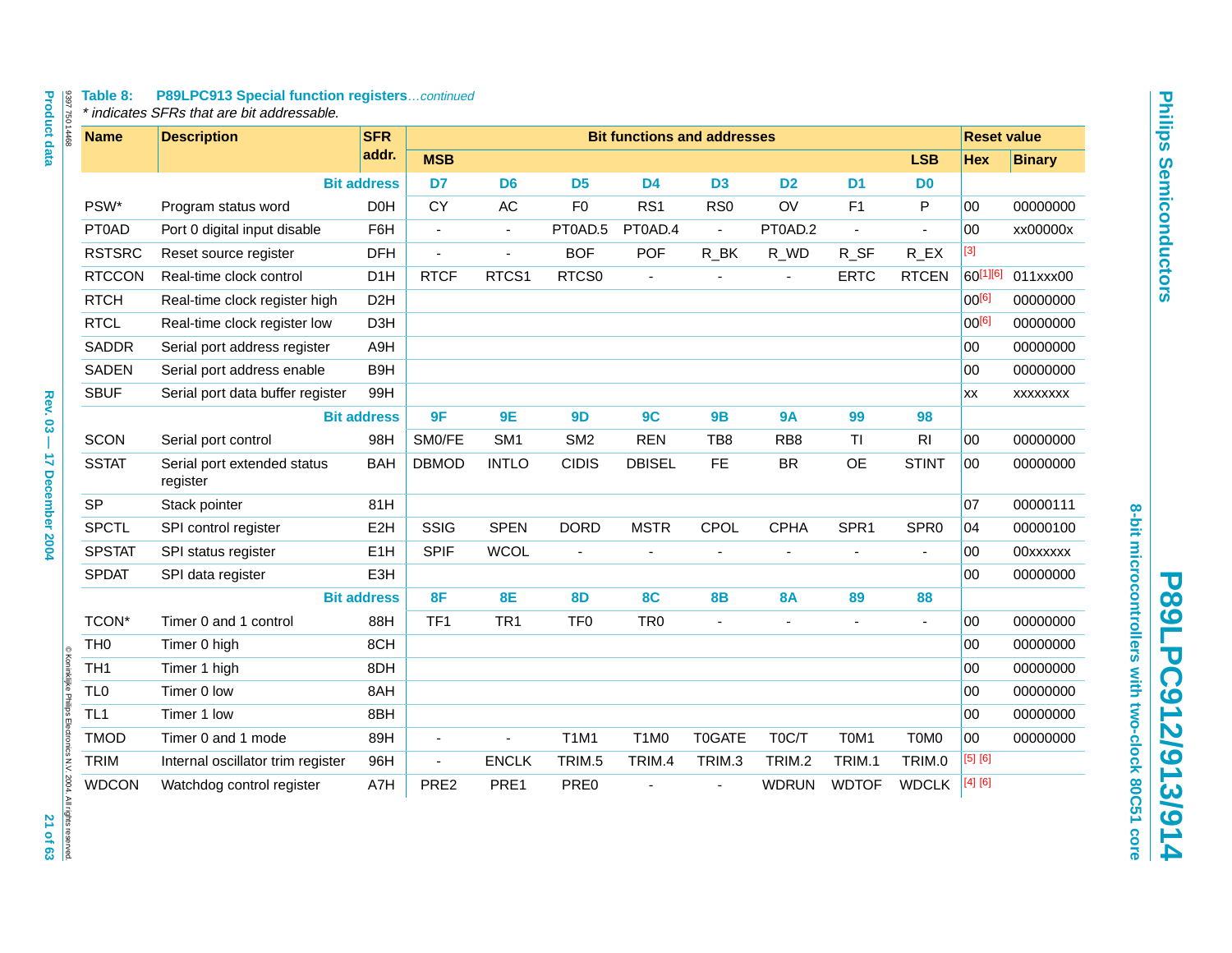<span id="page-21-5"></span><span id="page-21-4"></span><span id="page-21-3"></span><span id="page-21-2"></span><span id="page-21-1"></span><span id="page-21-0"></span>

| <b>Product data</b>                 | Table 8:<br>8397 750 14468                                       |           | <b>P89LPC913 Special function registerscontinued</b><br>* indicates SFRs that are bit addressable.                                                          |                  |                                                                                                                                                                                                                                                                                                                                                                                                                                                                                                                                                                                                                                                               |            |                    |
|-------------------------------------|------------------------------------------------------------------|-----------|-------------------------------------------------------------------------------------------------------------------------------------------------------------|------------------|---------------------------------------------------------------------------------------------------------------------------------------------------------------------------------------------------------------------------------------------------------------------------------------------------------------------------------------------------------------------------------------------------------------------------------------------------------------------------------------------------------------------------------------------------------------------------------------------------------------------------------------------------------------|------------|--------------------|
|                                     | <b>Name</b>                                                      |           | <b>Description</b>                                                                                                                                          | <b>SFR</b>       | <b>Bit functions and addresses</b>                                                                                                                                                                                                                                                                                                                                                                                                                                                                                                                                                                                                                            |            | <b>Reset value</b> |
|                                     |                                                                  |           |                                                                                                                                                             | addr.            | <b>MSB</b><br><b>LSB</b>                                                                                                                                                                                                                                                                                                                                                                                                                                                                                                                                                                                                                                      | <b>Hex</b> | <b>Binary</b>      |
|                                     | WDL                                                              |           | Watchdog load                                                                                                                                               | C1H              |                                                                                                                                                                                                                                                                                                                                                                                                                                                                                                                                                                                                                                                               | FF         | 11111111           |
|                                     |                                                                  | WFEED1    | Watchdog feed 1                                                                                                                                             | C2H              |                                                                                                                                                                                                                                                                                                                                                                                                                                                                                                                                                                                                                                                               |            |                    |
|                                     |                                                                  | WFEED2    | Watchdog feed 2                                                                                                                                             | C <sub>3</sub> H |                                                                                                                                                                                                                                                                                                                                                                                                                                                                                                                                                                                                                                                               |            |                    |
| Rev. 03-<br><b>17 December 2004</b> | $[1]$<br>$[2]$<br>$[3]$<br>[4]<br>$[5]$<br>[6]                   | xx110000. | All ports are in input only (high impedance) state after power-up.<br>not affect WDTOF.<br>The only reset source that affects these SFRs is power-on reset. |                  | BRGR1 and BRGR0 must only be written if BRGEN in BRGCON SFR is '0'. If any of them is written if BRGEN = 1, result is unpredictable.<br>The RSTSRC register reflects the cause of the P89LPC912 reset. Upon a power-up reset, all reset source flags are cleared except POF and BOF; the power-on reset value is<br>After reset, the value is 111001x1, i.e., PRE2-PRE0 are all '1', WDRUN = 1 and WDCLK = 1. WDTOF bit is '1' after Watchdog reset and is '0' after power-on reset. Other resets will<br>On power-on reset, the TRIM SFR is initialized with a factory preprogrammed value. Other resets will not cause initialization of the TRIM register. |            |                    |
| 22 of 63                            | C Koninklijke Philips Electronics N.V. 2004. All rights reserved |           |                                                                                                                                                             |                  |                                                                                                                                                                                                                                                                                                                                                                                                                                                                                                                                                                                                                                                               |            |                    |

ŢŪ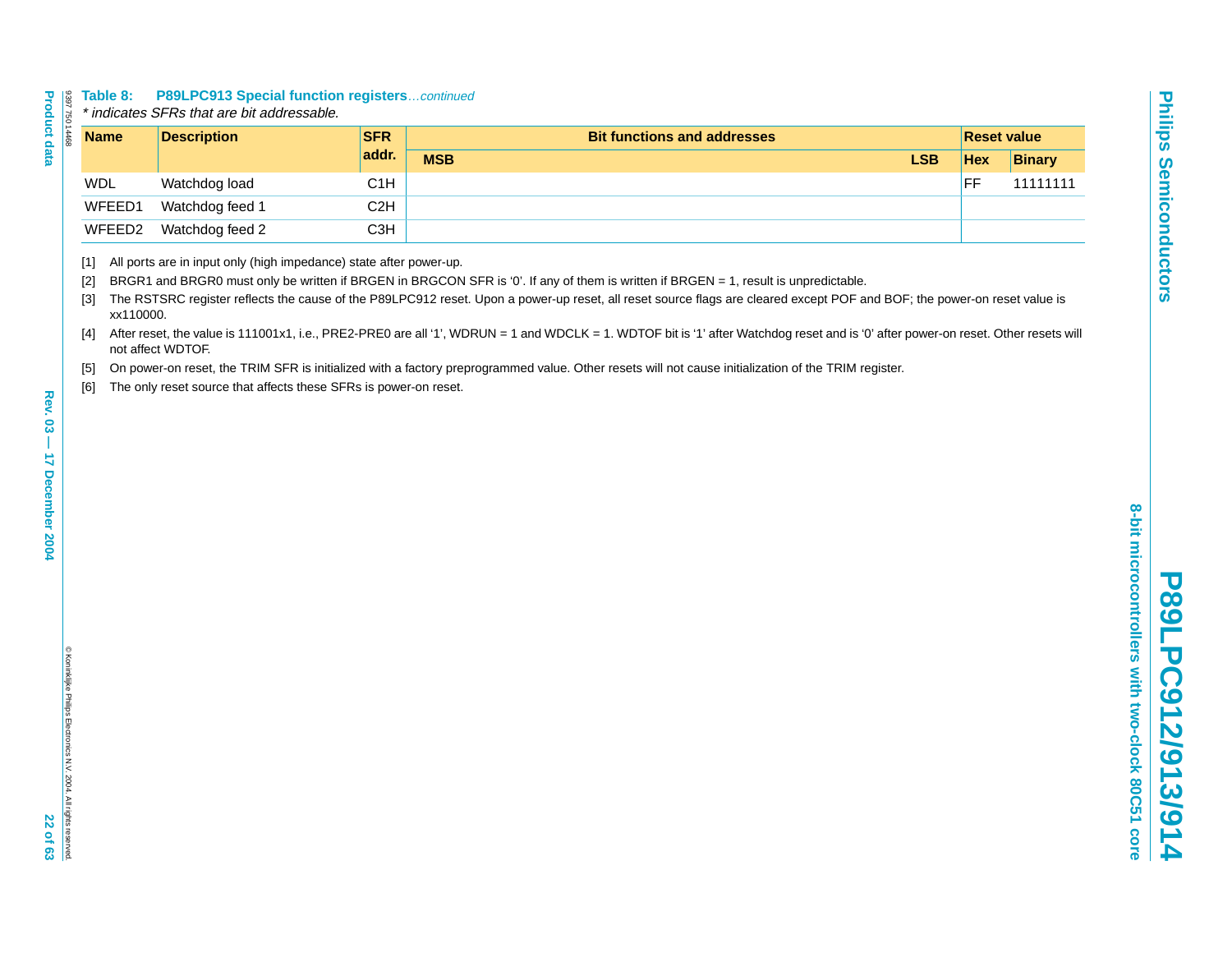# **P89LPC912/913/914** P89LPC912/913/914

**8-bit microcontrollers with two-clock 80C51 core**

8-bit microcontrollers with two-clock 80C51 core

| <b>Name</b>          | <b>Description</b>            |                    | <b>SFR</b>       |                          |                          |                 |                          | <b>Bit functions and addresses</b> |                          |                 |                          |            | <b>Reset value</b> |
|----------------------|-------------------------------|--------------------|------------------|--------------------------|--------------------------|-----------------|--------------------------|------------------------------------|--------------------------|-----------------|--------------------------|------------|--------------------|
|                      |                               |                    | addr.            | <b>MSB</b>               |                          |                 |                          |                                    |                          |                 | <b>LSB</b>               | <b>Hex</b> | <b>Binary</b>      |
|                      |                               | <b>Bit address</b> |                  | E7                       | E6                       | E <sub>5</sub>  | E4                       | E3                                 | <b>E2</b>                | E1              | E <sub>0</sub>           |            |                    |
| ACC*                 | Accumulator                   |                    | EOH              |                          |                          |                 |                          |                                    |                          |                 |                          | $00\,$     | 00000000           |
| AUXR1                | Auxiliary function register   |                    | A <sub>2</sub> H | $\blacksquare$           | <b>EBRR</b>              | $\blacksquare$  | ENT <sub>0</sub>         | <b>SRST</b>                        | 0                        |                 | <b>DPS</b>               | $00^{[1]}$ | 000000x0           |
|                      |                               | <b>Bit address</b> |                  | F7                       | F <sub>6</sub>           | F <sub>5</sub>  | F <sub>4</sub>           | F <sub>3</sub>                     | F2                       | F <sub>1</sub>  | F <sub>0</sub>           |            |                    |
| $\mathsf{B}^*$       | <b>B</b> register             |                    | <b>F0H</b>       |                          |                          |                 |                          |                                    |                          |                 |                          | 00         | 00000000           |
| BRGR0 <sup>[2]</sup> | Baud rate generator rate low  |                    | <b>BEH</b>       |                          |                          |                 |                          |                                    |                          |                 |                          | 00         | 00000000           |
| BRGR1 <sup>[2]</sup> | Baud rate generator rate high |                    | <b>BFH</b>       |                          |                          |                 |                          |                                    |                          |                 |                          | 00         | 00000000           |
| <b>BRGCON</b>        | Baud rate generator control   |                    | <b>BDH</b>       | $\overline{\phantom{a}}$ | ä,                       | ÷,              | ä,                       |                                    |                          | <b>SBRGS</b>    | <b>BRGEN</b>             | 00[6]      | xxxxxx00           |
| CMP1                 | Comparator 1 control register |                    | <b>ACH</b>       | $\blacksquare$           | ä,                       | CE1             | $\overline{\phantom{a}}$ | CN <sub>1</sub>                    | OE1                      | CO <sub>1</sub> | CMF1                     | $00^{[1]}$ | xx000000           |
| CMP <sub>2</sub>     | Comparator 2 control register |                    | <b>ADH</b>       | ÷.                       | $\overline{\phantom{a}}$ | CE <sub>2</sub> | $\blacksquare$           | CN <sub>2</sub>                    | $\blacksquare$           | CO <sub>2</sub> | CMF <sub>2</sub>         | $00^{[1]}$ | xx000000           |
| <b>DIVM</b>          | CPU clock divide-by-M control |                    | 95H              |                          |                          |                 |                          |                                    |                          |                 |                          | $00\,$     | 00000000           |
| <b>DPTR</b>          | Data pointer (2 bytes)        |                    |                  |                          |                          |                 |                          |                                    |                          |                 |                          |            |                    |
| <b>DPH</b>           | Data pointer high             |                    | 83H              |                          |                          |                 |                          |                                    |                          |                 |                          | 00         | 00000000           |
| <b>DPL</b>           | Data pointer low              |                    | 82H              |                          |                          |                 |                          |                                    |                          |                 |                          | 00         | 00000000           |
| <b>FMADRH</b>        | Program Flash address high    |                    | E7H              |                          |                          |                 |                          |                                    |                          |                 |                          | 00         | 00000000           |
| <b>FMADRL</b>        | Program Flash address low     |                    | E6H              |                          |                          |                 |                          |                                    |                          |                 |                          | 00         | 00000000           |
| <b>FMCON</b>         | Program Flash Control (Read)  |                    | E4H              | <b>BUSY</b>              |                          |                 |                          | <b>HVA</b>                         | <b>HVE</b>               | <b>SV</b>       | O <sub>l</sub>           | 70         | 01110000           |
|                      | Program Flash Control (Write) |                    |                  | FMCMD.                   | FMCMD.                   | FMCMD.5         | FMCMD.                   | FMCMD.                             | FMCMD.                   | FMCMD.1         | FMCMD.                   |            |                    |
|                      |                               |                    |                  | $\overline{7}$           | 6                        |                 | 4                        | 3                                  | $\overline{c}$           |                 | 0                        |            |                    |
| <b>FMDATA</b>        | Program Flash data            |                    | E <sub>5</sub> H |                          |                          |                 |                          |                                    |                          |                 |                          | 00         | 00000000           |
|                      |                               | <b>Bit address</b> |                  | <b>AF</b>                | <b>AE</b>                | <b>AD</b>       | <b>AC</b>                | <b>AB</b>                          | AA                       | A <sub>9</sub>  | A <sub>8</sub>           |            |                    |
| IEN0*                | Interrupt enable 0            |                    | A8H              | EA                       | <b>EWDRT</b>             | EBO             | ES/ESR                   | ET1                                | $\overline{\phantom{a}}$ | ET <sub>0</sub> | $\overline{\phantom{a}}$ | $00\,$     | 00000000           |
|                      |                               | <b>Bit address</b> |                  | EF.                      | EE.                      | <b>ED</b>       | EC                       | <b>EB</b>                          | EA                       | E <sub>9</sub>  | E <sub>8</sub>           |            |                    |
| IEN1*                | Interrupt enable 1            |                    | E8H              | $\blacksquare$           | <b>EST</b>               | $\blacksquare$  | $\blacksquare$           | <b>ESPI</b>                        | EC                       | <b>EKBI</b>     |                          | $00^{[1]}$ | 00x00000           |
|                      |                               | <b>Bit address</b> |                  | <b>BF</b>                | <b>BE</b>                | <b>BD</b>       | <b>BC</b>                | <b>BB</b>                          | <b>BA</b>                | <b>B9</b>       | <b>B8</b>                |            |                    |
| IP0*                 | Interrupt priority 0          |                    | B8H              | $\blacksquare$           | <b>PWDRT</b>             | <b>PBO</b>      | PS/PSR                   | PT <sub>1</sub>                    | $\overline{\phantom{a}}$ | PT <sub>0</sub> | $\blacksquare$           | $00^{[1]}$ | x0000000           |
| <b>IP0H</b>          | Interrupt priority 0 high     |                    | B7H              | ÷,                       | <b>PWDRTH</b>            | PBOH            | PSH/<br><b>PSRH</b>      | PT1H                               | $\blacksquare$           | <b>PT0H</b>     | $\blacksquare$           | $00^{[1]}$ | x0000000           |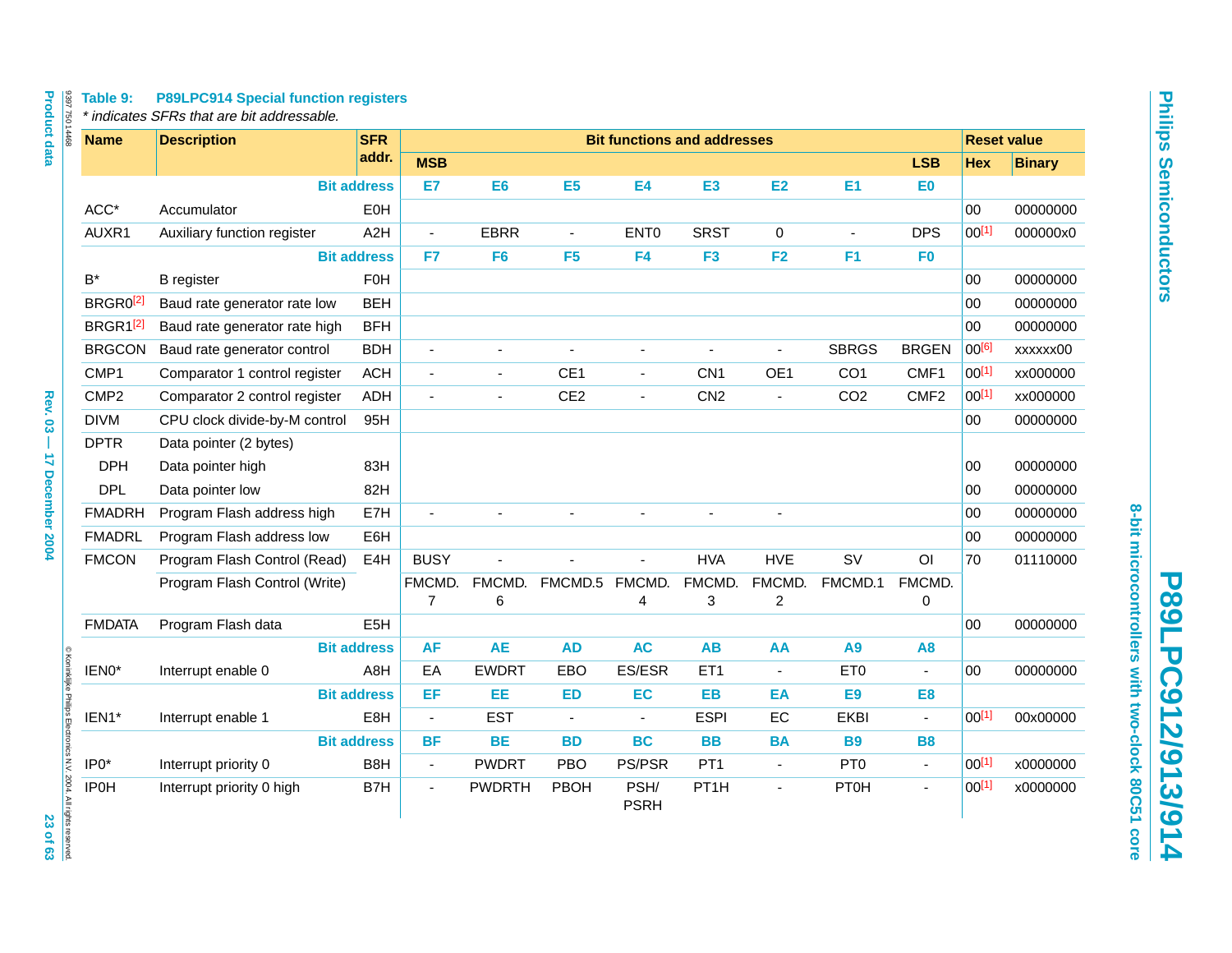# Table 9: P89LPC914 Special function registers...continued<br>\* indicates SFRs that are bit addressable.

| 839775014468<br><b>Name</b>                                                     | <b>Description</b>             | <b>SFR</b>         |                          |                          |                            |                        | <b>Bit functions and addresses</b> |                           |                |                       | <b>Reset value</b>                                                                                                                                                                                            |               |
|---------------------------------------------------------------------------------|--------------------------------|--------------------|--------------------------|--------------------------|----------------------------|------------------------|------------------------------------|---------------------------|----------------|-----------------------|---------------------------------------------------------------------------------------------------------------------------------------------------------------------------------------------------------------|---------------|
|                                                                                 |                                | addr.              | <b>MSB</b>               |                          |                            |                        |                                    |                           |                | <b>LSB</b>            | <b>Hex</b>                                                                                                                                                                                                    | <b>Binary</b> |
|                                                                                 |                                | <b>Bit address</b> | FF                       | <b>FE</b>                | <b>FD</b>                  | <b>FC</b>              | <b>FB</b>                          | <b>FA</b>                 | F <sub>9</sub> | F <sub>8</sub>        |                                                                                                                                                                                                               |               |
| IP1*                                                                            | Interrupt priority 1           | F <sub>8</sub> H   | ÷,                       | <b>PST</b>               |                            | $\ddot{\phantom{1}}$   | <b>PSPI</b>                        | PC                        | <b>PKBI</b>    | $\blacksquare$        | $00^{[1]}$                                                                                                                                                                                                    | 00x00000      |
| IP <sub>1</sub> H                                                               | Interrupt priority 1 high      | F7H                | $\blacksquare$           | <b>PSTH</b>              | $\sim$                     | $\blacksquare$         | <b>PSPIH</b>                       | <b>PCH</b>                | <b>PKBIH</b>   | $\omega$              | $00^{[1]}$                                                                                                                                                                                                    | 00x00000      |
| <b>KBCON</b>                                                                    | Keypad control register        | 94H                | $\overline{\phantom{a}}$ | ÷,                       | ä,                         | $\tilde{\phantom{a}}$  |                                    | $\blacksquare$            | PATN_SEL       | <b>KBIF</b>           | $00^{[1]}$                                                                                                                                                                                                    | xxxxxx00      |
| <b>KBMASK</b>                                                                   | Keypad interrupt mask register | 86H                |                          |                          |                            |                        |                                    |                           |                |                       | 00                                                                                                                                                                                                            | 00000000      |
| <b>KBPATN</b>                                                                   | Keypad pattern register        | 93H                |                          |                          |                            |                        |                                    |                           |                |                       | FF.                                                                                                                                                                                                           | 11111111      |
|                                                                                 |                                | <b>Bit address</b> | 87                       | 86                       | 85                         | 84                     | 83                                 | 82                        | 81             | 80                    |                                                                                                                                                                                                               |               |
| $P0*$                                                                           | Port 0                         | 80H                |                          | CMP1/<br>KB <sub>6</sub> | CMPREF/<br>KB <sub>5</sub> | CIN1A/<br>KB4          |                                    | CIN2A/<br>KB <sub>2</sub> |                |                       | $[1]$                                                                                                                                                                                                         |               |
|                                                                                 |                                | <b>Bit address</b> | 97                       | 96                       | 95                         | 94                     | 93                                 | 92                        | 91             | 90                    |                                                                                                                                                                                                               |               |
| $P1*$                                                                           | Port 1                         | 90H                |                          |                          | <b>RST</b>                 |                        |                                    | T <sub>0</sub>            | <b>RxD</b>     | <b>TxD</b>            | $[1]$                                                                                                                                                                                                         |               |
|                                                                                 |                                | <b>Bit address</b> | <b>A7</b>                | A <sub>6</sub>           | <b>A5</b>                  | <b>A4</b>              | A3                                 | A2                        | <b>A1</b>      | A <sub>0</sub>        |                                                                                                                                                                                                               |               |
| $P2*$                                                                           | Port 2                         | A0H                |                          |                          | <b>SPICLK</b>              | $\overline{\text{SS}}$ | <b>MISO</b>                        | <b>MOSI</b>               |                |                       | $[1]$                                                                                                                                                                                                         |               |
| P0M1                                                                            | Port 0 output mode 1           | 84H                |                          | (P0M1.6)                 | (P0M1.5)                   | (POM1.4)               |                                    | (P0M1.2)                  |                |                       | FF                                                                                                                                                                                                            | 11111111      |
| P0M <sub>2</sub>                                                                | Port 0 output mode 2           | 85H                |                          | (POM2.6)                 | (P0M2.5)                   | (P0M2.4)               |                                    | (P0M2.2)                  |                |                       | 00                                                                                                                                                                                                            | 00000000      |
| P1M1                                                                            | Port 1 output mode 1           | 91H                |                          |                          |                            |                        |                                    | $($ P1M1.2)               | $($ P1M1.1)    | (P1M1.0)              | D3 <sup>[1]</sup>                                                                                                                                                                                             | 11x1xx11      |
| P1M2                                                                            | Port 1 output mode 2           | 92H                |                          |                          |                            |                        |                                    | (P1M2.2)                  | (P1M2.1)       | (P1M2.0)              | 00[1]                                                                                                                                                                                                         | 00x0xx00      |
| P2M1                                                                            | Port 2 output mode 1           | A4H                |                          |                          | (P2M1.5)                   | (P2M1.4)               | (P2M1.3)                           | (P2M1.2)                  |                |                       | FF                                                                                                                                                                                                            | 11111111      |
| <b>P2M2</b>                                                                     | Port 2 output mode 2           | A <sub>5</sub> H   |                          |                          | (P2M2.5)                   | (P2M2.4)               | (P2M2.3)                           | (P2M2.2)                  |                |                       | 00                                                                                                                                                                                                            | 00000000      |
| <b>PCON</b>                                                                     | Power control register         | 87H                | SMOD1                    | SMOD0                    | <b>BOPD</b>                | <b>BOI</b>             | GF <sub>1</sub>                    | GF <sub>0</sub>           | PMOD1          | PMOD <sub>0</sub>     | 00                                                                                                                                                                                                            | 00000000      |
| <b>PCONA</b>                                                                    | Power control register A       | B <sub>5</sub> H   | <b>RTCPD</b>             | ÷,                       | <b>VCPD</b>                |                        | $\overline{a}$                     | <b>SPPD</b>               | SPD            |                       | $00^{[1]}$                                                                                                                                                                                                    | 00000000      |
|                                                                                 |                                | <b>Bit address</b> | D7                       | D <sub>6</sub>           | D <sub>5</sub>             | D <sub>4</sub>         | D <sub>3</sub>                     | D <sub>2</sub>            | D <sub>1</sub> | D <sub>0</sub>        |                                                                                                                                                                                                               |               |
| PSW*                                                                            | Program status word            | D <sub>0</sub> H   | <b>CY</b>                | AC                       | F <sub>0</sub>             | RS <sub>1</sub>        | RS <sub>0</sub>                    | OV                        | F1             | P                     | 00                                                                                                                                                                                                            | 00000000      |
| PT0AD                                                                           | Port 0 digital input disable   | F6H                | $\blacksquare$           | $\blacksquare$           | PT0AD.5                    | PT0AD.4                | $\blacksquare$                     | PT0AD.2                   | ÷,             | $\blacksquare$        | 00                                                                                                                                                                                                            | xx00000x      |
| <b>RSTSRC</b>                                                                   | Reset source register          | <b>DFH</b>         | $\sim$                   | ÷.                       | <b>BOF</b>                 | POF                    | $R$ _BK                            | R_WD                      | $R_SF$         | $R$ <sub>_</sub> $EX$ | $[3] % \begin{center} \includegraphics[width=\linewidth]{imagesSupplemental/Imh} \end{center} % \vspace{-1em} \caption{The image shows the number of parameters in the left and right.} \label{fig:limsub} %$ |               |
| <b>RTCCON</b>                                                                   | Real-time clock control        | D <sub>1</sub> H   | <b>RTCF</b>              | RTCS1                    | RTCS0                      | $\tilde{\phantom{a}}$  | $\blacksquare$                     | L.                        | <b>ERTC</b>    | <b>RTCEN</b>          | 60[1][6]                                                                                                                                                                                                      | 011xxx00      |
| © Koninklijke Philips Electronics N.V. 2004. All rights reserved<br><b>RTCH</b> | Real-time clock register high  | D <sub>2</sub> H   |                          |                          |                            |                        |                                    |                           |                |                       | $00^{[6]}$                                                                                                                                                                                                    | 00000000      |
| <b>RTCL</b>                                                                     | Real-time clock register low   | D <sub>3</sub> H   |                          |                          |                            |                        |                                    |                           |                |                       | 00[6]                                                                                                                                                                                                         | 00000000      |
| SADDR                                                                           | Serial port address register   | A9H                |                          |                          |                            |                        |                                    |                           |                |                       | 00                                                                                                                                                                                                            | 00000000      |

8-bit microcontrollers with two-clock 80C51 core **8-bit microcontrollers with two-clock 80C51 core P89LPC912/913/914** P89LPC912/913/914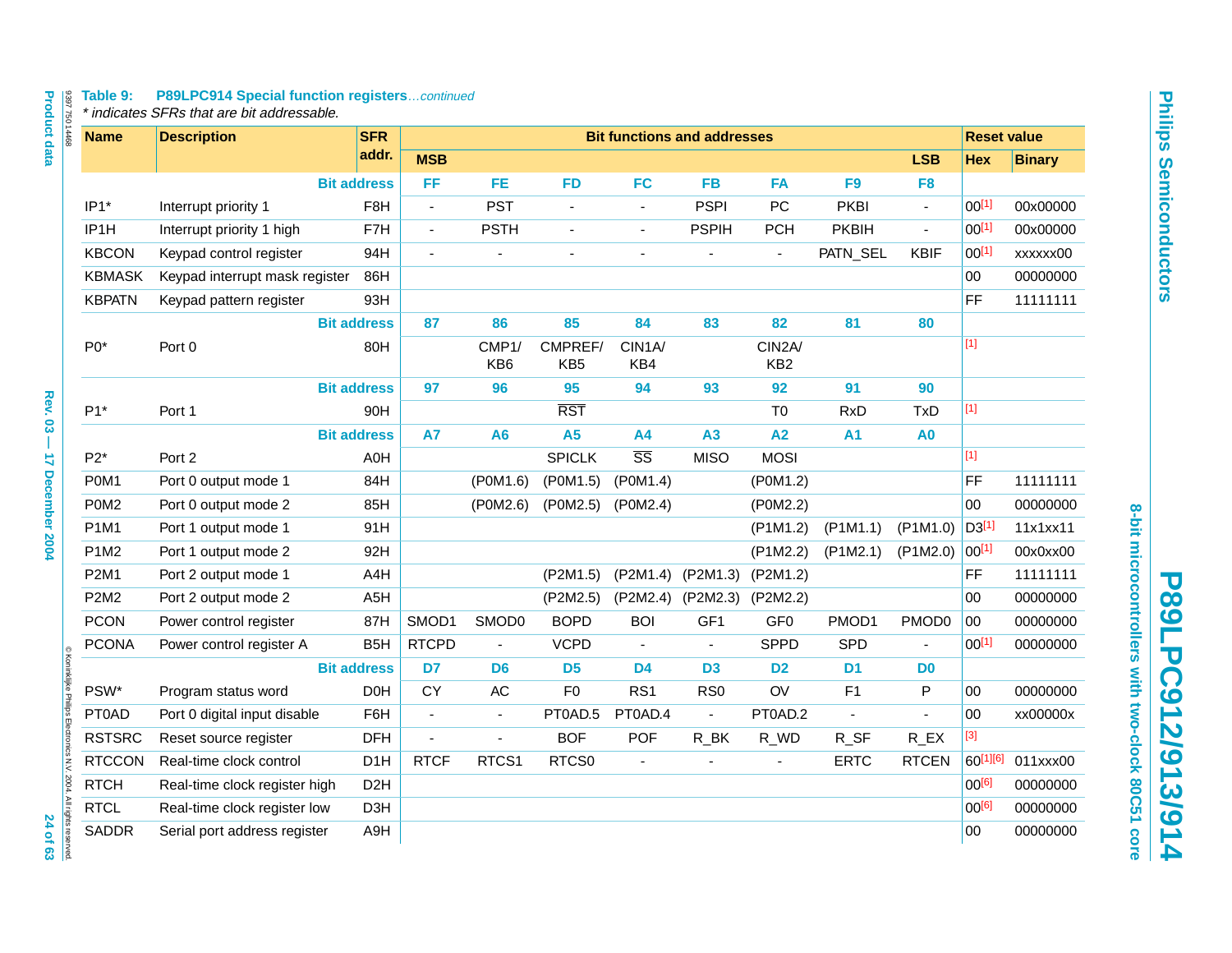<span id="page-24-5"></span><span id="page-24-4"></span><span id="page-24-3"></span><span id="page-24-2"></span><span id="page-24-1"></span><span id="page-24-0"></span>

| <b>Product data</b><br>839775014468                                                                                                                                                                                                                                                                                                                                                                                                                                                                                                                                                                                                                                                                                                                                                                                                                                                                                                                                         | Table 9:        | <b>P89LPC914 Special function registerscontinued</b><br>* indicates SFRs that are bit addressable. |                    |                  |                 |                  |                                    |                |                          |                               |                               |            |                    |
|-----------------------------------------------------------------------------------------------------------------------------------------------------------------------------------------------------------------------------------------------------------------------------------------------------------------------------------------------------------------------------------------------------------------------------------------------------------------------------------------------------------------------------------------------------------------------------------------------------------------------------------------------------------------------------------------------------------------------------------------------------------------------------------------------------------------------------------------------------------------------------------------------------------------------------------------------------------------------------|-----------------|----------------------------------------------------------------------------------------------------|--------------------|------------------|-----------------|------------------|------------------------------------|----------------|--------------------------|-------------------------------|-------------------------------|------------|--------------------|
|                                                                                                                                                                                                                                                                                                                                                                                                                                                                                                                                                                                                                                                                                                                                                                                                                                                                                                                                                                             | <b>Name</b>     | <b>Description</b>                                                                                 | <b>SFR</b>         |                  |                 |                  | <b>Bit functions and addresses</b> |                |                          |                               |                               |            | <b>Reset value</b> |
|                                                                                                                                                                                                                                                                                                                                                                                                                                                                                                                                                                                                                                                                                                                                                                                                                                                                                                                                                                             |                 |                                                                                                    | addr.              | <b>MSB</b>       |                 |                  |                                    |                |                          |                               | <b>LSB</b>                    | <b>Hex</b> | <b>Binary</b>      |
|                                                                                                                                                                                                                                                                                                                                                                                                                                                                                                                                                                                                                                                                                                                                                                                                                                                                                                                                                                             | <b>SADEN</b>    | Serial port address enable                                                                         | B <sub>9H</sub>    |                  |                 |                  |                                    |                |                          |                               |                               | 00         | 00000000           |
|                                                                                                                                                                                                                                                                                                                                                                                                                                                                                                                                                                                                                                                                                                                                                                                                                                                                                                                                                                             | <b>SBUF</b>     | Serial port data buffer register                                                                   | 99H                |                  |                 |                  |                                    |                |                          |                               |                               | <b>XX</b>  | XXXXXXXX           |
|                                                                                                                                                                                                                                                                                                                                                                                                                                                                                                                                                                                                                                                                                                                                                                                                                                                                                                                                                                             |                 |                                                                                                    | <b>Bit address</b> | 9F               | 9E              | 9D               | 9C                                 | <b>9B</b>      | <b>9A</b>                | 99                            | 98                            |            |                    |
|                                                                                                                                                                                                                                                                                                                                                                                                                                                                                                                                                                                                                                                                                                                                                                                                                                                                                                                                                                             | SCON            | Serial port control                                                                                | 98H                | SMO/FE           | SM <sub>1</sub> | SM <sub>2</sub>  | <b>REN</b>                         | TB8            | RB <sub>8</sub>          | ΤI                            | R <sub>l</sub>                | 00         | 00000000           |
|                                                                                                                                                                                                                                                                                                                                                                                                                                                                                                                                                                                                                                                                                                                                                                                                                                                                                                                                                                             | <b>SSTAT</b>    | Serial port extended status<br>register                                                            | <b>BAH</b>         | <b>DBMOD</b>     | <b>INTLO</b>    | <b>CIDIS</b>     | <b>DBISEL</b>                      | <b>FE</b>      | <b>BR</b>                | <b>OE</b>                     | <b>STINT</b>                  | 00         | 00000000           |
|                                                                                                                                                                                                                                                                                                                                                                                                                                                                                                                                                                                                                                                                                                                                                                                                                                                                                                                                                                             | <b>SP</b>       | Stack pointer                                                                                      | 81H                |                  |                 |                  |                                    |                |                          |                               |                               | 07         | 00000111           |
|                                                                                                                                                                                                                                                                                                                                                                                                                                                                                                                                                                                                                                                                                                                                                                                                                                                                                                                                                                             | <b>SPCTL</b>    | SPI control register                                                                               | E <sub>2</sub> H   | SSIG             | <b>SPEN</b>     | <b>DORD</b>      | <b>MSTR</b>                        | CPOL           | <b>CPHA</b>              | SPR <sub>1</sub>              | SPR <sub>0</sub>              | 04         | 00000100           |
|                                                                                                                                                                                                                                                                                                                                                                                                                                                                                                                                                                                                                                                                                                                                                                                                                                                                                                                                                                             | <b>SPSTAT</b>   | SPI status register                                                                                | E <sub>1</sub> H   | <b>SPIF</b>      | <b>WCOL</b>     | ÷,               |                                    |                |                          |                               | $\overline{a}$                | 00         | 00xxxxxx           |
|                                                                                                                                                                                                                                                                                                                                                                                                                                                                                                                                                                                                                                                                                                                                                                                                                                                                                                                                                                             | <b>SPDAT</b>    | SPI data register                                                                                  | E3H                |                  |                 |                  |                                    |                |                          |                               |                               | 00         | 00000000           |
| <b>Rev. 03</b>                                                                                                                                                                                                                                                                                                                                                                                                                                                                                                                                                                                                                                                                                                                                                                                                                                                                                                                                                              | <b>TAMOD</b>    | Timer 0 and 1 auxiliary mode                                                                       | 8FH                | $\blacksquare$   | $\blacksquare$  | $\overline{a}$   | $\blacksquare$                     | $\overline{a}$ | $\blacksquare$           |                               | T <sub>0</sub> M <sub>2</sub> | 00         | xxx0xxx0           |
| T                                                                                                                                                                                                                                                                                                                                                                                                                                                                                                                                                                                                                                                                                                                                                                                                                                                                                                                                                                           |                 |                                                                                                    | <b>Bit address</b> | 8F               | <b>8E</b>       | 8D               | <b>8C</b>                          | <b>8B</b>      | <b>8A</b>                | 89                            | 88                            |            |                    |
|                                                                                                                                                                                                                                                                                                                                                                                                                                                                                                                                                                                                                                                                                                                                                                                                                                                                                                                                                                             | TCON*           | Timer 0 and 1 control                                                                              | 88H                | TF1              | TR <sub>1</sub> | TF <sub>0</sub>  | TR <sub>0</sub>                    | $\mathbf{r}$   | $\overline{\phantom{a}}$ | $\mathbf{r}$                  | ÷,                            | 00         | 00000000           |
|                                                                                                                                                                                                                                                                                                                                                                                                                                                                                                                                                                                                                                                                                                                                                                                                                                                                                                                                                                             | TH <sub>0</sub> | Timer 0 high                                                                                       | 8CH                |                  |                 |                  |                                    |                |                          |                               |                               | 00         | 00000000           |
|                                                                                                                                                                                                                                                                                                                                                                                                                                                                                                                                                                                                                                                                                                                                                                                                                                                                                                                                                                             | TH <sub>1</sub> | Timer 1 high                                                                                       | 8DH                |                  |                 |                  |                                    |                |                          |                               |                               | 00         | 00000000           |
| 17 December 2004                                                                                                                                                                                                                                                                                                                                                                                                                                                                                                                                                                                                                                                                                                                                                                                                                                                                                                                                                            | TL <sub>0</sub> | Timer 0 low                                                                                        | 8AH                |                  |                 |                  |                                    |                |                          |                               |                               | 00         | 00000000           |
|                                                                                                                                                                                                                                                                                                                                                                                                                                                                                                                                                                                                                                                                                                                                                                                                                                                                                                                                                                             | TL <sub>1</sub> | Timer 1 low                                                                                        | 8BH                |                  |                 |                  |                                    |                |                          |                               |                               | 00         | 00000000           |
|                                                                                                                                                                                                                                                                                                                                                                                                                                                                                                                                                                                                                                                                                                                                                                                                                                                                                                                                                                             | <b>TMOD</b>     | Timer 0 and 1 mode                                                                                 | 89H                |                  | $\sim$          | <b>T1M1</b>      | T <sub>1</sub> M <sub>0</sub>      | T0GATE         | T0C/T                    | T <sub>0</sub> M <sub>1</sub> | T0M0                          | 00         | 00000000           |
|                                                                                                                                                                                                                                                                                                                                                                                                                                                                                                                                                                                                                                                                                                                                                                                                                                                                                                                                                                             | <b>TRIM</b>     | Internal oscillator trim register                                                                  | 96H                |                  |                 | TRIM.5           | TRIM.4                             | TRIM.3         | TRIM.2                   | TRIM.1                        | TRIM.0                        | [5] [6]    |                    |
|                                                                                                                                                                                                                                                                                                                                                                                                                                                                                                                                                                                                                                                                                                                                                                                                                                                                                                                                                                             | <b>WDCON</b>    | Watchdog control register                                                                          | A7H                | PRE <sub>2</sub> | PRE1            | PRE <sub>0</sub> |                                    | ÷.             | <b>WDRUN</b>             | <b>WDTOF</b>                  | <b>WDCLK</b>                  | [4] [6]    |                    |
|                                                                                                                                                                                                                                                                                                                                                                                                                                                                                                                                                                                                                                                                                                                                                                                                                                                                                                                                                                             | <b>WDL</b>      | Watchdog load                                                                                      | C <sub>1</sub> H   |                  |                 |                  |                                    |                |                          |                               |                               | FF         | 11111111           |
|                                                                                                                                                                                                                                                                                                                                                                                                                                                                                                                                                                                                                                                                                                                                                                                                                                                                                                                                                                             | WFEED1          | Watchdog feed 1                                                                                    | C <sub>2</sub> H   |                  |                 |                  |                                    |                |                          |                               |                               |            |                    |
|                                                                                                                                                                                                                                                                                                                                                                                                                                                                                                                                                                                                                                                                                                                                                                                                                                                                                                                                                                             | WFEED2          | Watchdog feed 2                                                                                    | C <sub>3</sub> H   |                  |                 |                  |                                    |                |                          |                               |                               |            |                    |
| @ Koninklijke Philips Electronics N.V. 2004. All rights reserved<br>All ports are in input only (high impedance) state after power-up.<br>$[1]$<br>$[2]$<br>BRGR1 and BRGR0 must only be written if BRGEN in BRGCON SFR is '0'. If any of them is written if BRGEN = 1, result is unpredictable.<br>$[3]$<br>The RSTSRC register reflects the cause of the P89LPC912 reset. Upon a power-up reset, all reset source flags are cleared except POF and BOF; the power-on reset value is<br>xx110000.<br>After reset, the value is 111001x1, i.e., PRE2-PRE0 are all '1', WDRUN = 1 and WDCLK = 1. WDTOF bit is '1' after Watchdog reset and is '0' after power-on reset. Other resets will<br>[4]<br>not affect WDTOF.<br>25 of 63<br>On power-on reset, the TRIM SFR is initialized with a factory preprogrammed value. Other resets will not cause initialization of the TRIM register.<br>$[5]$<br>The only reset source that affects these SFRs is power-on reset.<br>[6] |                 |                                                                                                    |                    |                  |                 |                  |                                    |                |                          |                               |                               |            |                    |

ŢŪ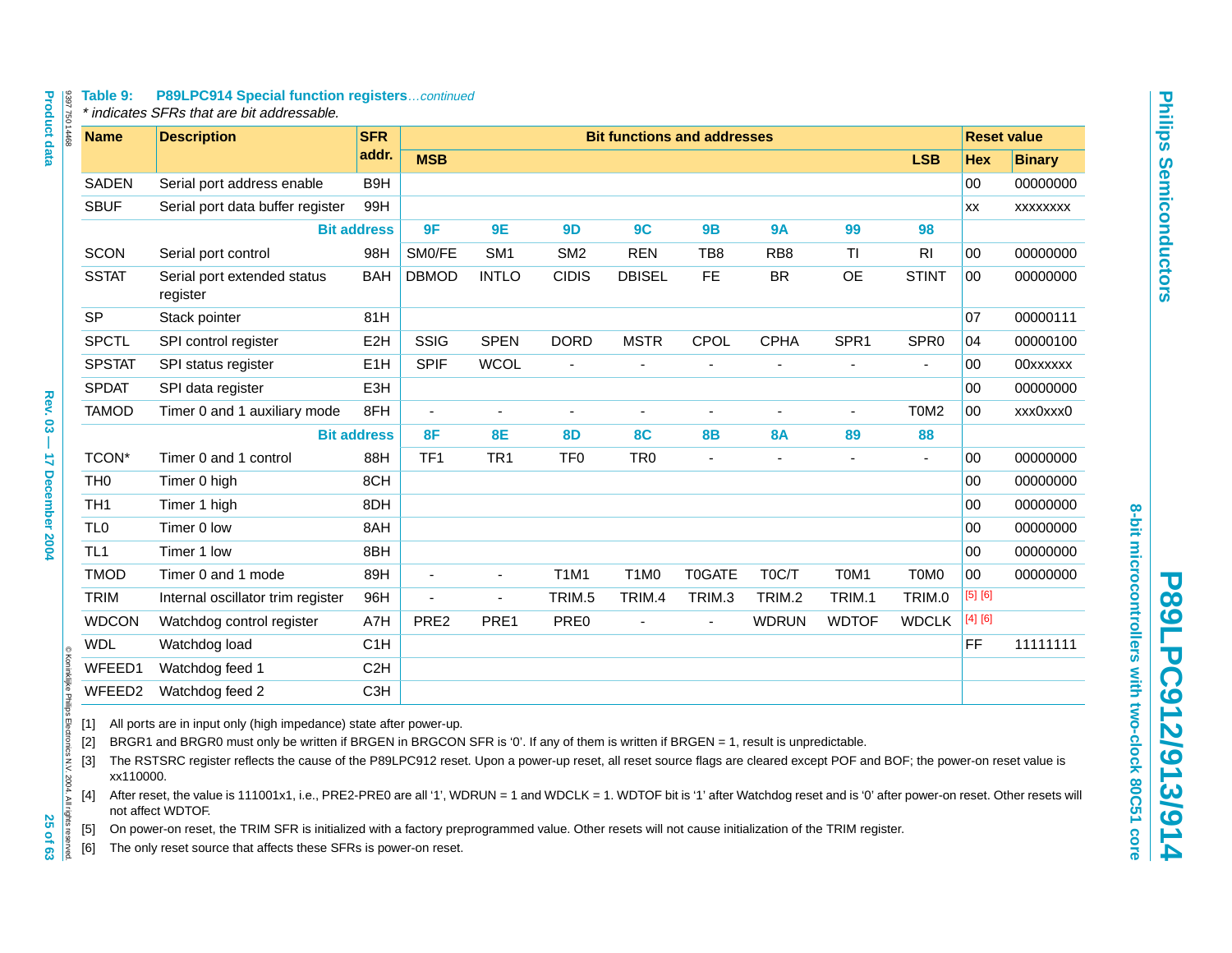#### <span id="page-25-1"></span><span id="page-25-0"></span>**9. Functional description**

**Remark:** Please refer to the P89LPC912/913/914 User's Manual for a more detailed functional description.

#### **9.1 Enhanced CPU**

The P89LPC912/913/914 uses an enhanced 80C51 CPU which runs at 6 times the speed of standard 80C51 devices. A machine cycle consists of two CPU clock cycles, and most instructions execute in one or two machine cycles.

#### **9.2 Clocks**

#### <span id="page-25-3"></span><span id="page-25-2"></span>**9.2.1 Clock definitions**

The P89LPC912/913/914 device has several internal clocks as defined below:

**OSCCLK** — Input to the DIVM clock divider. OSCCLK is selected from one of four clock sources (see [Figure 10](#page-27-0), [11,](#page-27-1) and [12\)](#page-28-0) and can also be optionally divided to a slower frequency (see [Section 9.7 "CPU Clock \(CCLK\) modification: DIVM register"\)](#page-28-1).

**Note:** f<sub>osc</sub> is defined as the OSCCLK frequency.

**CCLK —** CPU clock; output of the clock divider. There are two CCLK cycles per machine cycle, and most instructions are executed in one to two machine cycles (two or four CCLK cycles).

**RCCLK —** The internal 7.373 MHz RC oscillator output.

**PCLK —** Clock for the various peripheral devices and is CCLK/2

#### <span id="page-25-4"></span>**9.2.2 CPU clock (OSCCLK)**

The P89LPC912/913/914 provide user-selectable oscillator options in generating the CPU clock. This allows optimization for a range of needs from high precision to lowest possible cost. These options are configured when the FLASH is programmed and include an on-chip Watchdog oscillator and an on-chip RC oscillator.

In addition, both the P89LPC912 and P89LPC913 provide an oscillator using an external crystal or an external clock source. The crystal oscillator can be optimized for low, medium, or high frequency crystals covering a range from 20 kHz to 12 MHz.

#### <span id="page-25-5"></span>**9.2.3 Low speed oscillator option (P89LPC912, P89LPC913)**

This option supports an external crystal in the range of 20 kHz to 100 kHz. Ceramic resonators are also supported in this configuration.

#### <span id="page-25-6"></span>**9.2.4 Medium speed oscillator option (P89LPC912, P89LPC913)**

This option supports an external crystal in the range of 100 kHz to 4 MHz. Ceramic resonators are also supported in this configuration.

#### <span id="page-25-7"></span>**9.2.5 High speed oscillator option (P89LPC912, P89LPC913)**

This option supports an external crystal in the range of 4 MHz to 18 MHz. Ceramic resonators are also supported in this configuration. **When using an oscillator frequency above 12 MHz, the reset input function of P1.5 must be enabled. An** external circuit is required to hold the device in reset at power-up until V<sub>DD</sub> has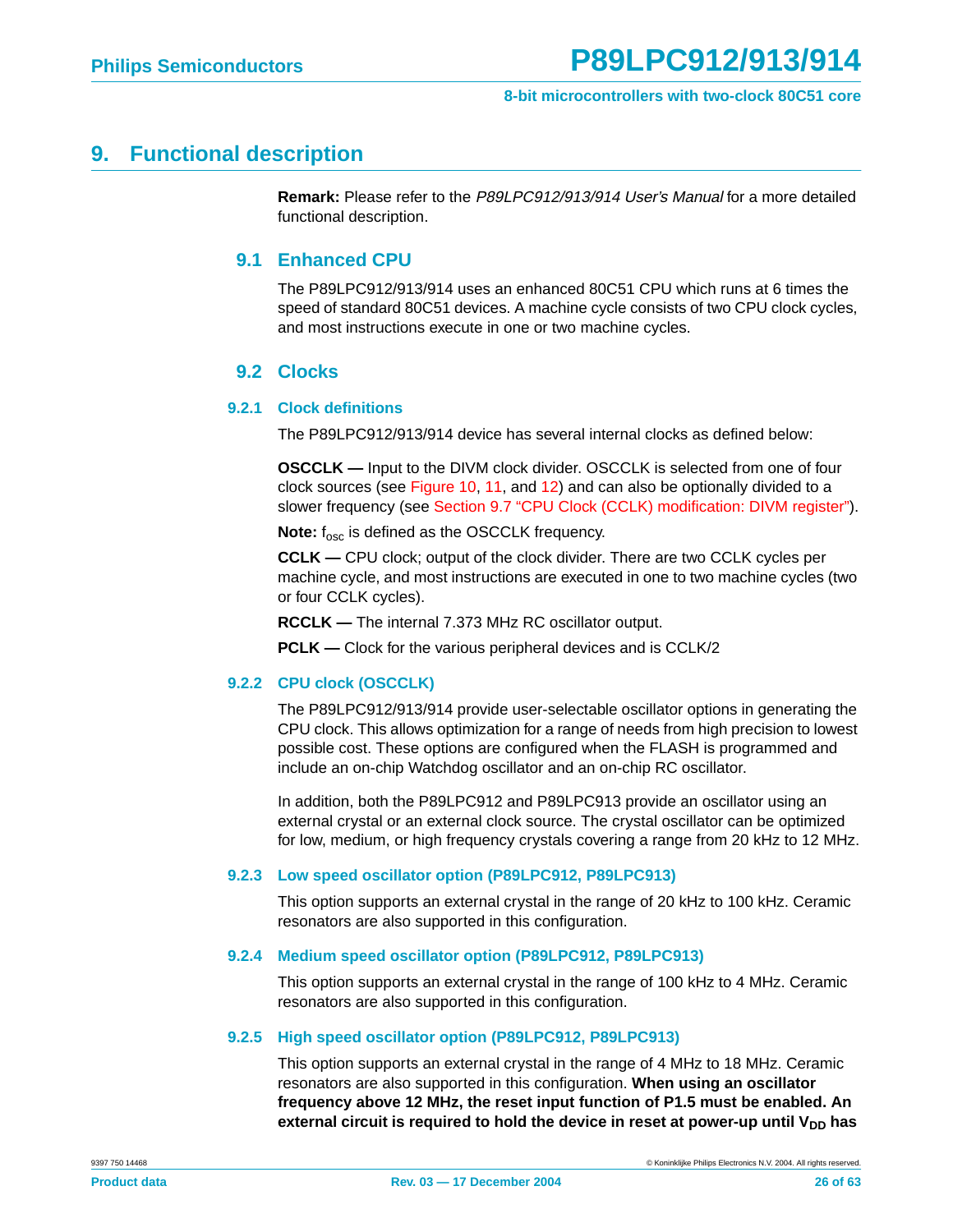reached its specified level. When system power is removed V<sub>DD</sub> will fall below **the minimum specified operating voltage. When using an oscillator frequency above 12 MHz, in some applications, an external brownout detect circuit may** be required to hold the device in reset when V<sub>DD</sub> falls below the minimum **specified operating voltage.**

#### <span id="page-26-0"></span>**9.2.6 Clock output (P89LPC912, P89LPC913)**

The P89LPC912 supports a user selectable clock output function on the XTAL2/CLKOUT pin when crystal oscillator is not being used. This condition occurs if another clock source has been selected (on-chip RC oscillator, Watchdog oscillator, external clock input on X1) and if the Real-Time clock is not using the crystal oscillator as its clock source. This allows external devices to synchronize to the P89LPC912. This output is enabled by the ENCLK bit in the TRIM register. The frequency of this clock output is  $\frac{1}{2}$  that of the CCLK. If the clock output is not needed in Idle mode, it may be turned off prior to entering Idle, saving additional power.

#### <span id="page-26-1"></span>**9.3 On-chip RC oscillator option**

The P89LPC912/913/914 has a 6-bit TRIM register that can be used to tune the frequency of the RC oscillator. During reset, the TRIM value is initialized to a factory pre-programmed value to adjust the oscillator frequency to 7.373 MHz, ±2.5 %. End-user applications can write to the TRIM register to adjust the on-chip RC oscillator to other frequencies.

#### <span id="page-26-2"></span>**9.4 Watchdog oscillator option**

The Watchdog has a separate oscillator which has a frequency of 400 kHz. This oscillator can be used to save power when a high clock frequency is not needed.

#### <span id="page-26-3"></span>**9.5 External clock input option (P89LPC912, P89LPC913)**

In this configuration, the processor clock is derived from an external source driving the XTAL1/P3.1 pin. The rate may be from 0 Hz up to 12 MHz. The XTAL2/P3.0 pin may be used as a standard port pin or a clock output. **When using an oscillator frequency above 12 MHz, the reset input function of P1.5 must be enabled. An** external circuit is required to hold the device in reset at power-up until V<sub>DD</sub> has reached its specified level. When system power is removed V<sub>DD</sub> will fall below **the minimum specified operating voltage. When using an oscillator frequency above 12 MHz, in some applications, an external brownout detect circuit may** be required to hold the device in reset when V<sub>DD</sub> falls below the minimum **specified operating voltage.**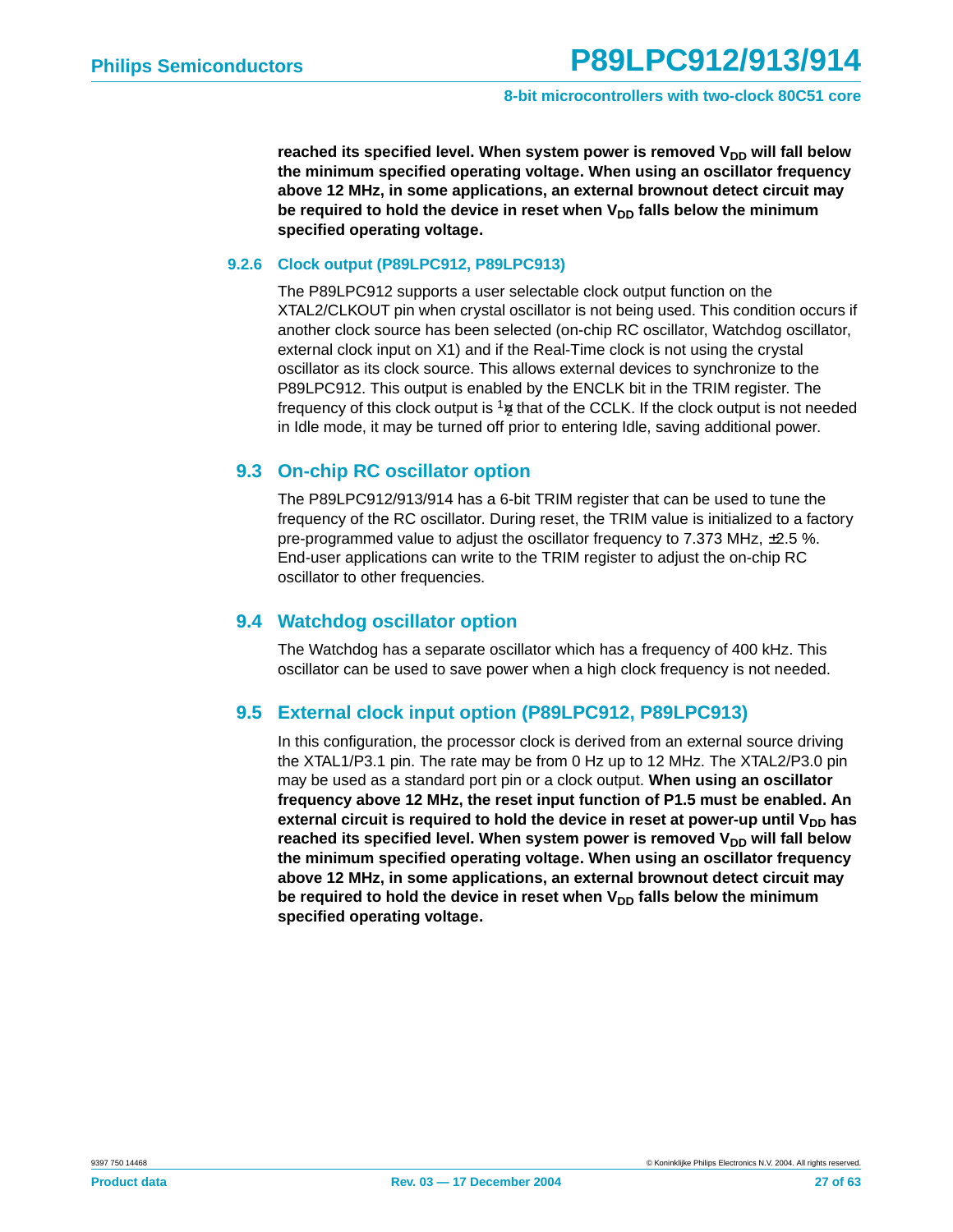#### **8-bit microcontrollers with two-clock 80C51 core**



<span id="page-27-1"></span><span id="page-27-0"></span>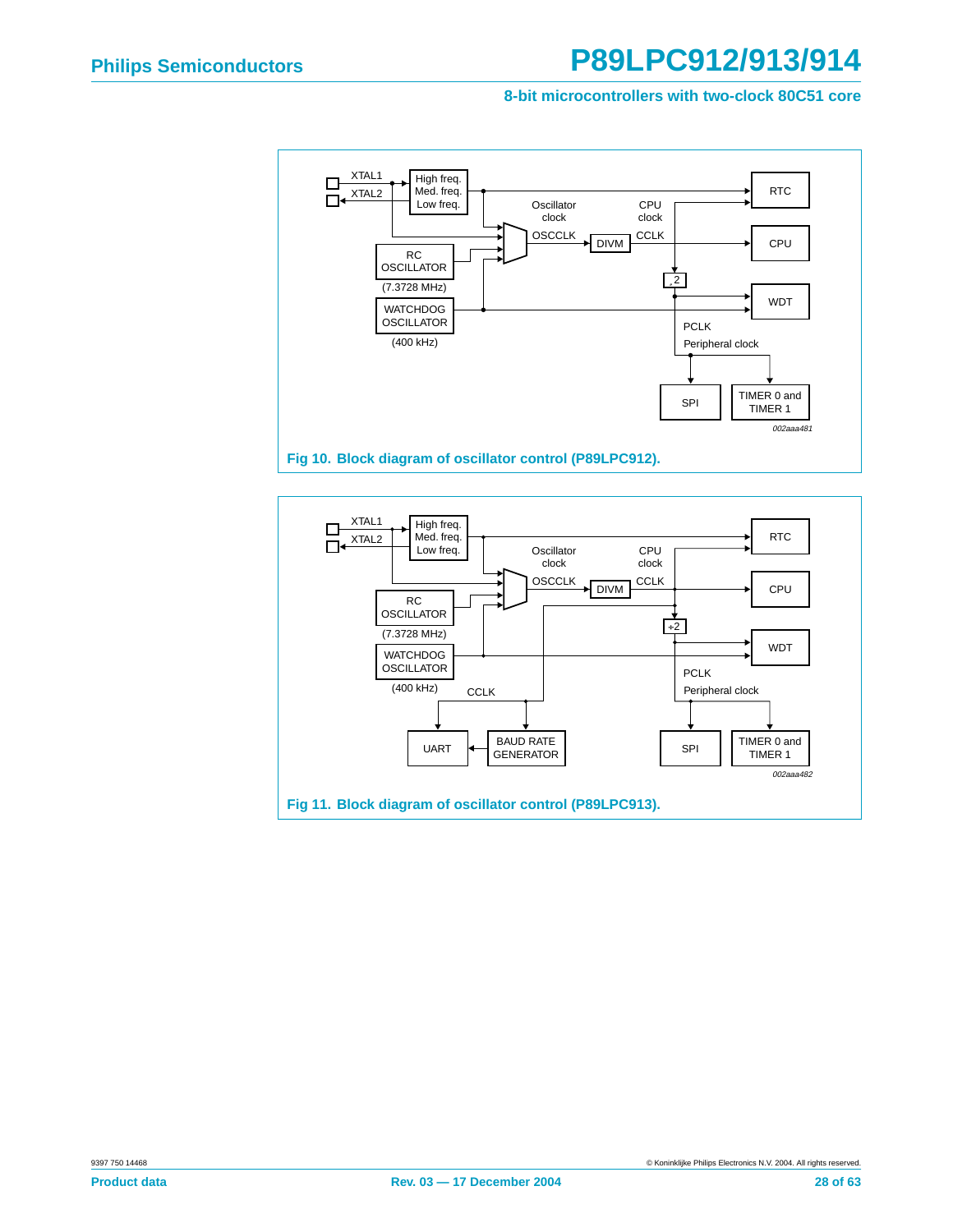#### **8-bit microcontrollers with two-clock 80C51 core**



#### <span id="page-28-2"></span><span id="page-28-0"></span>**9.6 CPU Clock (CCLK) wake-up delay**

The P89LPC912/913/914 has an internal wake-up timer that delays the clock until it stabilizes, depending to the clock source used. If the clock source is any of the three crystal selections (P89LPC912, P89LPC913) the delay is 992 OSCCLK cycles plus 60 to 100 µs. If the clock source is either the internal RC oscillator, Watchdog oscillator, or external clock, the delay is 224 OSCCLK cycles plus 60 to 100 µs.

#### <span id="page-28-1"></span>**9.7 CPU Clock (CCLK) modification: DIVM register**

The OSCCLK frequency can be divided down up to 510 times by configuring a dividing register, DIVM, to generate CCLK. This feature makes it possible to temporarily run the CPU at a lower rate, reducing power consumption. By dividing the clock, the CPU can retain the ability to respond to events that would not exit Idle mode by executing its normal program at a lower rate. This can also allow bypassing the oscillator start-up time in cases where Power-down mode would otherwise be used. The value of DIVM may be changed by the program at any time without interrupting code execution.

#### <span id="page-28-3"></span>**9.8 Low power select**

The P89LPC912 and P89LPC913 are designed to run at 18 MHz (CCLK) maximum. However, if CCLK is 8 MHz or slower, the CLKLP SFR bit (AUXR1.7) can be set to '1' to lower the power consumption further. On any reset, CLKLP is '0' allowing highest performance access. This bit can then be set in software if CCLK is running at 8 MHz or slower.

#### <span id="page-28-4"></span>**9.9 Memory organization**

The various P89LPC912/913/914 memory spaces are as follows:

**•** DATA

128 bytes of internal data memory space (00h:7Fh) accessed via direct or indirect addressing, using instructions other than MOVX and MOVC. All or part of the Stack may be in this area.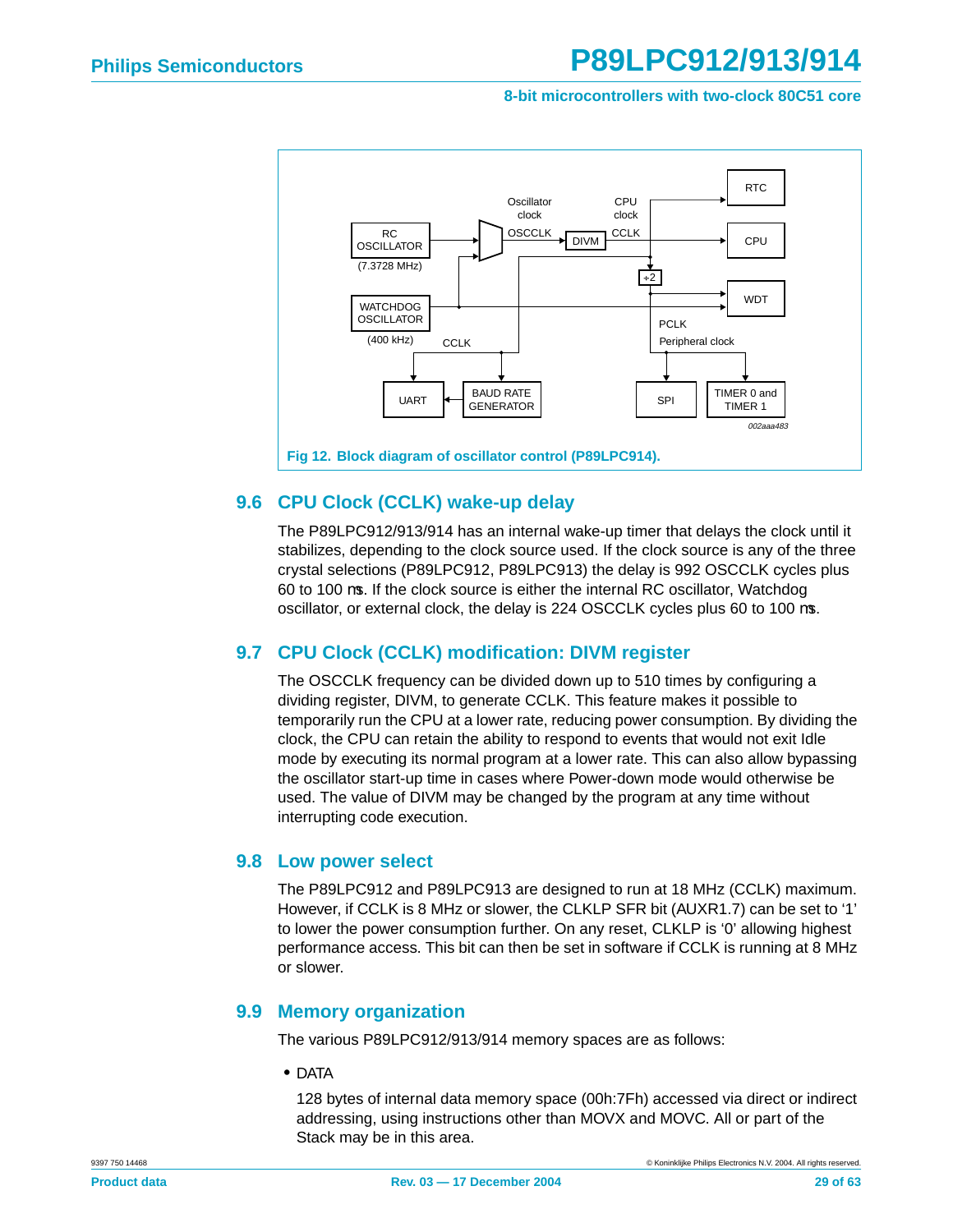**•** SFR

Special Function Registers. Selected CPU registers and peripheral control and status registers, accessible only via direct addressing.

**•** CODE

64 kB of Code memory space, accessed as part of program execution and via the MOVC instruction. The P89LPC912/913/914 has 1 kB of on-chip Code memory.

#### <span id="page-29-0"></span>**9.10 Interrupts**

The P89LPC912/913/914 uses a four priority level interrupt structure. This allows great flexibility in controlling the handling of the many interrupt sources.

The P89LPC912 supports 7 interrupt sources: timers 0 and 1, brownout detect, Watchdog/Real-Time clock, keyboard, comparators 1 and 2, and SPI.

The P89LPC913 and P89LPC914 devices support 10 interrupt sources: timers 0 and 1, serial port Tx, serial port Rx, combined serial port Rx/Tx, brownout detect, Watchdog/Real-Time clock, keyboard, comparators 1 and 2, and SPI.

Each interrupt source can be individually enabled or disabled by setting or clearing a bit in the interrupt enable registers IEN0 or IEN1. The IEN0 register also contains a global disable bit, EA, which disables all interrupts.

Each interrupt source can be individually programmed to one of four priority levels by setting or clearing bits in the interrupt priority registers IP0, IP0H, IP1, and IP1H. An interrupt service routine in progress can be interrupted by a higher priority interrupt, but not by another interrupt of the same or lower priority. The highest priority interrupt service cannot be interrupted by any other interrupt source. If two requests of different priority levels are pending at the start of an instruction, the request of higher priority level is serviced.

If requests of the same priority level are pending at the start of an instruction, an internal polling sequence determines which request is serviced. This is called the arbitration ranking. Note that the arbitration ranking is only used to resolve pending requests of the same priority level.

#### <span id="page-29-1"></span>**9.10.1 External interrupt inputs**

The P89LPC912/913/914 has a Keypad Interrupt function. This can be used as an external interrupt input.

If enabled when the P89LPC912/913/914 is put into Power-down or Idle mode, the interrupt will cause the processor to wake-up and resume operation. Refer to [Section](#page-33-0) [9.13 "Power reduction modes"](#page-33-0) for details.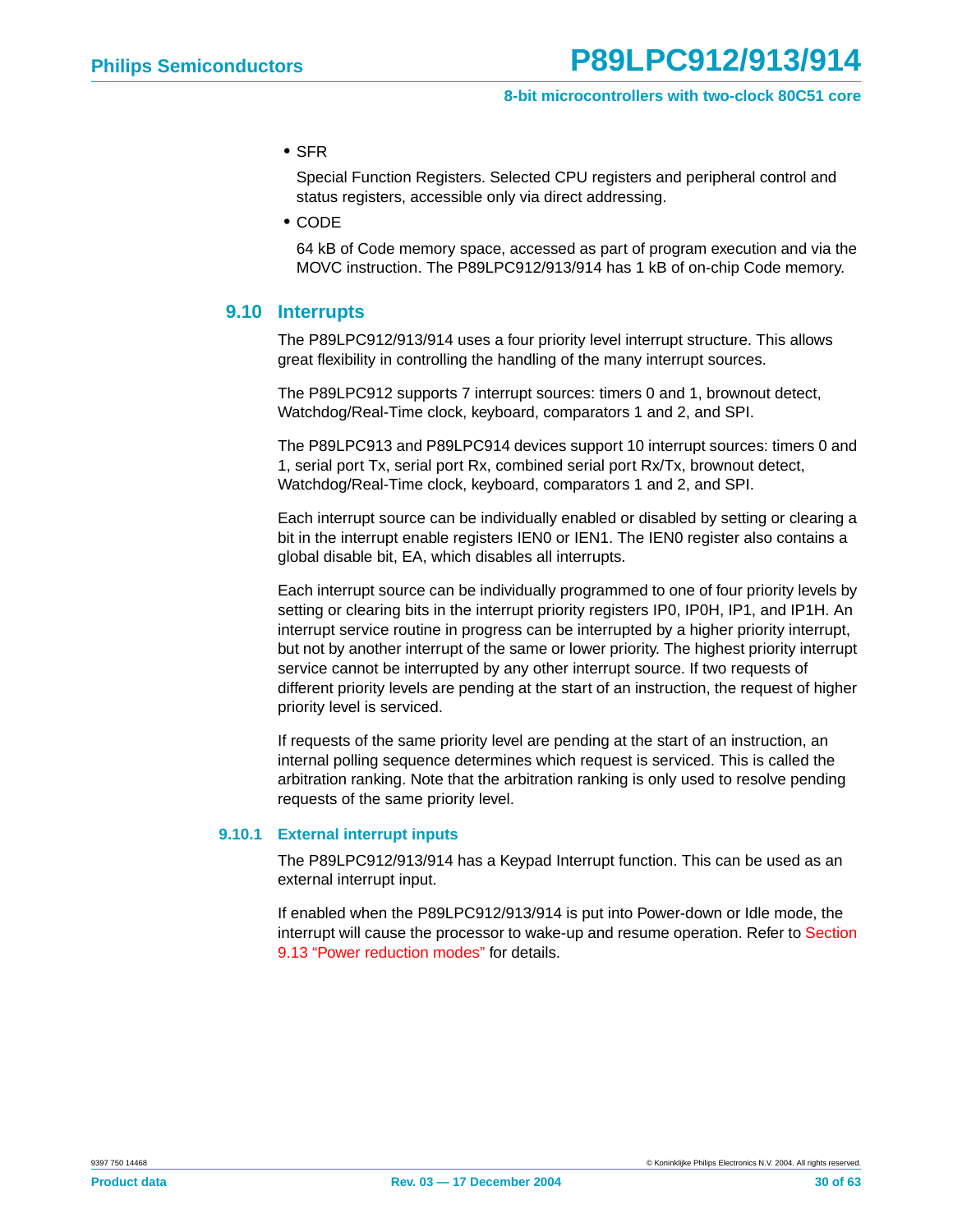#### **8-bit microcontrollers with two-clock 80C51 core**





#### <span id="page-30-0"></span>**9.11 I/O ports**

The P89LPC912 and P89LPC913 devices have 4 I/O ports: Port 0, Port 1, Port 2 and Port 3. The exact number of I/O pins available depends on the clock and reset options chosen, as shown in [Table 10](#page-31-1).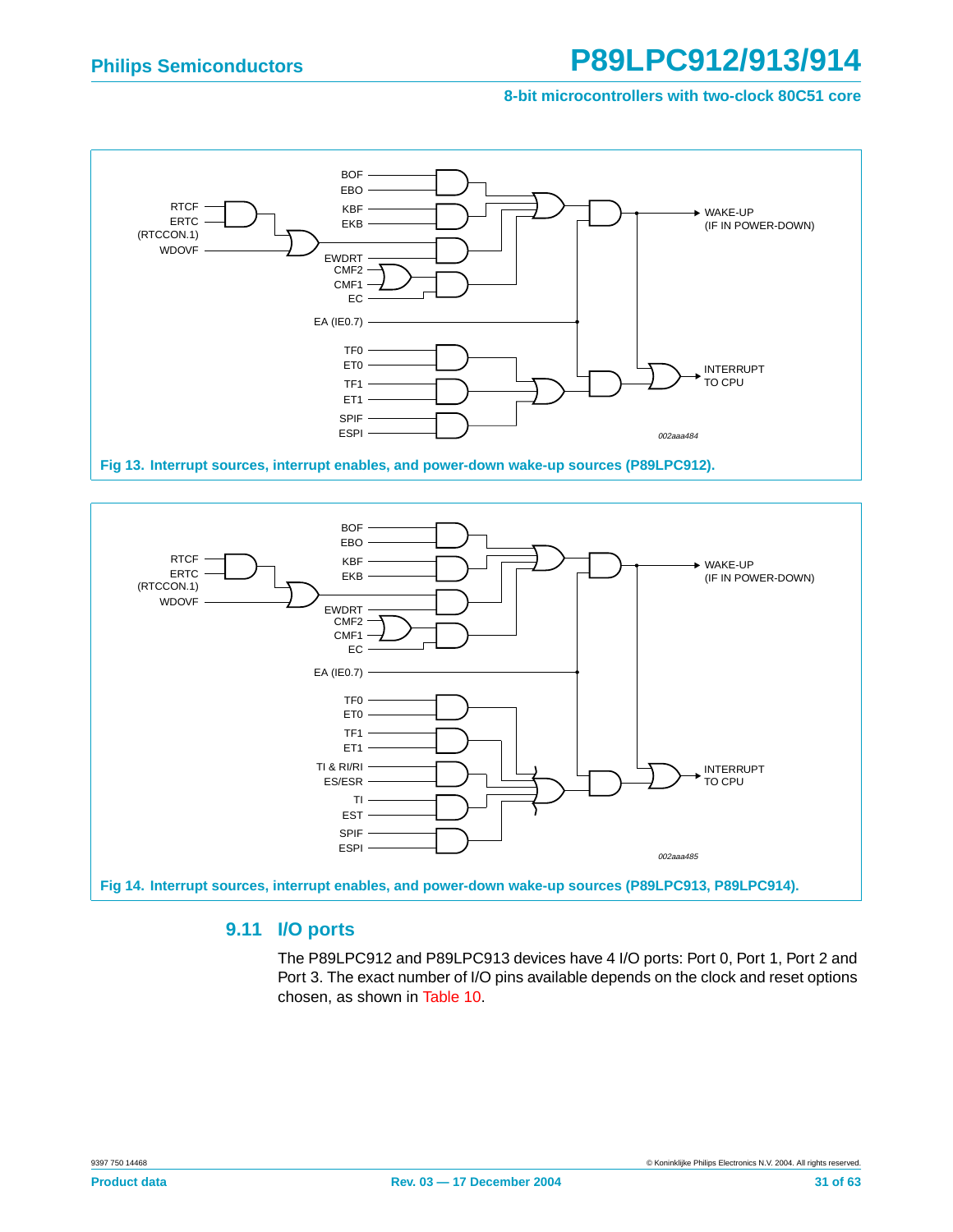| <b>Clock source</b>                                                 | <b>Reset option</b>                           | Number of<br>I/O pins<br>$(14-pin)$<br>package) |
|---------------------------------------------------------------------|-----------------------------------------------|-------------------------------------------------|
| On-chip oscillator or watchdog<br>oscillator                        | No external reset (except during<br>power-up) | 12                                              |
|                                                                     | External RST pin supported                    | 11                                              |
| External clock input                                                | No external reset (except during<br>power-up) | 11                                              |
|                                                                     | External RST pin supported                    | 10                                              |
| Low/medium/high speed oscillator<br>(external crystal or resonator) | No external reset (except during<br>power-up) | 10                                              |
|                                                                     | External RST pin supported <sup>[1]</sup>     | 9                                               |

#### <span id="page-31-1"></span>**Table 10: Number of I/O pins available (P89LPC912, P89LPC913)**

<span id="page-31-3"></span>[1] Required for operation above 12 MHz.

The P89LPC914 has 3 I/O ports: Port 0, Port 1, and Port 2. The exact number of I/O pins available depends on the reset option chosen, as shown in [Table 11.](#page-31-2)

#### <span id="page-31-2"></span>**Table 11: Number of I/O pins available (P89LPC914)**

| <b>Reset option</b>                        | Number of I/O pins<br>(14-pin package) |
|--------------------------------------------|----------------------------------------|
| No external reset (except during power-up) | 12                                     |
| External RST pin supported <sup>[1]</sup>  |                                        |

[1] Required for external clock frequency above 12 MHz.

#### <span id="page-31-0"></span>**9.11.1 Port configurations**

Except as listed below, every I/O pin on the P89LPC912/913/914 may be configured by software to one of four types on a bit-by-bit basis. These are: quasi-bidirectional (standard 80C51 port outputs), push-pull, open drain, and input-only. Two configuration registers for each port select the output type for each port pin.

P1.5/RST can only be an input and cannot be configured.

P1.2/T0 may only be configured to be either input-only or open drain (P89LPC912, P89LPC914).

#### <span id="page-31-4"></span>**9.11.2 Quasi-bidirectional output configuration**

Quasi-bidirectional output type can be used as both an input and output without the need to reconfigure the port. This is possible because when the port outputs a logic HIGH, it is weakly driven, allowing an external device to pull the pin LOW. When the pin is driven LOW, it is driven strongly and able to sink a fairly large current. These features are somewhat similar to an open-drain output except that there are three pull-up transistors in the quasi-bidirectional output that serve different purposes.

The P89LPC912/913/914 is a 3 V device, but the pins are 5 V-tolerant. In quasi-bidirectional mode, if a user applies 5 V on the pin, there will be a current flowing from the pin to  $V_{DD}$ , causing extra power consumption. Therefore, applying 5 V in quasi-bidirectional mode is discouraged.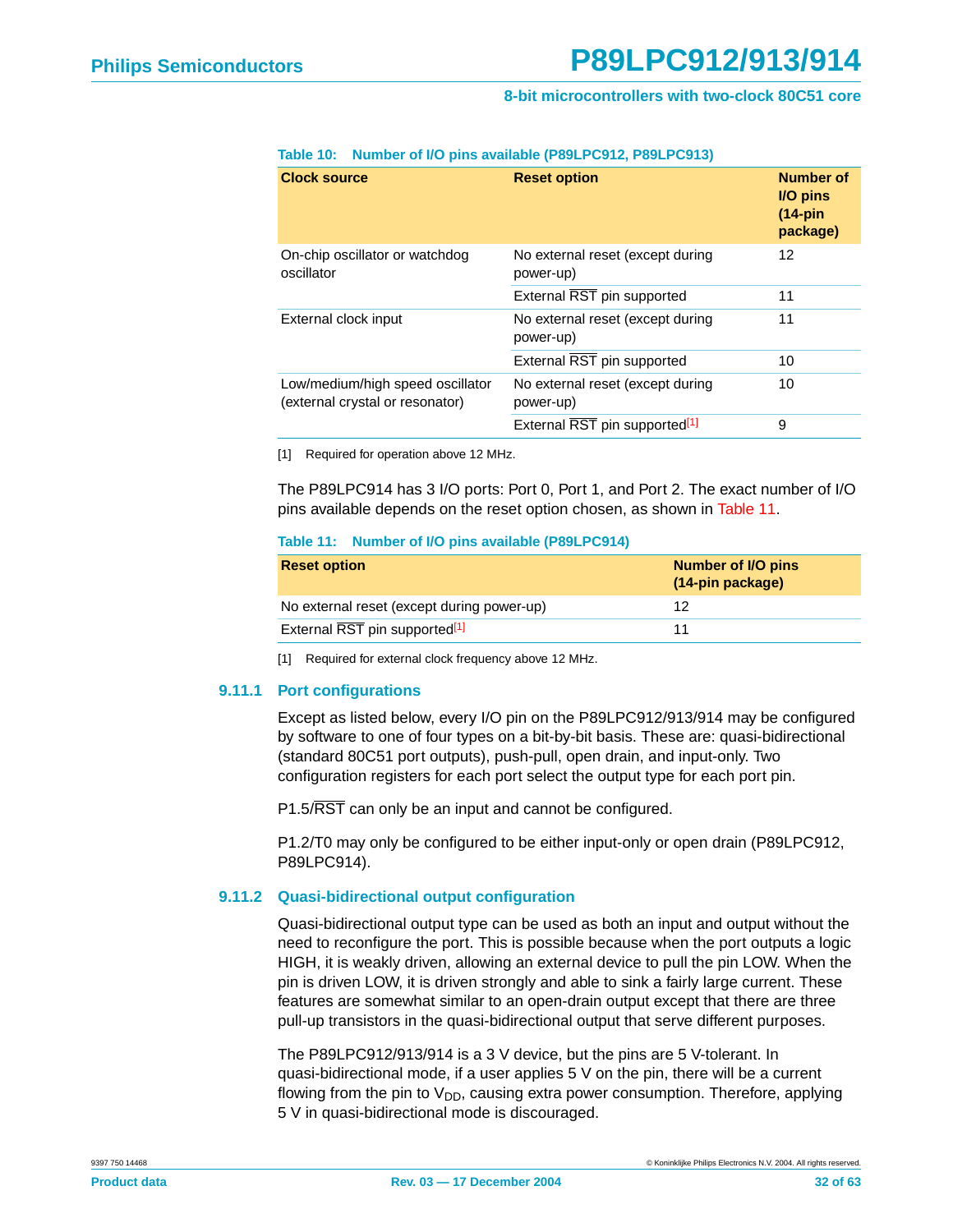A quasi-bidirectional port pin has a Schmitt-triggered input that also has a glitch suppression circuit.

#### <span id="page-32-1"></span>**9.11.3 Open-drain output configuration**

The open-drain output configuration turns off all pull-ups and only drives the pull-down transistor of the port driver when the port latch contains a logic '0'. To be used as a logic output, a port configured in this manner must have an external pull-up, typically a resistor tied to  $V_{DD}$ .

An open-drain port pin has a Schmitt-triggered input that also has a glitch suppression circuit.

#### <span id="page-32-0"></span>**9.11.4 Input-only configuration**

The input-only port configuration has no output drivers. It is a Schmitt-triggered input that also has a glitch suppression circuit.

#### <span id="page-32-2"></span>**9.11.5 Push-pull output configuration**

The push-pull output configuration has the same pull-down structure as both the open-drain and the quasi-bidirectional output modes, but provides a continuous strong pull-up when the port latch contains a logic '1'. The push-pull mode may be used when more source current is needed from a port output. A push-pull port pin has a Schmitt-triggered input that also has a glitch suppression circuit.

#### <span id="page-32-3"></span>**9.11.6 Port 0 analog functions**

The P89LPC912/913/914 incorporates two Analog Comparators. In order to give the best analog function performance and to minimize power consumption, pins that are being used for analog functions must have the digital outputs and digital inputs disabled.

Digital outputs are disabled by putting the port output into the Input-Only (high impedance) mode as described in [Section 9.11.4 "Input-only configuration".](#page-32-0)

Digital inputs on Port 0 may be disabled through the use of the PT0AD register. On any reset, the PT0AD bits default to '0's to enable digital functions.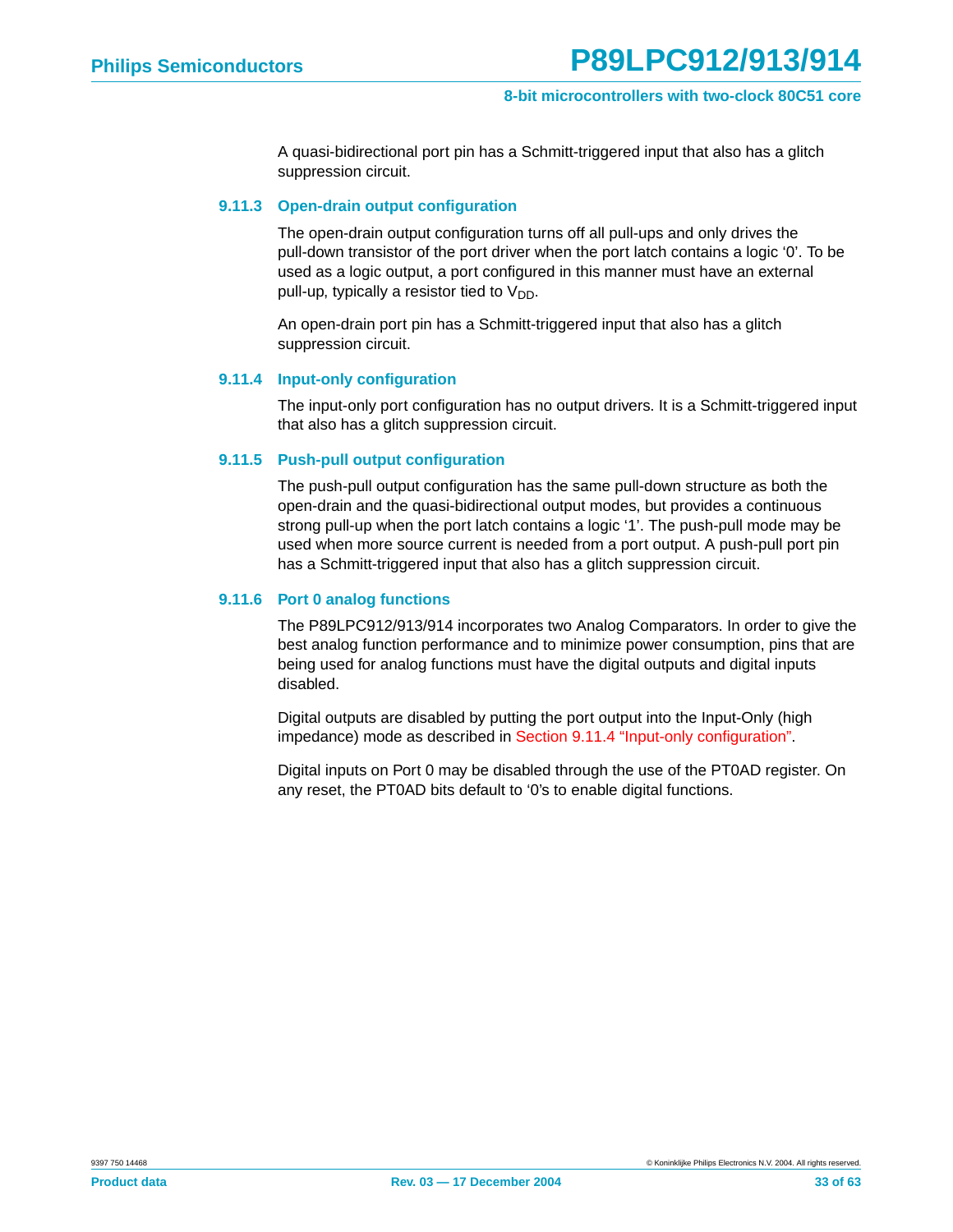#### <span id="page-33-1"></span>**9.11.7 Additional port features**

After power-up, all pins are in Input-Only mode. After power-up all I/O pins except P1.5, may be configured by software.

- **•** Pin P1.5 is input only.
- **•** P1.2/T0 is configurable for either input-only or open-drain (P89LPC912, P89LPC914).

Every output on the P89LPC912/913/914 has been designed to sink typical LED drive current. However, there is a maximum total output current for all ports which must not be exceeded. Please refer to [Table 13 "DC electrical characteristics"](#page-48-0) for detailed specifications.

All port pins that can function as an output have slew rate controlled outputs to limit noise generated by quickly switching output signals. The slew rate is factory-set to approximately 10 ns rise and fall times.

#### <span id="page-33-2"></span>**9.12 Power monitoring functions**

The P89LPC912/913/914 incorporates power monitoring functions designed to prevent incorrect operation during initial power-up and power loss or reduction during operation. This is accomplished with two hardware functions: Power-on Detect and Brownout detect.

#### <span id="page-33-3"></span>**9.12.1 Brownout detection**

The Brownout detect function determines if the power supply voltage drops below a certain level. The default operation is for a Brownout detection to cause a processor reset, however, it may alternatively be configured to generate an interrupt.

Brownout detection may be enabled or disabled in software.

If Brownout detection is enabled, the brownout condition occurs when  $V_{DD}$  falls below the brownout trip voltage,  $V_{BO}$  (see [Table 13 "DC electrical characteristics"](#page-48-0)), and is negated when  $V_{DD}$  rises above  $V_{BO}$ . If the P89LPC912/913/914 device is to operate with a power supply that can be below 2.7 V, BOE should be left in the unprogrammed state so that the device can operate at 2.4 V, otherwise continuous brownout reset may prevent the device from operating.

For correct activation of Brownout detect, the  $V_{DD}$  rise and fall times must be observed. Please see [Table 13 "DC electrical characteristics"](#page-48-0) for specifications.

#### <span id="page-33-4"></span>**9.12.2 Power-on detection**

The Power-on Detect has a function similar to the Brownout detect, but is designed to work as power comes up initially, before the power supply voltage reaches a level where Brownout detect can work. The POF flag in the RSTSRC register is set to indicate an initial power-up condition. The POF flag will remain set until cleared by software.

#### <span id="page-33-0"></span>**9.13 Power reduction modes**

The P89LPC912/913/914 supports three different power reduction modes. These modes are Idle mode, Power-down mode, and total Power-down mode.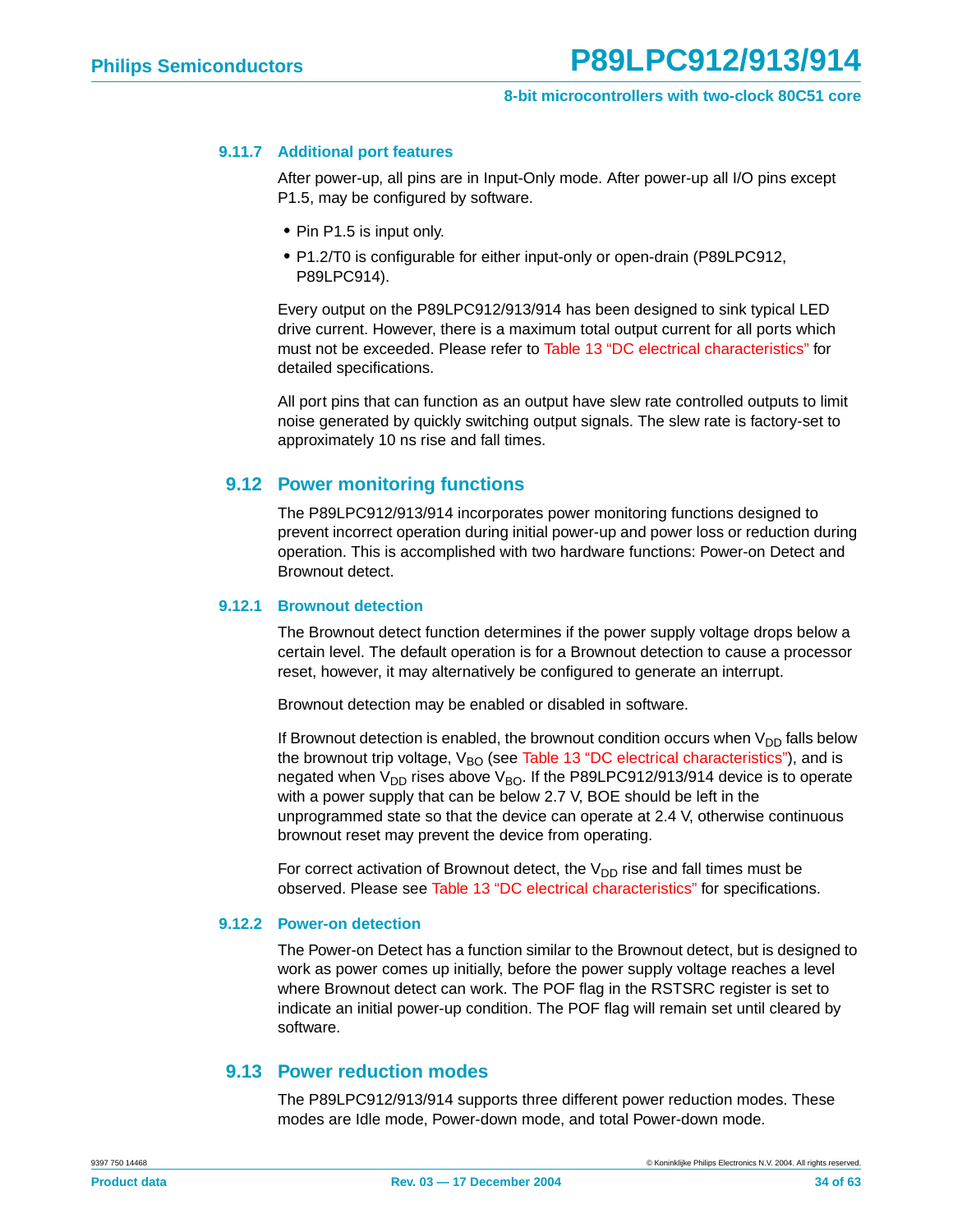#### <span id="page-34-0"></span>**9.13.1 Idle mode**

Idle mode leaves peripherals running in order to allow them to activate the processor when an interrupt is generated. Any enabled interrupt source or reset may terminate Idle mode.

#### <span id="page-34-1"></span>**9.13.2 Power-down mode**

The Power-down mode stops the oscillator in order to minimize power consumption. The P89LPC912/913/914 exits Power-down mode via any reset, or certain interrupts. In Power-down mode, the power supply voltage may be reduced to the RAM keep-alive voltage  $V_{RAM}$ . This retains the RAM contents at the point where Power-down mode was entered. SFR contents are not guaranteed after  $V_{DD}$  has been lowered to  $V_{RAM}$ , therefore it is highly recommended to wake up the processor via reset in this case.  $V_{DD}$  must be raised to within the operating range before the Power-down mode is exited.

Some chip functions continue to operate and draw power during Power-down mode, increasing the total power used during Power-down. These include: Brownout detect, Watchdog Timer, Comparators (note that Comparators can be powered-down separately), and Real-Time Clock (RTC)/System Timer. The internal RC oscillator is disabled unless both the RC oscillator has been selected as the system clock **and** the RTC is enabled.

#### <span id="page-34-2"></span>**9.13.3 Total Power-down mode**

This is the same as Power-down mode except that the brownout detection circuitry and the voltage comparators are also disabled to conserve additional power. The internal RC oscillator is disabled unless both the RC oscillator has been selected as the system clock **and** the RTC is enabled. If the internal RC oscillator is used to clock the RTC during Power-down, there will be high power consumption. Please use an external low frequency clock to achieve low power with the Real-Time Clock running during Power-down.

#### <span id="page-34-3"></span>**9.14 Reset**

The P1.5/RST pin can function as either an active-LOW reset input or as a digital input, P1.5. The RPE (Reset Pin Enable) bit in UCFG1, when set to '1', enables the external reset input function on P1.5. When cleared, P1.5 may be used as an input pin.

**Remark:** During a power-up sequence, the RPE selection is overridden and this pin will always function as a reset input. **An external circuit connected to this pin should not hold this pin LOW during a power-on sequence as this will keep the device in reset.** After power-up this input will function either as an external reset input or as a digital input as defined by the RPE bit. Only a power-up reset will temporarily override the selection defined by RPE bit. Other sources of reset will not override the RPE bit.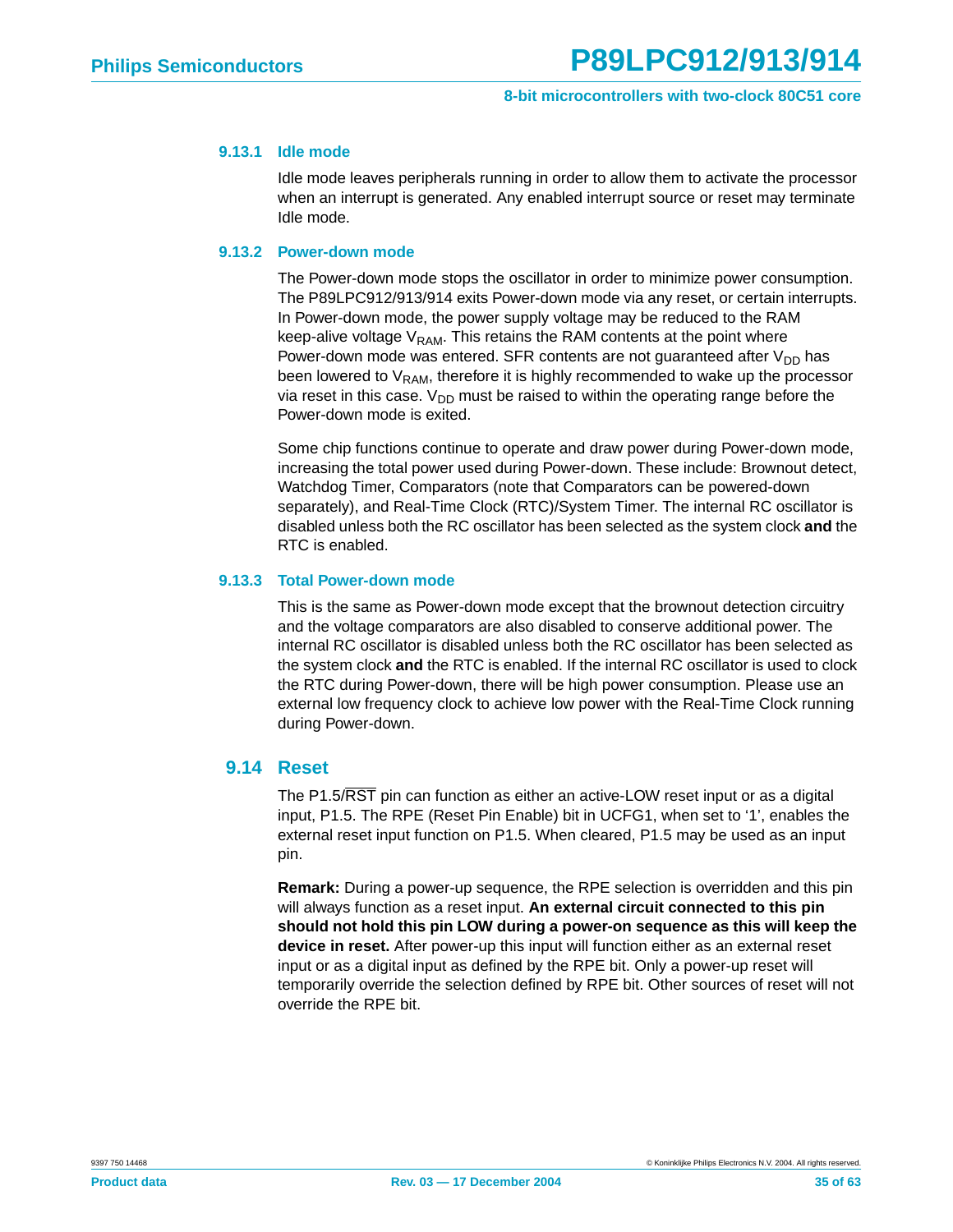Reset can be triggered from the following sources:

- **•** External reset pin (during power-up or if user configured via UCFG1. This option must be used for an oscillator frequency above 12 MHz.)
- **•** Power-on detect
- **•** Brownout detect
- **•** Watchdog Timer
- **•** Software reset
- **•** UART break character detect reset (P80LPC913, P89LPC914).

For every reset source, there is a flag in the Reset Register, RSTSRC. The user can read this register to determine the most recent reset source. These flag bits can be cleared in software by writing a '0' to the corresponding bit. More than one flag bit may be set:

- **•** During a power-on reset, both POF and BOF are set but the other flag bits are cleared.
- **•** For any other reset, previously set flag bits that have not been cleared will remain set.

#### <span id="page-35-0"></span>**9.15 Timers/counters 0 and 1**

The P89LPC912/913/914 devices have two general purpose counter/timers which are upward compatible with the standard 80C51 Timer 0 and Timer 1. An option to automatically toggle the T0 pin upon timer overflow has been added (P89LPC912, P89LPC914). In the 'Timer' function, the register is incremented every machine cycle. In the 'Counter' function, the register of Timer 0 is incremented in response to a 1-to-0 transition at its external input pin, T0. This external input is sampled once very machine cycle.

Timer 0 has four operating modes (modes 0, 1, 2, and 3) on the P89LPC913).

Timer 0 has five operating modes (modes 0, 1, 2, 3, and 6 on the P89LPC912 and P89LPC914.

Timer 1 has four operating modes (modes 0, 1, 2, and 3) on all devices. Modes 0, 1, and 2 are the same for both Timers/Counters. Mode 3 is different.

#### <span id="page-35-1"></span>**9.15.1 Mode 0**

Putting either Timer into Mode 0 makes it look like an 8048 Timer, which is an 8-bit Counter with a divide-by-32 prescaler. In this mode, the Timer register is configured as a 13-bit register. Mode 0 operation is the same for Timer 0 and Timer 1.

#### <span id="page-35-2"></span>**9.15.2 Mode 1**

Mode 1 is the same as Mode 0, except that all 16 bits of the timer register are used.

#### <span id="page-35-3"></span>**9.15.3 Mode 2**

Mode 2 configures the Timer register as an 8-bit Counter with automatic reload. Mode 2 operation is the same for Timer 0 and Timer 1.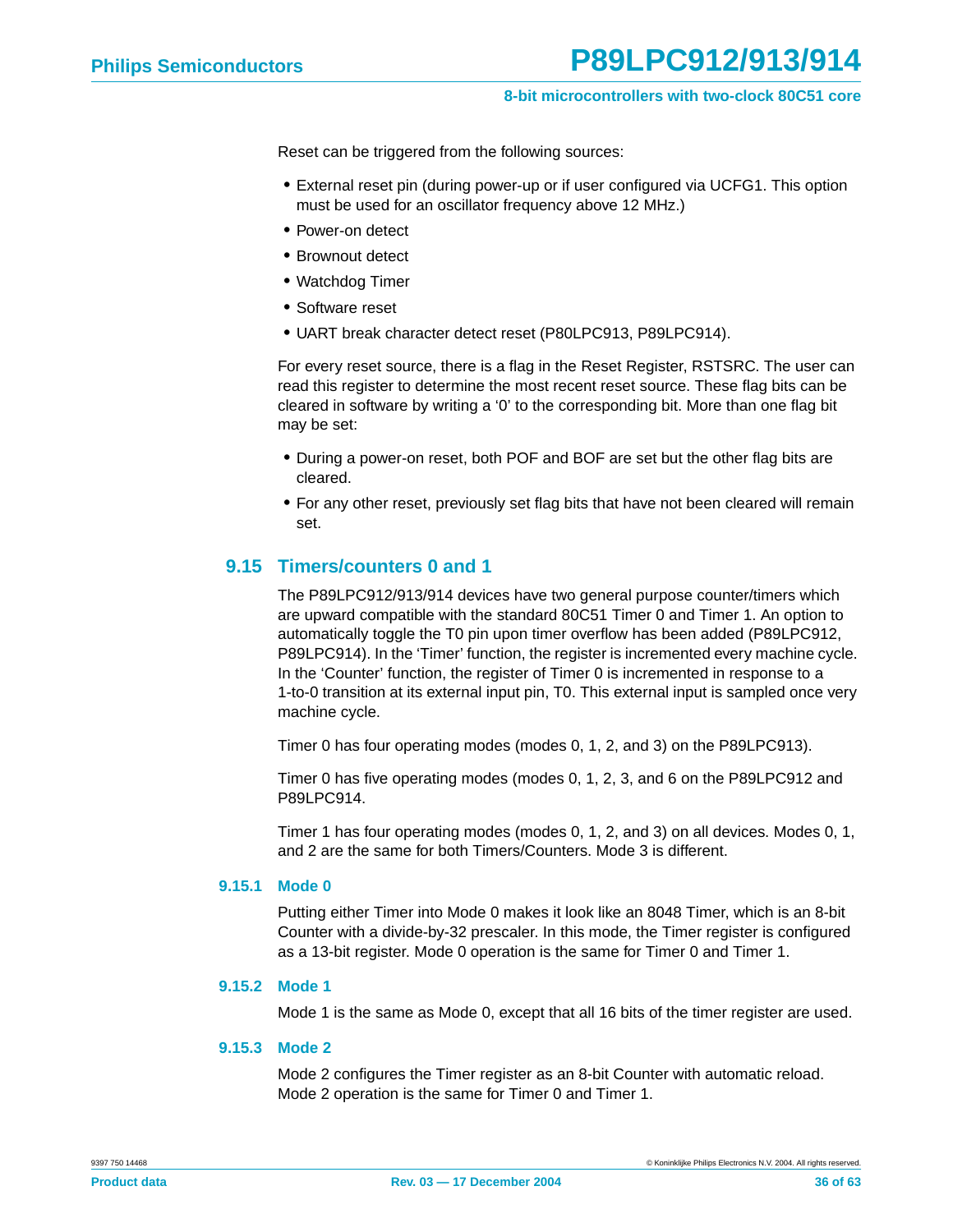#### <span id="page-36-0"></span>**9.15.4 Mode 3**

When Timer 1 is in Mode 3 it is stopped. Timer 0 in Mode 3 forms two separate 8-bit counters and is provided for applications that require an extra 8-bit timer. When Timer 1 is in Mode 3 it can still be used by the serial port as a baud rate generator.

#### <span id="page-36-1"></span>**9.15.5 Mode 6 (P89LPC912, P89LPC914)**

In this mode, the corresponding timer can be changed to a PWM with a full period of 256 timer clocks.

#### <span id="page-36-2"></span>**9.15.6 Timer overflow toggle output (P89LPC912, P89LPC914)**

Timers 0 can be configured to automatically toggle the T0 output whenever a timer overflow occurs. The same device pins that are used for the T0 count input is also used for the timer toggle outputs. The port outputs will be a logic 1 prior to the first timer overflow when this mode is turned on.

#### <span id="page-36-3"></span>**9.16 Real-Time clock/system timer**

The P89LPC912/913/914 devices have a simple Real-Time clock that allows a user to continue running an accurate timer while the rest of the device is powered-down. The Real-Time clock can be a wake-up or an interrupt source. The Real-Time clock is a 23-bit down counter comprised of a 7-bit prescaler and a 16-bit loadable down counter. When it reaches all '0's, the counter will be reloaded again and the RTCF flag will be set.

On the P89LPC914 the clock source for this counter is the CPU clock (CCLK). On the P89LPC912 and P89LPC913 devices, the clock source for this counter can either be the CPU clock (CCLK) or the XTAL oscillator, provided that the XTAL oscillator is not being used as the CPU clock. If the XTAL oscillator is used as the CPU clock, then the RTC will use CCLK as its clock source.

Only power-on reset will reset the Real-Time clock and its associated SFRs to the default state.

#### <span id="page-36-4"></span>**9.17 UART (P89LPC913, P89LPC914)**

The P89LPC913 and P89LPC914 devices have an enhanced UART that is compatible with the conventional 80C51 UART except that Timer 2 overflow cannot be used as a baud rate source. The P89LPC913 does include an independent Baud Rate Generator. The baud rate can be selected from the oscillator (divided by a constant), Timer 1 overflow, or the independent Baud Rate Generator. In addition to the baud rate generation, enhancements over the standard 80C51 UART include Framing Error detection, automatic address recognition, selectable double buffering and several interrupt options. The UART can be operated in 4 modes: shift register, 8-bit UART, 9-bit UART, and CCLK/32 or CCLK/16.

#### <span id="page-36-5"></span>**9.17.1 Mode 0**

Serial data enters and exits through RxD. TxD outputs the shift clock. 8 bits are transmitted or received, LSB first. The baud rate is fixed at  $\frac{1}{16}$  of the CPU clock frequency.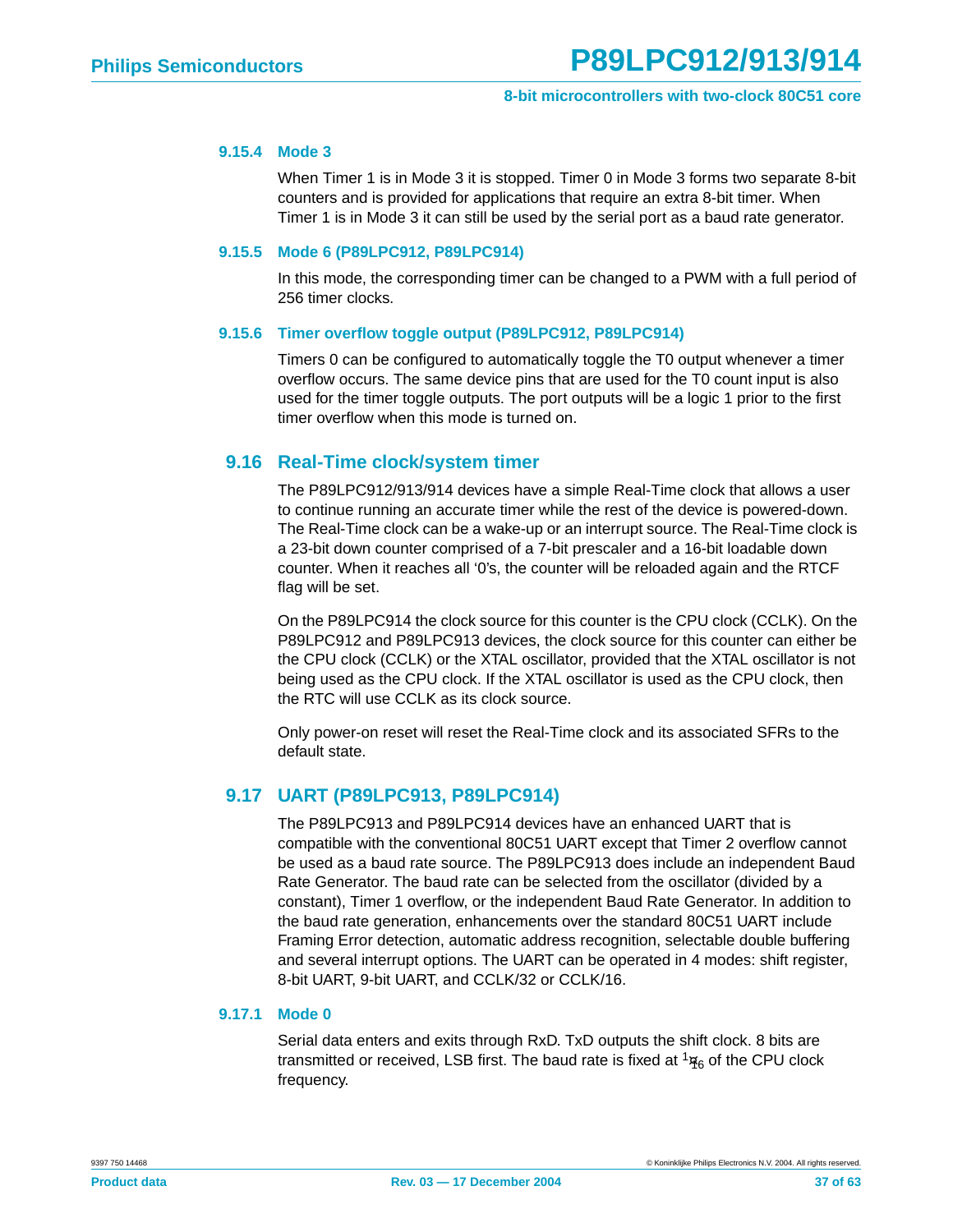#### <span id="page-37-2"></span>**9.17.2 Mode 1**

10 bits are transmitted (through TxD) or received (through RxD): a start bit (logical '0'), 8 data bits (LSB first), and a stop bit (logical '1'). When data is received, the stop bit is stored in RB8 in Special Function Register SCON. The baud rate is variable and is determined by the Timer 1 overflow rate or the Baud Rate Generator (described in [Section 9.17.5 "Baud rate generator and selection"](#page-37-0)).

#### <span id="page-37-3"></span>**9.17.3 Mode 2**

11 bits are transmitted (through TxD) or received (through RxD): start bit (logical '0'), 8 data bits (LSB first), a programmable 9<sup>th</sup> data bit, and a stop bit (logical '1'). When data is transmitted, the 9<sup>th</sup> data bit (TB8 in SCON) can be assigned the value of '0' or '1'. Or, for example, the parity bit (P, in the PSW) could be moved into TB8. When data is received, the 9<sup>th</sup> data bit goes into RB8 in Special Function Register SCON, while the stop bit is not saved. The baud rate is programmable to either  $\frac{1}{16}$  or  $\frac{1}{32}$  of the CCLK frequency, as determined by the SMOD1 bit in PCON.

#### <span id="page-37-4"></span>**9.17.4 Mode 3**

11 bits are transmitted (through TxD) or received (through RxD): a start bit (logical '0'), 8 data bits (LSB first), a programmable  $9<sup>th</sup>$  data bit, and a stop bit (logical '1'). In fact, Mode 3 is the same as Mode 2 in all respects except baud rate. The baud rate in Mode 3 is variable and is determined by the Timer 1 overflow rate or the Baud Rate Generator (described in section [Section 9.17.5 "Baud rate generator](#page-37-0) [and selection"\)](#page-37-0).

#### <span id="page-37-0"></span>**9.17.5 Baud rate generator and selection**

The P89LPC913 and P89LPC914 devices have an independent Baud Rate Generator. The baud rate is determined by a baud-rate preprogrammed into the BRGR1 and BRGR0 SFRs which together form a 16-bit baud rate divisor value that works in a similar manner as Timer 1. If the baud rate generator is used, Timer 1 can be used for other timing functions.

The UART can use either Timer 1 or the baud rate generator output (see [Figure 15\)](#page-37-1). Note that Timer T1 is further divided by 2 if the SMOD1 bit (PCON.7) is cleared. The independent Baud Rate Generator uses CCLK.



#### <span id="page-37-5"></span><span id="page-37-1"></span>**9.17.6 Framing error**

Framing error is reported in the status register (SSTAT). In addition, if SMOD0 (PCON.6) is '1', framing errors can be made available in SCON.7, respectively. If SMOD0 is '0', SCON.7 is SM0. It is recommended that SM0 and SM1 (SCON.7:6) are set up when SMOD0 is '0'.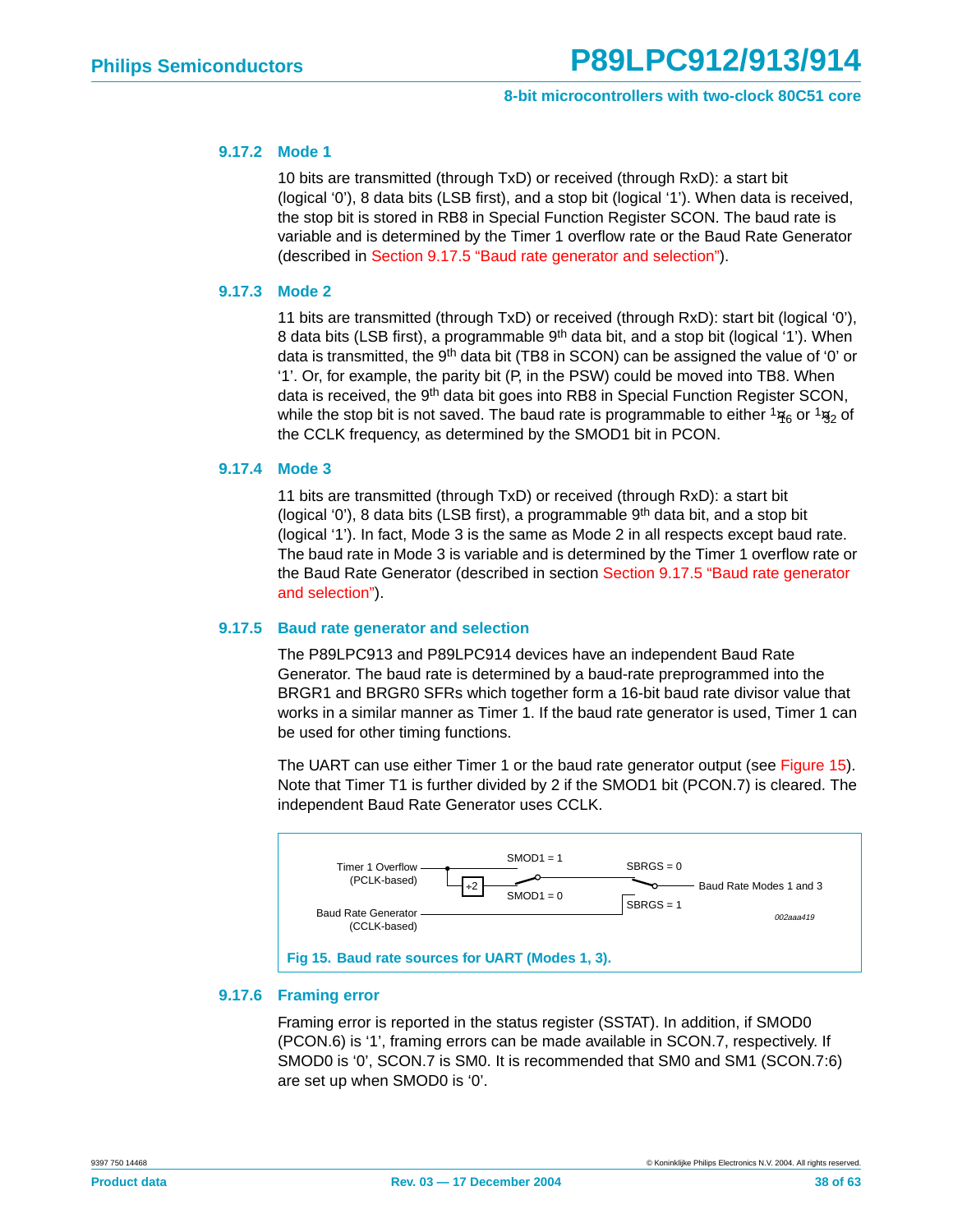#### <span id="page-38-0"></span>**9.17.7 Break detect**

Break detect is reported in the status register (SSTAT). A break is detected when 11 consecutive bits are sensed LOW. The break detect can be used to reset the device.

#### <span id="page-38-1"></span>**9.17.8 Double buffering**

The UART has a transmit double buffer that allows buffering of the next character to be written to SBUF while the first character is being transmitted. Double buffering allows transmission of a string of characters with only one stop bit between any two characters, as long as the next character is written between the start bit and the stop bit of the previous character.

Double buffering can be disabled. If disabled (DBMOD, i.e., SSTAT.7 = '0'), the UART is compatible with the conventional 80C51 UART. If enabled, the UART allows writing to SnBUF while the previous data is being shifted out. Double buffering is only allowed in Modes 1, 2 and 3. When operated in Mode 0, double buffering must be disabled (DBMOD =  $0$ ).

#### <span id="page-38-2"></span>**9.17.9 Transmit interrupts with double buffering enabled (Modes 1, 2 and 3)**

Unlike the conventional UART, in double buffering mode, the Tx interrupt is generated when the double buffer is ready to receive new data.

#### <span id="page-38-3"></span>**9.17.10 The 9th bit (bit 8) in double buffering (Modes 1, 2 and 3)**

If double buffering is disabled TB8 can be written before or after SBUF is written, as long as TB8 is updated some time before that bit is shifted out. TB8 must not be changed until the bit is shifted out, as indicated by the Tx interrupt.

If double buffering is enabled, TB8 **must** be updated before SBUF is written, as TB8 will be double-buffered together with SBUF data.

#### <span id="page-38-4"></span>**9.18 Serial Peripheral Interface (SPI)**

P89LPC912/913/914 provides another high-speed serial communication interface—the SPI interface. SPI is a full-duplex, high-speed, synchronous communication bus with two operation modes: Master mode and Slave mode. Up to 4.5 Mbit/s can be supported in Master or 3 Mbit/s in Slave mode. It has a Transfer Completion Flag and Write Collision Flag Protection.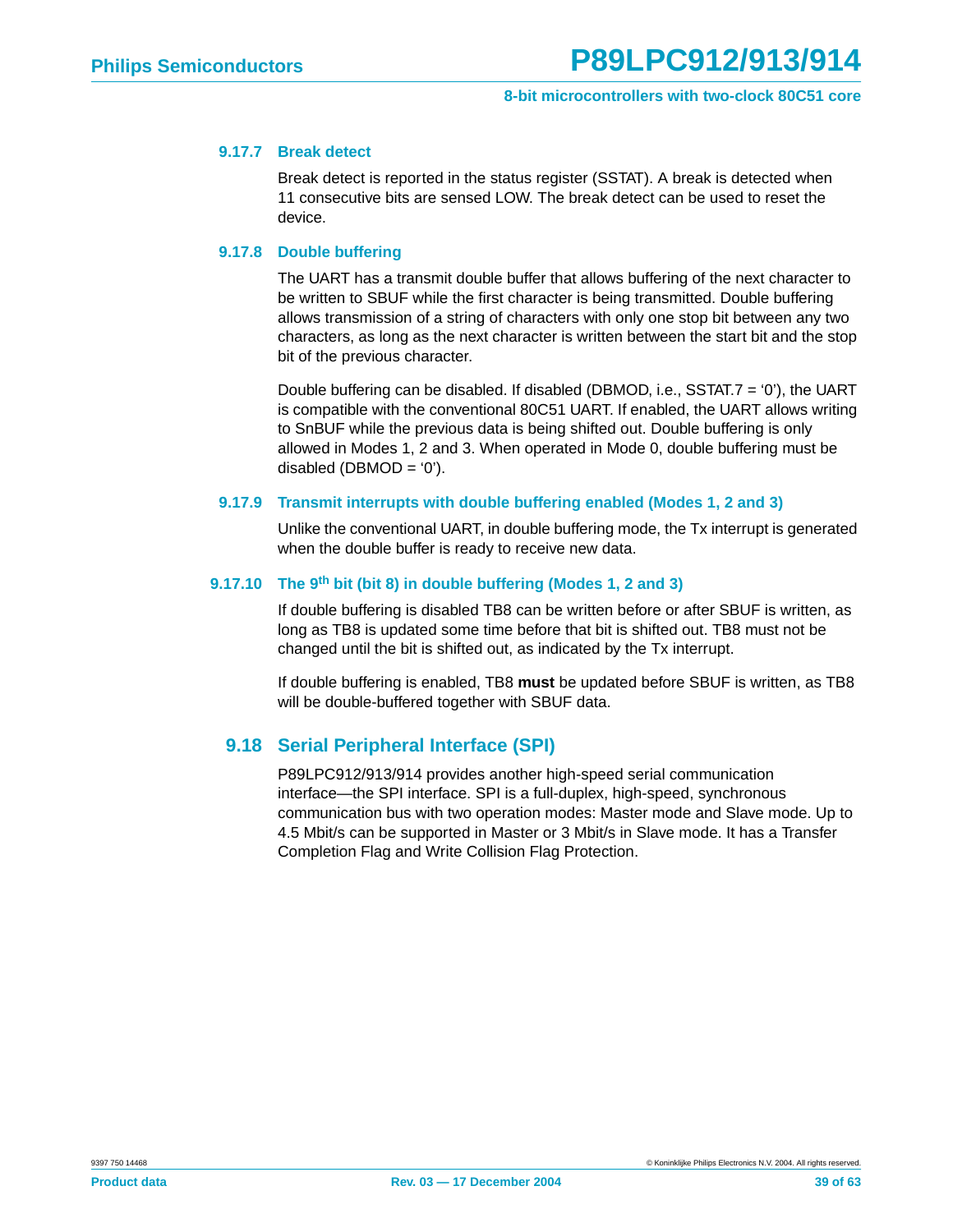**8-bit microcontrollers with two-clock 80C51 core**





The SPI interface has four pins: SPICLK, MOSI, MISO, and  $\overline{\text{SS}}$ :

**•** SPICLK, MOSI and MISO are typically tied together between two or more SPI devices. Data flows from master to slave on MOSI (Master Out Slave In) pin and flows from slave to master on MISO (Master In Slave Out) pin. The SPICLK signal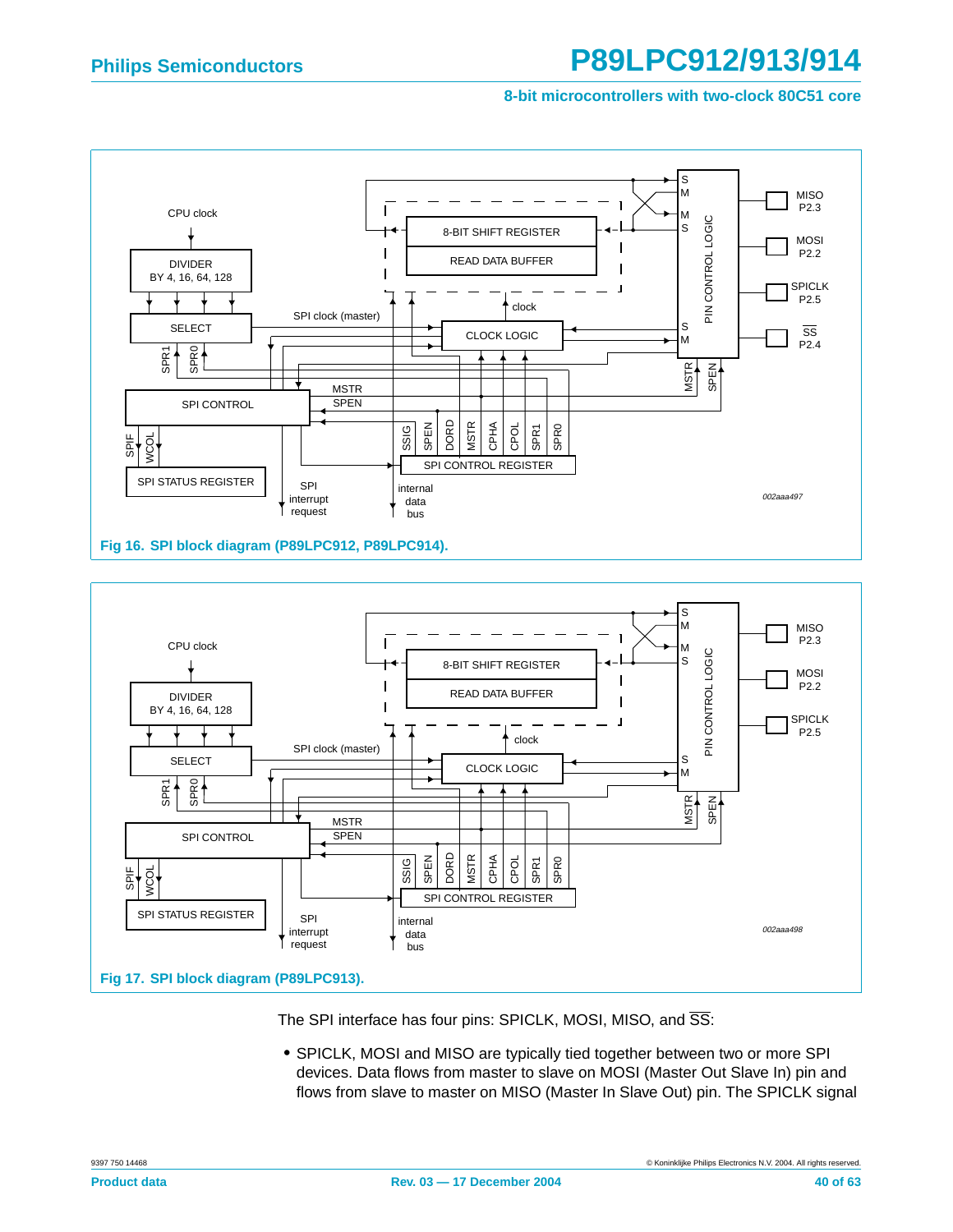is output in the master mode and is input in the slave mode. If the SPI system is disabled, i.e. SPEN (SPCTL.6) =  $0$  (reset value), these pins are configured for port functions.

**•** SS is the optional slave select pin. In a typical configuration, an SPI master asserts one of its port pins to select one SPI device as the current slave. An SPI slave device uses its  $\overline{SS}$  pin to determine whether it is selected.

Typical connections are shown in [Figure 18](#page-40-0), [19](#page-41-0), and [20](#page-41-1).

**•** The 89LPC913 does not have the slave select pin, SS. The SPI interface is set to Master mode and an I/O pin may be used to implement the  $\overline{\text{SS}}$  function. Typical connections are shown in [Figure 18](#page-40-0) and [19.](#page-41-0)

#### <span id="page-40-1"></span>**9.18.1 Typical SPI configurations**

<span id="page-40-0"></span>![](_page_40_Figure_8.jpeg)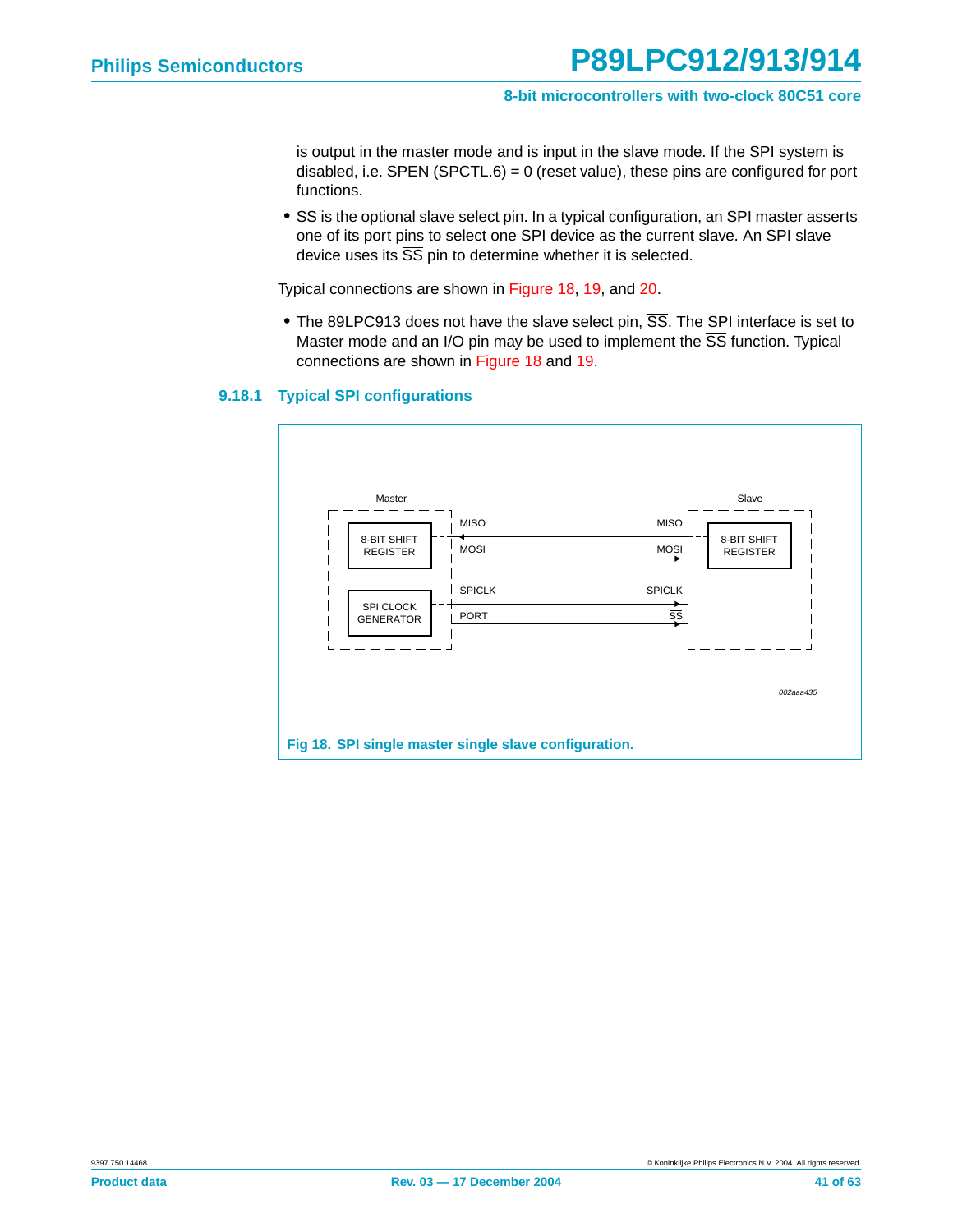#### **8-bit microcontrollers with two-clock 80C51 core**

![](_page_41_Figure_3.jpeg)

<span id="page-41-1"></span><span id="page-41-0"></span>![](_page_41_Figure_4.jpeg)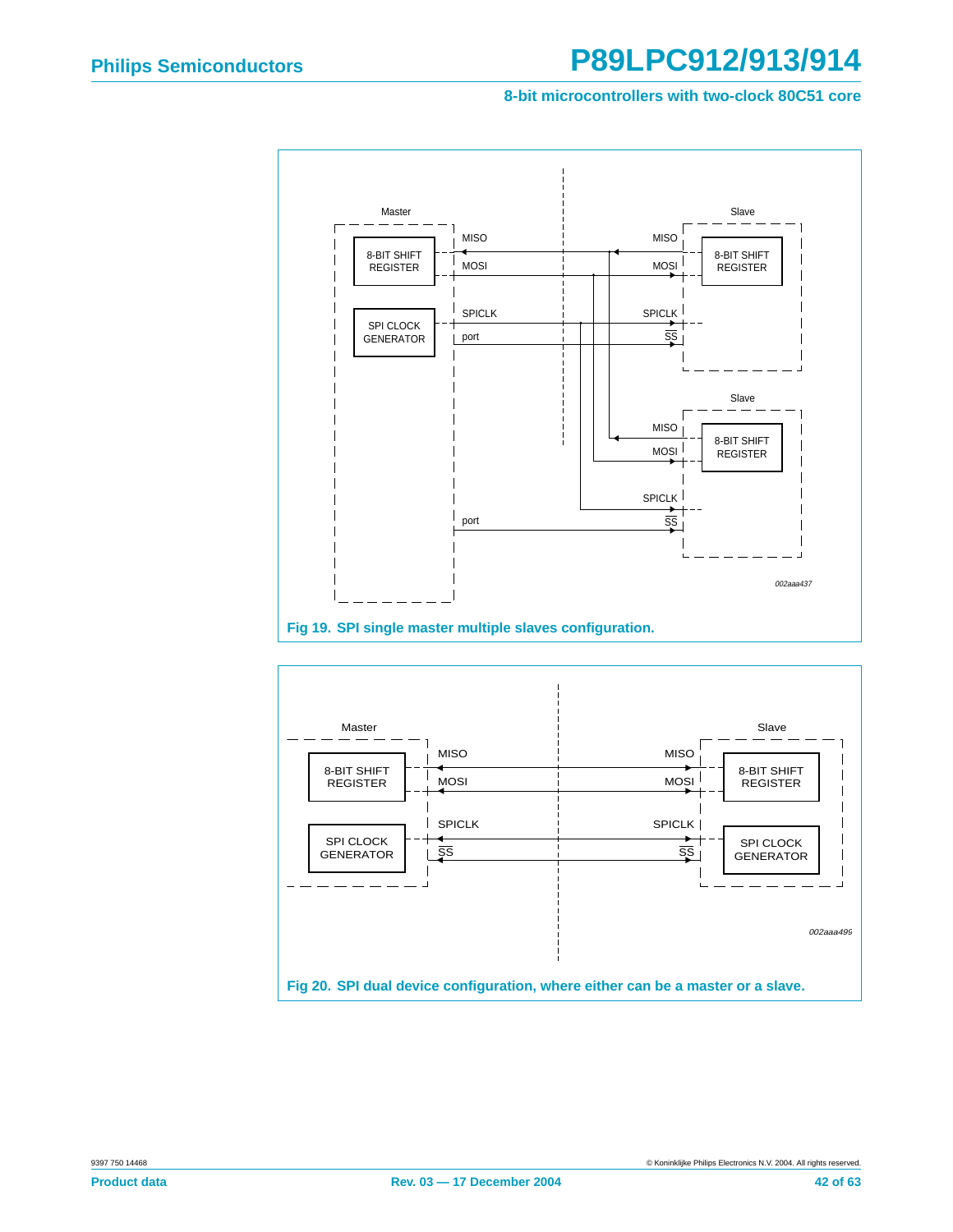#### <span id="page-42-1"></span>**9.19 Analog comparators**

Two analog comparators are provided on the P89LPC912/913/914. Input and output options allow use of the comparators in a number of different configurations. Comparator operation is such that the output is a logical '1' when the positive input is greater than the negative input (selectable from a pin or an internal reference voltage). Otherwise the output is a zero. Each comparator may be configured to cause an interrupt when the output value changes. Comparator 1 may be output to a port pin.

The overall connections to both comparators are shown in [Figure 21.](#page-42-0) The comparators function to  $V_{DD} = 2.4$  V.

When each comparator is first enabled, the comparator output and interrupt flag are not guaranteed to be stable for 10 microseconds. The corresponding comparator interrupt should not be enabled during that time, and the comparator interrupt flag must be cleared before the interrupt is enabled in order to prevent an immediate interrupt service.

![](_page_42_Figure_7.jpeg)

#### <span id="page-42-2"></span><span id="page-42-0"></span>**9.20 Internal reference voltage**

An internal reference voltage generator may supply a default reference when a single comparator input pin is used. The value of the internal reference voltage, referred to as  $V_{REF}$ , is 1.23 V  $\pm$ 10 %.

#### <span id="page-42-3"></span>**9.21 Comparator interrupt**

Each comparator has an interrupt flag contained in its configuration register. This flag is set whenever the comparator output changes state. The flag may be polled by software or may be used to generate an interrupt. The two comparators use one common interrupt vector. If both comparators enable interrupts, after entering the interrupt service routine, the user needs to read the flags to determine which comparator caused the interrupt.

Possible comparator configurations are shown in [Figure 22](#page-43-0).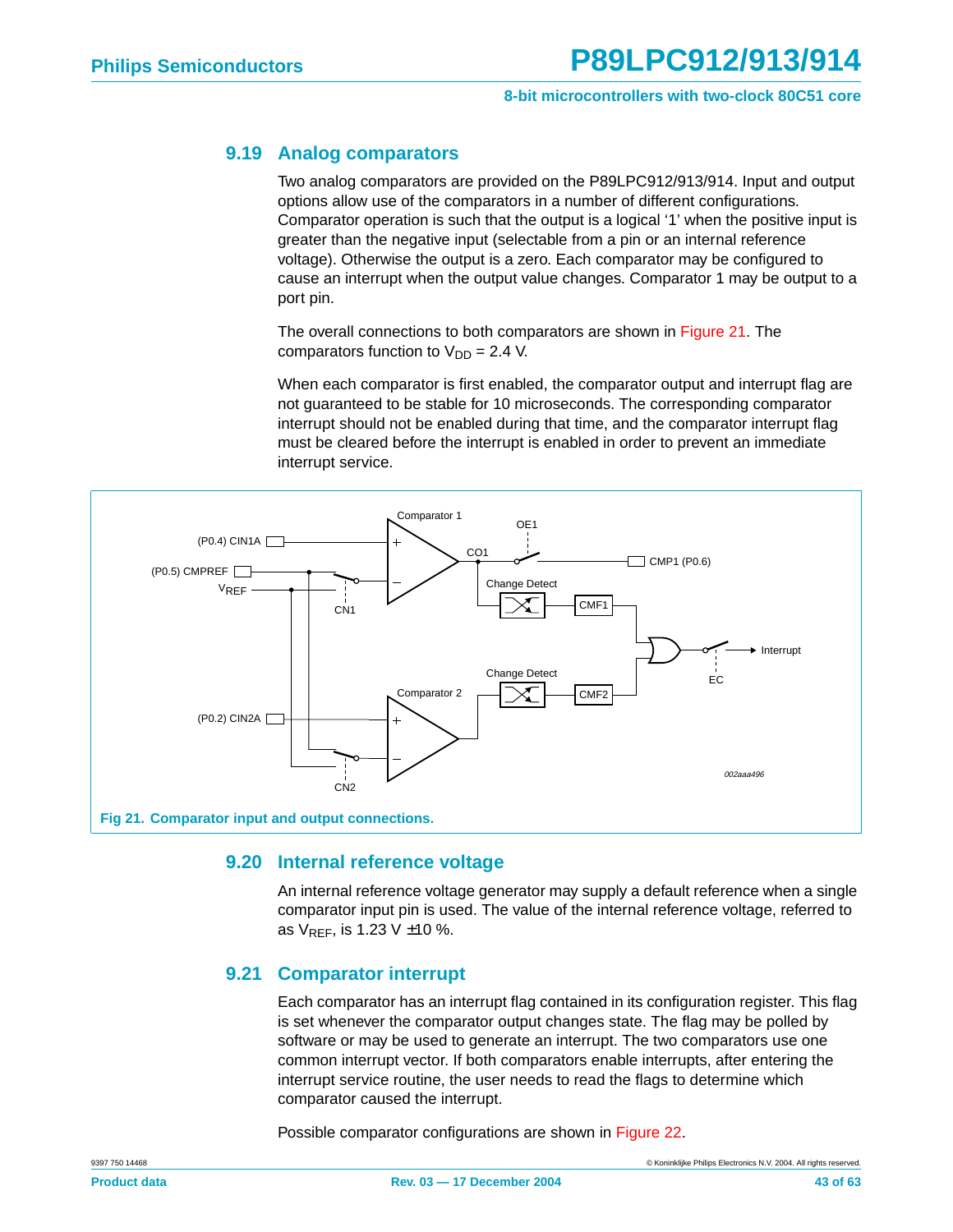#### **8-bit microcontrollers with two-clock 80C51 core**

![](_page_43_Figure_3.jpeg)

#### <span id="page-43-1"></span><span id="page-43-0"></span>**9.22 Comparator and power reduction modes**

Either or both comparators may remain enabled when Power-down or Idle mode is activated, but both comparators are disabled automatically in Total Power-down mode.

If a comparator interrupt is enabled (except in Total Power-down mode), a change of the comparator output state will generate an interrupt and wake up the processor. If the comparator output to a pin is enabled, the pin should be configured in the push-pull mode in order to obtain fast switching times while in Power-down mode. The reason is that with the **oscillator** stopped, the temporary strong pull-up that normally occurs during switching on a quasi-bidirectional port pin does not take place.

Comparators consume power in Power-down and Idle modes, as well as in the normal operating mode. This fact should be taken into account when system power consumption is an issue. To minimize power consumption, the user can disable the comparators via PCONA.5, or put the device in Total Power-down mode.

#### <span id="page-43-2"></span>**9.23 Keypad interrupt (KBI)**

The Keypad Interrupt function is intended primarily to allow a single interrupt to be generated when Port 0 is equal to or not equal to a certain pattern. This function can be used for bus address recognition or keypad recognition. The user can configure the port via SFRs for different tasks.

The Keypad Interrupt Mask Register (KBMASK) is used to define which input pins connected to Port 0 can trigger the interrupt. The Keypad Pattern Register (KBPATN) is used to define a pattern that is compared to the value of Port 0. The Keypad Interrupt Flag (KBIF) in the Keypad Interrupt Control Register (KBCON) is set when the condition is matched while the Keypad Interrupt function is active. An interrupt will be generated if enabled. The PATN SEL bit in the Keypad Interrupt Control Register (KBCON) is used to define equal or not-equal for the comparison.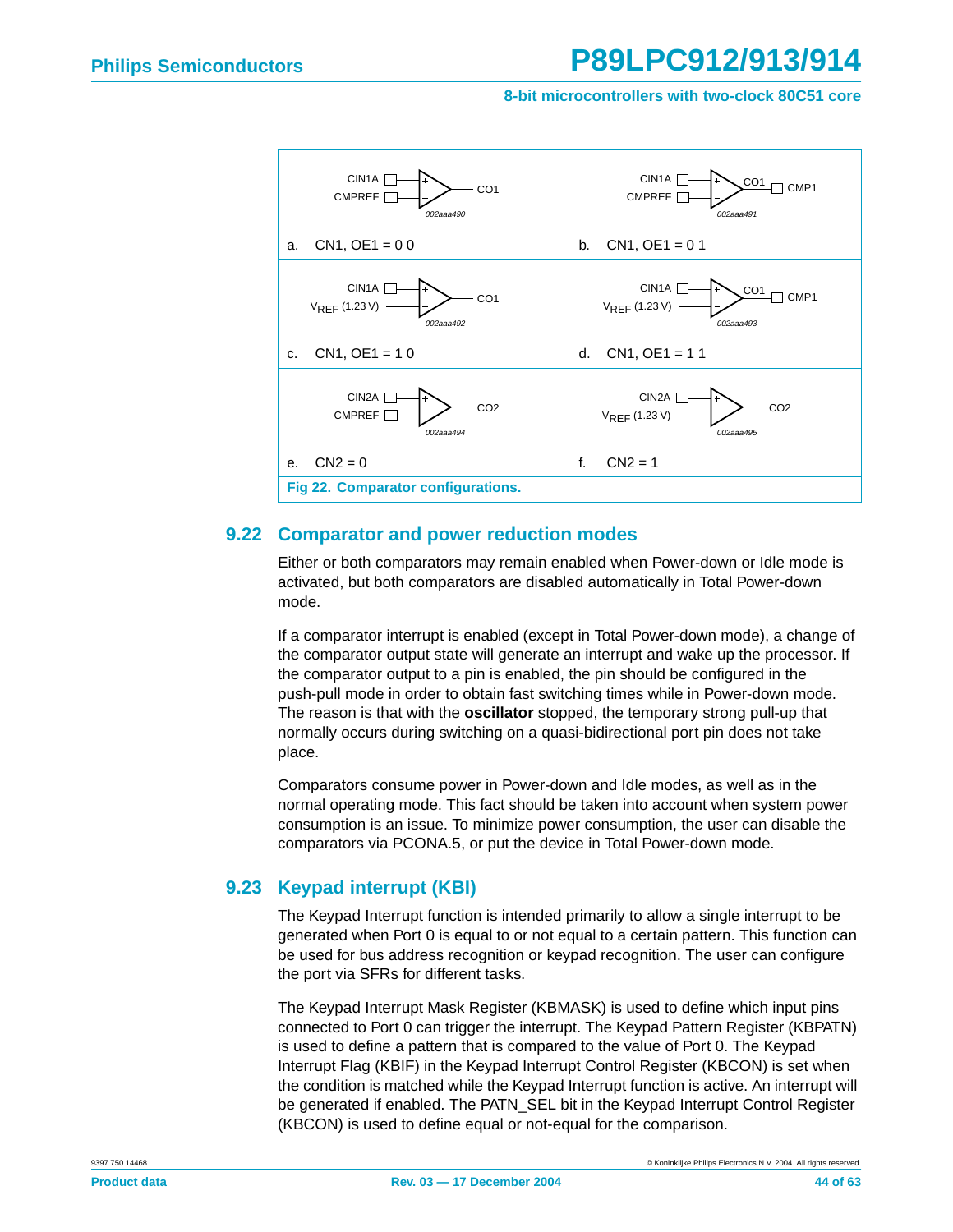In order to use the Keypad Interrupt as an original KBI function like in 87LPC76x series, the user needs to set  $KBPATH = 0FFH$  and  $PATH\_SEL = 1$  (not equal), then any key connected to Port 0 which is enabled by the KBMASK register will cause the hardware to set KBIF and generate an interrupt if it has been enabled. The interrupt may be used to wake up the CPU from Idle or Power-down modes. This feature is particularly useful in handheld, battery-powered systems that need to carefully manage power consumption yet also need to be convenient to use.

In order to set the flag and cause an interrupt, the pattern on Port 0 must be held longer than 6 CCLKs.

#### <span id="page-44-1"></span>**9.24 Watchdog timer**

The watchdog timer causes a system reset when it underflows as a result of a failure to feed the timer prior to the timer reaching its terminal count. It consists of a programmable 12-bit prescaler, and an 8-bit down counter. The down counter is decremented by a tap taken from the prescaler. The clock source for the prescaler is either the PCLK or the nominal 400 kHz Watchdog oscillator. The watchdog timer can only be reset by a power-on reset. When the watchdog feature is disabled, it can be used as an interval timer and may generate an interrupt. [Figure 23](#page-44-0) shows the watchdog timer in Watchdog mode. Feeding the watchdog requires a two-byte sequence. If PCLK is selected as the watchdog clock and the CPU is powered-down, the watchdog is disabled. The watchdog timer has a time-out period that ranges from a few µs to a few seconds. Please refer to the P89LPC912/913/914 User's Manual for more details.

![](_page_44_Figure_7.jpeg)

<span id="page-44-0"></span>**Fig 23. Watchdog timer in Watchdog mode (WDTE = '1').**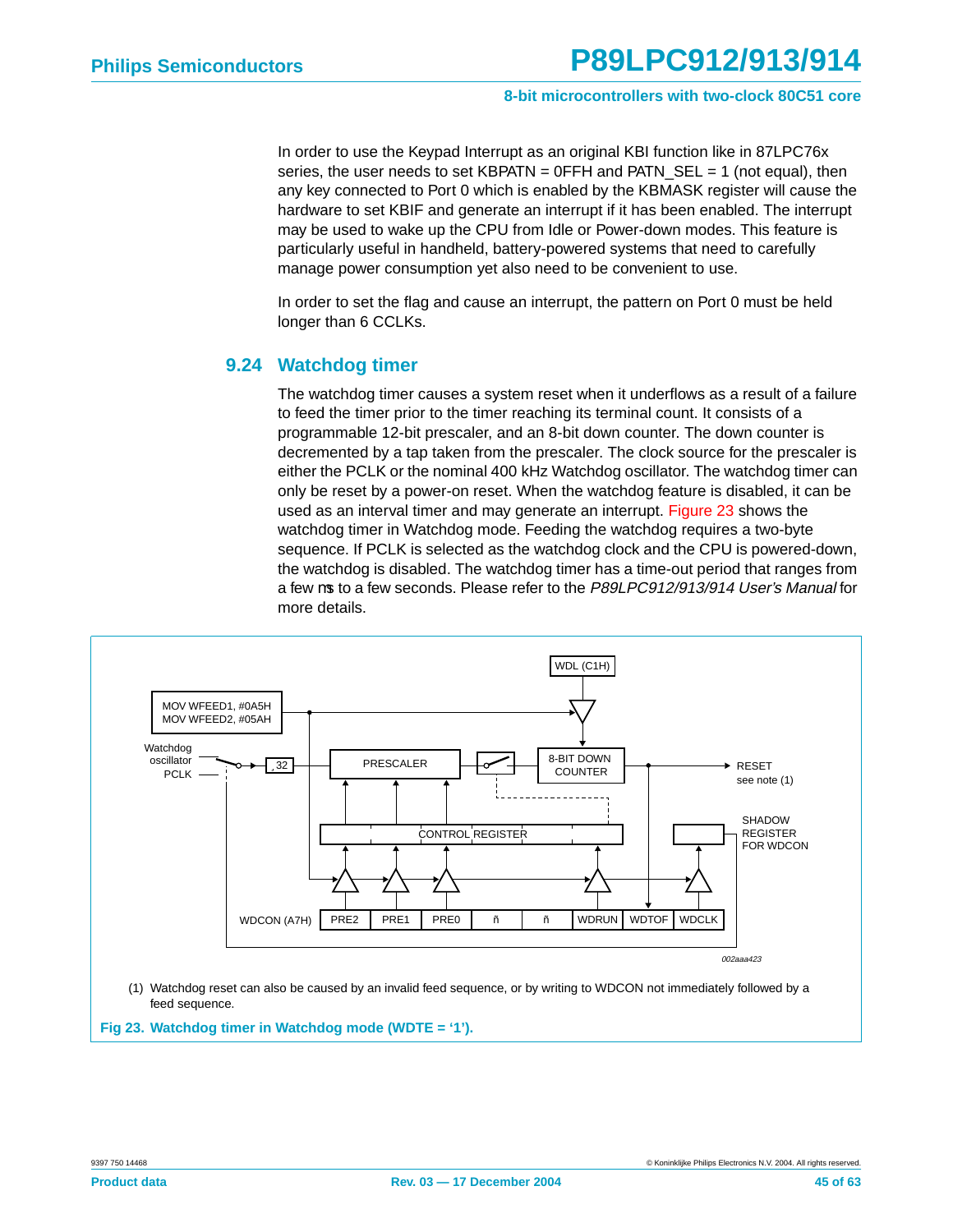#### **9.25 Additional features**

#### <span id="page-45-1"></span><span id="page-45-0"></span>**9.25.1 Software reset**

The SRST bit in AUXR1 gives software the opportunity to reset the processor completely, as if an external reset or watchdog reset had occurred. Care should be taken when writing to AUXR1 to avoid accidental software resets.

#### <span id="page-45-2"></span>**9.25.2 Dual data pointers**

The dual Data Pointers (DPTR) provides two different Data Pointers to specify the address used with certain instructions. The DPS bit in the AUXR1 register selects one of the two Data Pointers. Bit 2 of AUXR1 is permanently wired as a logic '0' so that the DPS bit may be toggled (thereby switching Data Pointers) simply by incrementing the AUXR1 register, without the possibility of inadvertently altering other bits in the register.

#### <span id="page-45-3"></span>**9.26 Flash program memory**

#### <span id="page-45-4"></span>**9.26.1 General description**

The P89LPC912/913/914 Flash memory provides in-circuit electrical erasure and programming. The Flash can be erased, read, and written as bytes. The Sector and Page Erase functions can erase any Flash sector (256 bytes) or page (16 bytes). The Chip Erase operation will erase the entire program memory. In-Circuit Programming using standard commercial programmers is available. In addition, In-Application Programming (IAP) and byte erase allows code memory to be used for non-volatile data storage. On-chip erase and write timing generation contribute to a user-friendly programming interface. The P89LPC912/913/914 Flash reliably stores memory contents even after 100,000 erase and program cycles. The cell is designed to optimize the erase and programming mechanisms. The P89LPC912/913/914 uses  $V_{DD}$  as the supply voltage to perform the Program/Erase algorithms.

#### <span id="page-45-5"></span>**9.26.2 Features**

- **•** Programming and erase over the full operating voltage range.
- **•** Byte-erase allowing code memory to be used for data storage.
- **•** Read/Programming/Erase using ICP.
- **•** Any flash program/erase operation in 2 ms.
- **•** Programming with industry-standard commercial programmers.
- **•** Programmable security for the code in the Flash for each sector.
- **•** More than 100,000 minimum erase/program cycles for each byte.
- **•** 10-year minimum data retention.

#### <span id="page-45-6"></span>**9.26.3 Flash organization**

The P89LPC912/913/914 program memory consists of four 256 byte sectors. Each sector can be further divided into 16-byte pages. In addition to sector erase, page erase, and byte erase, a 16-byte page register is included which allows from 1 to 16 bytes of a given page to be programmed at the same time, substantially reducing overall programming time. In addition, erasing and reprogramming of user-programmable configuration bytes including UCFG1, the Boot Status Bit, and the Boot Vector is supported.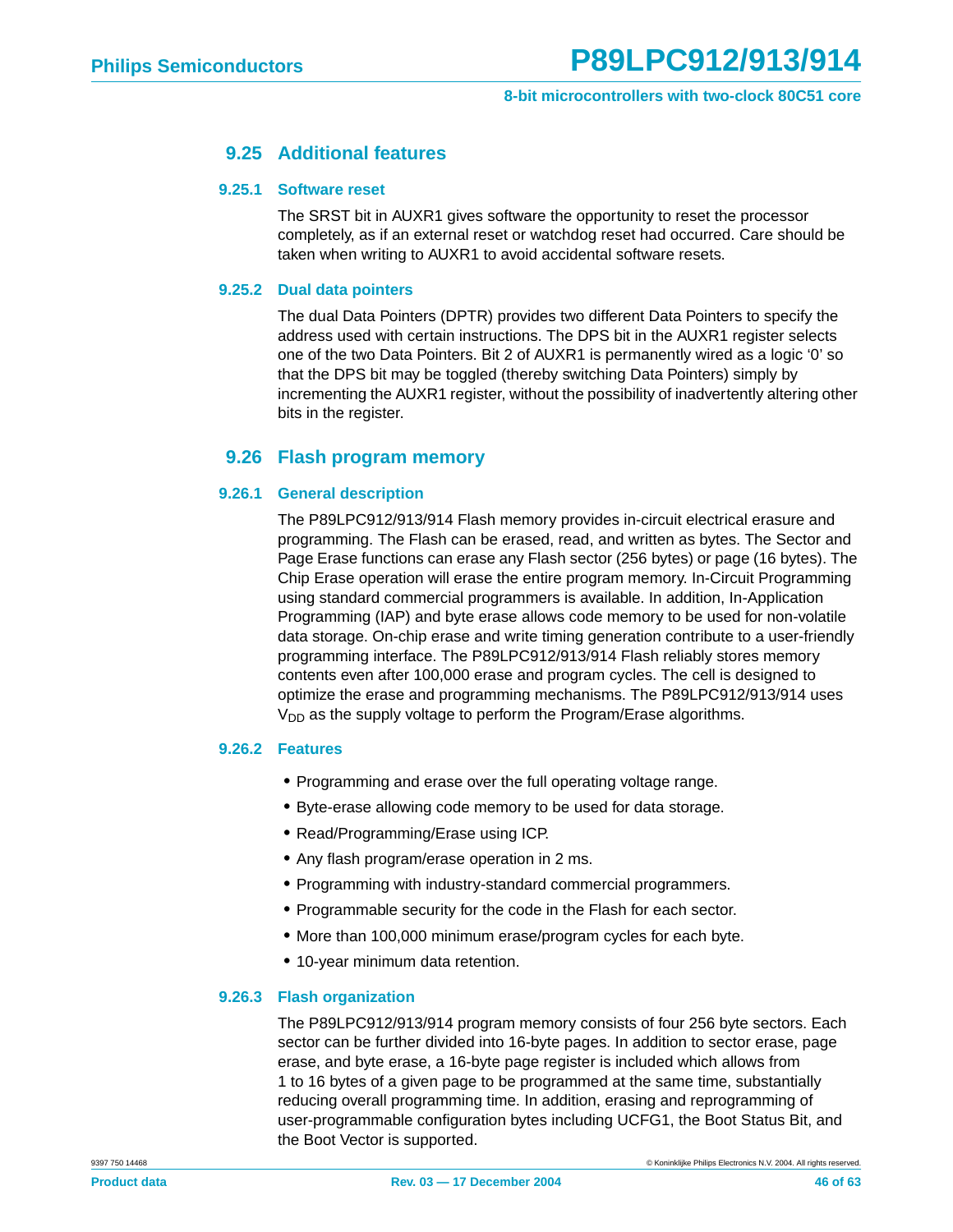#### <span id="page-46-0"></span>**9.26.4 Flash programming and erasing**

Different methods of erasing or programming of the Flash are available. The Flash may be programmed or erased in the end-user application (IAP-Lite) under control of the application's firmware. Another option is to use the In-Circuit Programming (ICP) mechanism. This ICP system provides for programming through a serial clock- serial data interface using a commercially available EPROM programmer which supports this device. This device does not provide for direct verification of code memory contents. Instead this device provides a 32-bit CRC result on either a sector or the entire 1 kB of user code space.

#### <span id="page-46-1"></span>**9.26.5 In-circuit programming (ICP)**

In-Circuit Programming is performed without removing the microcontroller from the system. The In-Circuit Programming facility consists of internal hardware resources to facilitate remote programming of the P89LPC912/913/914 through a two-wire serial interface. The Philips In-Circuit Programming facility has made in-circuit programming in an embedded application, using commercially available programmers, possible with a minimum of additional expense in components and circuit board area. The ICP function uses five pins. Only a small connector (with  $V_{DD}$ ,  $V_{SS}$ ,  $\overline{RST}$ , clock, and data signals) needs to be available to interface your application to a commercial programmer in order to use this feature. Additional details may be found in the P89LPC912/913/914 User's Manual.

#### <span id="page-46-2"></span>**9.26.6 In-application programming (IAP-Lite)**

In-Application Programming is performed in the application under the control of the microcontroller's firmware. The IAP-Lite facility consists of internal hardware resources to facilitate programming and erasing. The Philips In-Application Programming Lite has made in-application programming in an embedded application possible without additional components. This is accomplished through the use of four SFRs consisting of a control/status register, a data register, and two address registers. Additional details may be found in the P89LPC912/913/914 User's Manual.

#### <span id="page-46-3"></span>**9.26.7 Using flash as data storage**

The Flash code memory array of this device supports **individual** byte erasing and programming. Any byte in the code memory array may be read using the MOVC instruction, provided that the sector containing the byte has not been secured (a MOVC instruction is not allowed to read code memory contents of a secured sector). Thus any byte in a non-secured sector may be used for non-volatile data storage.

#### <span id="page-46-4"></span>**9.26.8 User configuration bytes**

Some user-configurable features of the P89LPC912/913/914 must be defined at power-up and therefore cannot be set by the program after start of execution. These features are configured through the use of the Flash byte UCFG1. Please see the P89LPC912/913/914 User's Manual for additional details.

#### <span id="page-46-5"></span>**9.26.9 User sector security bytes**

There are four User Sector Security Bytes, each corresponding to one sector. Please see the P89LPC912/913/914 User's Manual for additional details.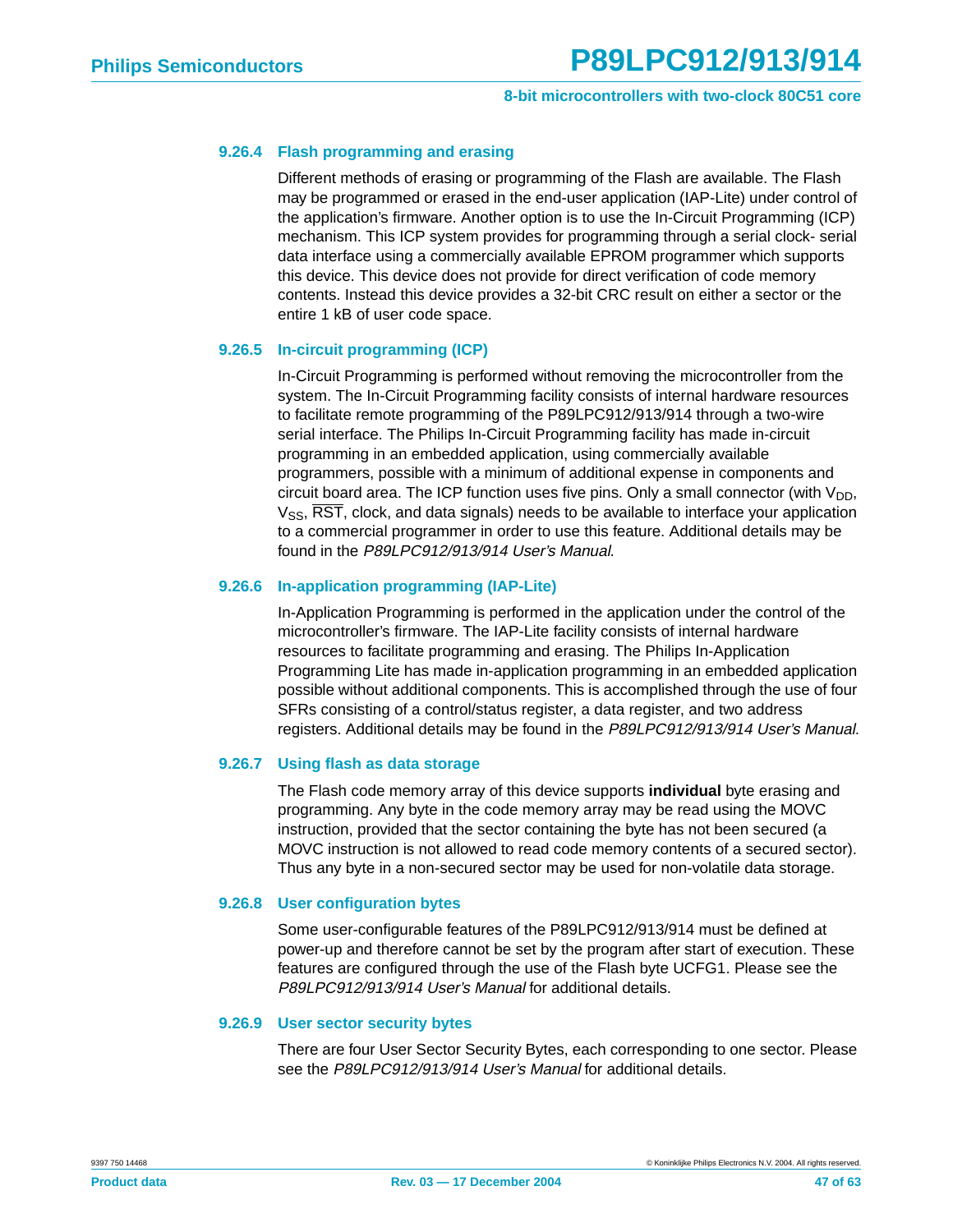### <span id="page-47-0"></span>**10. Limiting values**

#### **Table 12: Limiting values**

In accordance with the Absolute Maximum Rating System (IEC 60134).<sup>[1]</sup>

| <b>Symbol</b>               | <b>Parameter</b>                                              | <b>Conditions</b>                                                  | <b>Min</b>               | <b>Max</b>     | <b>Unit</b> |
|-----------------------------|---------------------------------------------------------------|--------------------------------------------------------------------|--------------------------|----------------|-------------|
| $T_{amb(bias)}$             | operating bias ambient temperature                            |                                                                    | $-55$                    | $+125$         | $^{\circ}C$ |
| $T_{\text{stg}}$            | storage temperature range                                     |                                                                    | $-65$                    | $+150$         | $^{\circ}C$ |
| $V_{xtal}$                  | voltage on XTAL1, XTAL2 pin to $V_{SS}$ ,<br>as applicable    |                                                                    | ۰                        | $V_{DD} + 0.5$ | V           |
| $V_n$                       | voltage on any other pin (except<br>XTAL1, XTAL2) to $V_{SS}$ |                                                                    | $-0.5$                   | $+5.5$         | V           |
| $I_{OH(I/O)}$               | HIGH-level output current per I/O pin                         |                                                                    | $\overline{\phantom{a}}$ | 8              | mA          |
| $I_{OL(1/O)}$               | LOW-level output current per I/O pin                          |                                                                    | $\overline{\phantom{a}}$ | 20             | mA          |
| I <sub>I/O</sub> (tot)(max) | maximum total I/O current                                     |                                                                    | ٠                        | 120            | mA          |
| $P_{tot(pack)}$             | total power dissipation per package                           | based on package heat<br>transfer, not device power<br>consumption | -                        | 1.5            | W           |

[1] The following applies to Limiting values:

a) Stresses above those listed under Table 12 may cause permanent damage to the device. This is a stress rating only and functional operation of the device at these or any conditions other than those described in [Table 13 "DC electrical characteristics"](#page-48-0), Table 14 "AC characteristics"and [Table 15 "AC characteristics \(P89LPC912, P89LPC913\)"](#page-53-0) of this specification are not implied.

b) This product includes circuitry specifically designed for the protection of its internal devices from the damaging effects of excessive static charge. Nonetheless, it is suggested that conventional precautions be taken to avoid applying greater than the rated maximum.

c) Parameters are valid over operating temperature range unless otherwise specified. All voltages are with respect to  $V_{SS}$  unless otherwise noted.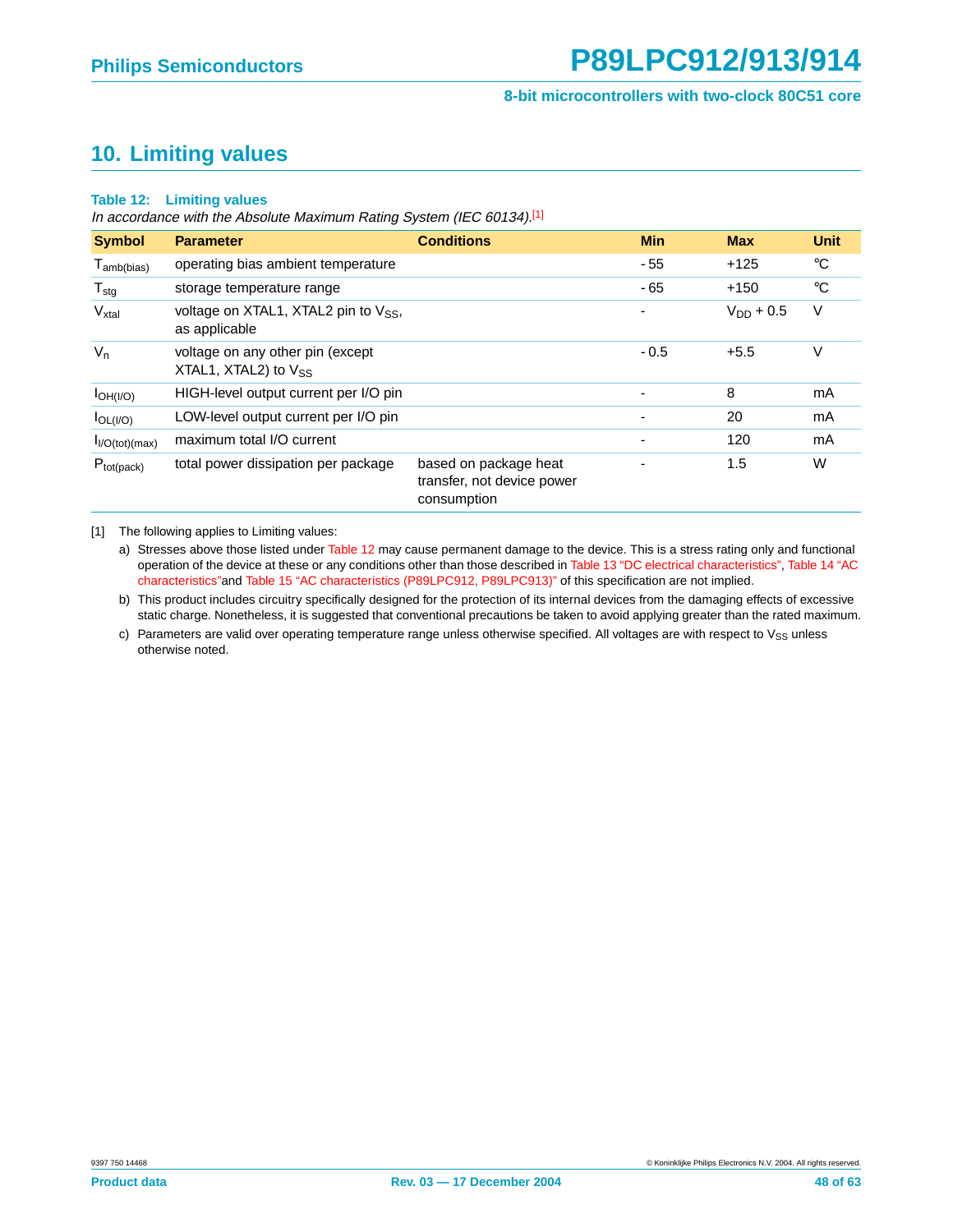## <span id="page-48-1"></span>**11. Static characteristics**

#### <span id="page-48-0"></span>**Table 13: DC electrical characteristics**

 $V_{DD}$  = 2.4 V to 3.6 V, unless otherwise specified.

 $T_{amb} = -40$  °C to +85 °C for industrial, unless otherwise specified.

| <b>Symbol</b>          | <b>Parameter</b>                                                              | <b>Conditions</b>                                 |              | <b>Min</b>          | Typ <sup>[1]</sup>      | <b>Max</b>                   | <b>Unit</b> |
|------------------------|-------------------------------------------------------------------------------|---------------------------------------------------|--------------|---------------------|-------------------------|------------------------------|-------------|
| $I_{DD(open)}$         | power supply current,                                                         | 3.6 V; 12 MHz                                     | $[2]$ .      |                     | $\overline{7}$          | 13                           | mA          |
|                        | operating (P89LPC912,<br>P89LPC913)                                           | 3.6 V; 18 MHz                                     | $[2]$ .      |                     | 11                      | 16                           | mA          |
| $I_{DD(idle)}$         | power supply current, Idle                                                    | 3.6 V; 12 MHz                                     | $[2]$ .      |                     | 1.5                     | 5.6                          | mA          |
|                        | mode (P89LPC912,<br>P89LPC913)                                                | 3.6 V; 18 MHz                                     | $[2]$ .      |                     | 4                       | $\,6$                        | mA          |
| $I_{DD(open)}$         | power supply current,<br>operating (P89LPC914)                                | 3.6 V; 7.373 MHz                                  | $[3]$ .      |                     | $\overline{\mathbf{4}}$ | $\bf8$                       | mA          |
| $I_{DD(idle)}$         | power supply current, Idle<br>mode (P89LPC914)                                | 3.6 V; 7.373 MHz                                  | $[3]$        |                     | 1                       | 3                            | mA          |
| $I_{DD(PD)}$           | Power supply current,<br>Power-down mode, voltage<br>comparators powered-down | 3.6 V                                             | $[2][3]$ _   |                     |                         | 70                           | $\mu$ A     |
| $I_{DD(TPD)}$          | Power supply current, Total<br>Power-down mode                                | 3.6 V                                             | $[2][3]$ $-$ |                     | $\mathbf{1}$            | 5                            | μA          |
| $(dV_{DD}/dt)r$        | $V_{DD}$ rise rate                                                            |                                                   |              |                     |                         | $\overline{2}$               | $mV/\mu s$  |
| $(dV_{DD}/dt)f$        | V <sub>DD</sub> fall rate                                                     |                                                   |              | L.                  |                         | 50                           | $mV/\mu s$  |
| <b>V<sub>RAM</sub></b> | RAM keep-alive voltage                                                        |                                                   |              | 1.5                 |                         |                              | V           |
| $V_{th(HL)}$           | negative-going threshold<br>voltage (Schmitt input)                           |                                                   |              | 0.22V <sub>DD</sub> | 0.4V <sub>DD</sub>      | $\qquad \qquad \blacksquare$ | V           |
| $V_{th(LH)}$           | positive-going threshold<br>voltage (Schmitt input)                           |                                                   |              |                     | 0.6V <sub>DD</sub>      | 0.7V <sub>DD</sub>           | $\vee$      |
| $V_{\text{hys}}$       | hysteresis voltage                                                            |                                                   |              | ä,                  | 0.2V <sub>DD</sub>      | -                            | V           |
| $V_{OL}$               | LOW-level output voltage,                                                     | $I_{OL}$ = 20 mA                                  |              |                     | 0.6                     | 1.0                          | V           |
|                        | all ports                                                                     | $I_{OL}$ = 10 mA                                  |              |                     | 0.3                     | 0.5                          | V           |
|                        |                                                                               | $I_{OL} = 3.2$ mA                                 |              |                     | 0.2                     | 0.3                          | V           |
| $V_{OH}$               | HIGH-level output voltage,<br>all ports                                       | $I_{OH} = -8$ mA;<br>push-pull mode               |              | $V_{DD} - 1.0$      | ÷,                      |                              | V           |
|                        |                                                                               | $I_{OH} = -3.2$ mA;<br>push-pull mode             |              | $V_{DD}$ – 0.7      | $V_{DD} - 0.4$          | $\blacksquare$               | V           |
|                        |                                                                               | $I_{OH} = -20 \mu A;$<br>quasi-bidirectional mode |              | $V_{DD}$ – 0.3      | $V_{DD} - 0.2$          | $\blacksquare$               | $\vee$      |
| $C_{ig}$               | input/output pin capacitance                                                  |                                                   | $[4]$ .      |                     |                         | 15                           | pF          |
| $I_{IL}$               | logical 0 input current,<br>all ports                                         | $V_{IN} = 0.4 V$                                  | $[5]$ .      |                     |                         | $-80$                        | μA          |
| Ιu                     | input leakage current, all ports $V_{IN} = V_{IL}$ or $V_{IH}$                |                                                   | $[6]$ .      |                     |                         | ±10                          | μA          |
| $I_{TL}$               | logical 1-to-0 transition<br>current, all ports                               | $V_{IN}$ = 2.0 V at<br>$V_{DD} = 3.6 V$           |              | $[7][8] -30$        |                         | $-450$                       | μA          |
| $R_{RST}$              | internal reset pull-up resistor                                               |                                                   |              | 10                  | $\blacksquare$          | 30                           | k $\Omega$  |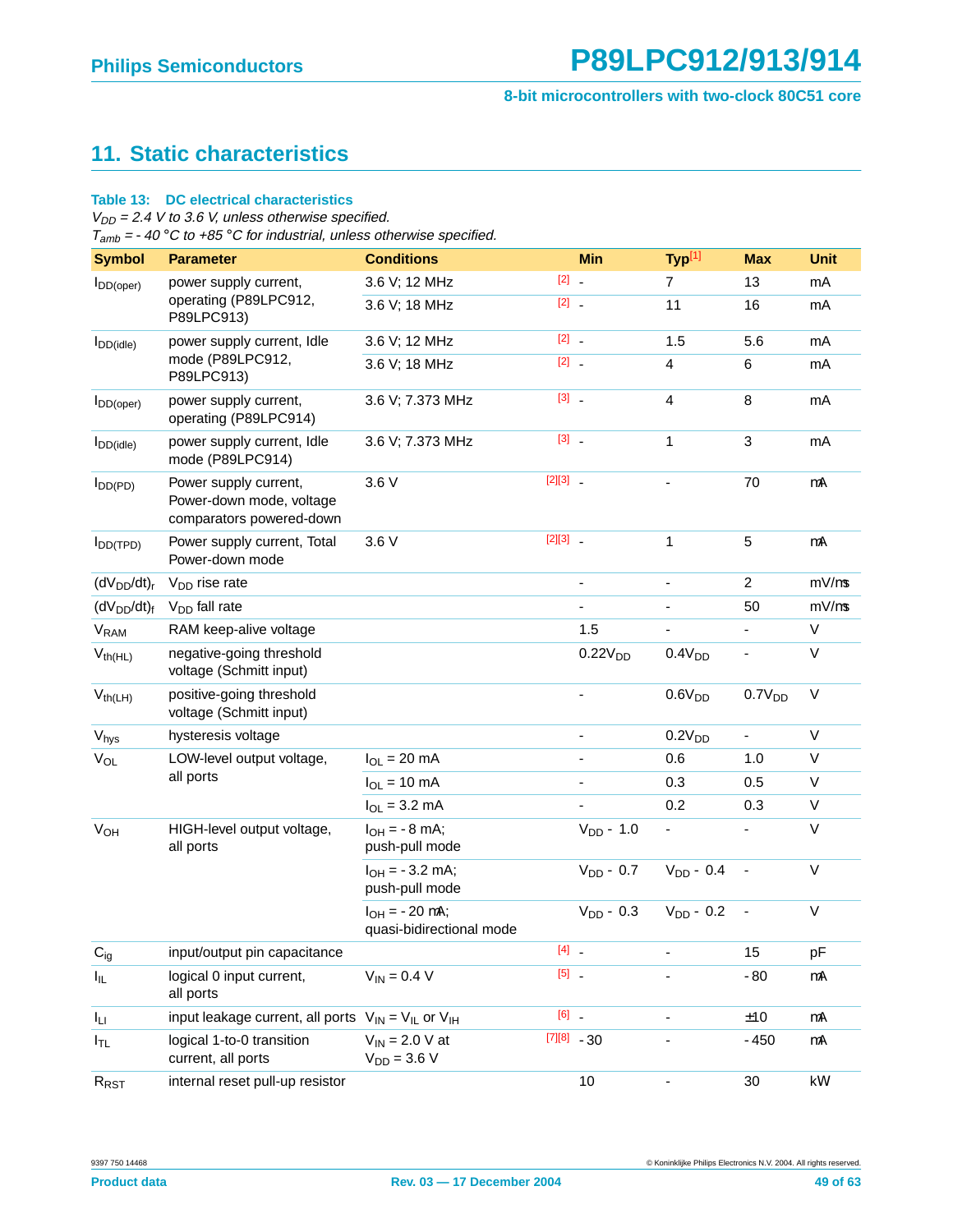#### **Table 13: DC electrical characteristics**…continued

 $V_{DD}$  = 2.4 V to 3.6 V, unless otherwise specified.

 $T_{amb} = -40$  °C to +85 °C for industrial, unless otherwise specified.

| <b>Symbol</b>   | <b>Parameter</b>                                      | <b>Conditions</b>        | <b>Min</b>               | Typ <sup>[1]</sup>       | <b>Max</b> | <b>Unit</b>         |
|-----------------|-------------------------------------------------------|--------------------------|--------------------------|--------------------------|------------|---------------------|
| V <sub>BO</sub> | brownout trip voltage with<br>$BOV = '1', BOPD = '0'$ | 2.4 V < $V_{DD}$ < 3.6 V | 2.40                     | $\overline{\phantom{0}}$ | 2.70       | V                   |
| $V_{REF}$       | bandgap reference voltage                             |                          | 1.11                     | 1.23                     | 1.34       | V                   |
| $TC_{(VREF)}$   | bandgap temperature<br>coefficient                    |                          | $\overline{\phantom{0}}$ | 10                       | 20         | ppm/<br>$^{\circ}C$ |

<span id="page-49-0"></span>[1] Typical ratings are not guaranteed. The values listed are at room temperature, 3 V.

<span id="page-49-2"></span>[2] The I<sub>DD(oper)</sub>, I<sub>DD(PD)</sub> specifications are measured using an external clock with the following functions disabled: comparators, brownout detect, and watchdog timer (P89LPC912, P89LPC913).

<span id="page-49-1"></span>[3] The I<sub>DD(oper)</sub>, I<sub>DD(PD)</sub> specifications are measured with the following functions disabled: comparators, brownout detect, and watchdog timer (P89LPC914).

[4] Pin capacitance is characterized but not tested.

<span id="page-49-3"></span>[5] Measured with port in quasi-bidirectional mode.

[6] Measured with port in high-impedance mode.

[7] Ports in quasi-bidirectional mode with weak pull-up (applies to all port pins with pull-ups)

<span id="page-49-4"></span>[8] Port pins source a transition current when used in quasi-bidirectional mode and externally driven from '1' to '0'. This current is highest when  $V_{IN}$  is approximately 2 V.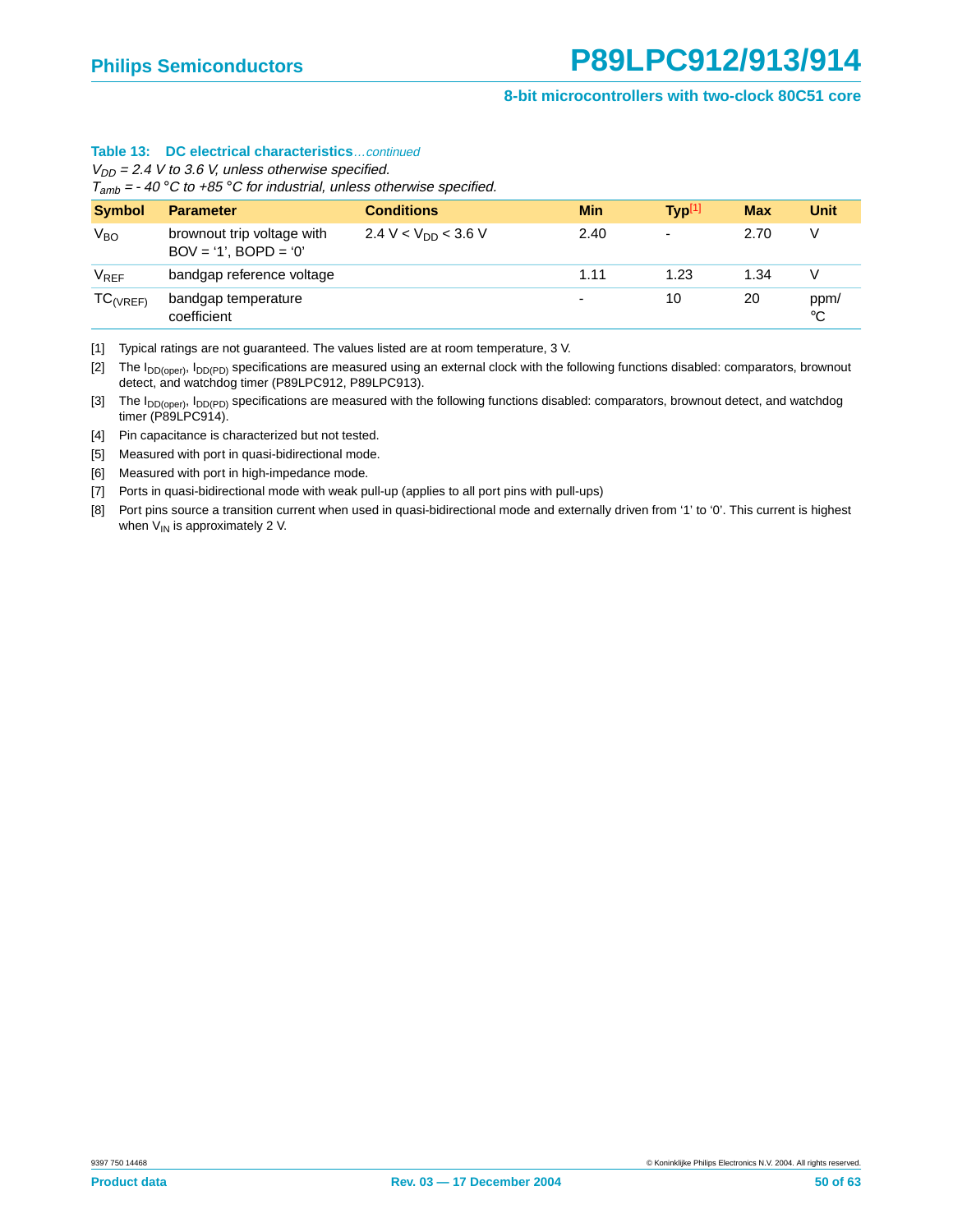## <span id="page-50-0"></span>**12. Dynamic characteristics**

#### **Table 14: AC characteristics**

 $V_{DD}$  = 2.4 V to 3.6 V, unless otherwise specified.  $T_{amb} = -40$  °C to +85 °C for industrial, unless otherwise specified.<sup>[\[1\]](#page-52-0)</sup>

| <b>Symbol</b>        | <b>Parameter</b>                                                                                                   | <b>Conditions</b> | <b>Variable clock</b> |                       | $f_{osc}$ = 12 MHz       |                              | <b>Unit</b> |
|----------------------|--------------------------------------------------------------------------------------------------------------------|-------------------|-----------------------|-----------------------|--------------------------|------------------------------|-------------|
|                      |                                                                                                                    |                   | <b>Min</b>            | <b>Max</b>            | <b>Min</b>               | <b>Max</b>                   |             |
| f <sub>RCOSC</sub>   | internal RC oscillator frequency<br>(nominal $f = 7.3728$ MHz) trimmed<br>to $\pm$ 1 % at T <sub>amb</sub> = 25 °C |                   | 7.189                 | 7.557                 | 7.189                    | 7.557                        | <b>MHz</b>  |
| f <sub>WDOSC</sub>   | internal Watchdog oscillator<br>frequency (nominal $f = 400$ kHz)                                                  |                   | 320                   | 520                   | 320                      | 520                          | kHz         |
|                      | Crystal oscillator (P89LPC912, P89LPC913)                                                                          |                   |                       |                       |                          |                              |             |
| $f_{\rm osc}$        | oscillator frequency                                                                                               |                   | $\Omega$              | 12                    | $\overline{\phantom{0}}$ | $\blacksquare$               | <b>MHz</b>  |
| t <sub>CLCL</sub>    | clock cycle                                                                                                        | see Figure 29     | 83                    |                       |                          |                              | ns          |
| f <sub>CLKP</sub>    | CLKLP active frequency                                                                                             |                   | $\mathbf 0$           | 8                     | ÷,                       | $\qquad \qquad \blacksquare$ | <b>MHz</b>  |
| <b>Glitch filter</b> |                                                                                                                    |                   |                       |                       |                          |                              |             |
|                      | glitch rejection, P1.5/RST pin                                                                                     |                   | L,                    | 50                    | ÷,                       | 50                           | ns          |
|                      | signal acceptance, P1.5/RST pin                                                                                    |                   | 125                   |                       | 125                      | ä,                           | ns          |
|                      | glitch rejection, any pin except<br>$P1.5/\overline{RST}$                                                          |                   | ä,                    | 15                    | ٠                        | 15                           | ns          |
|                      | signal acceptance, any pin except<br><b>P1.5/RST</b>                                                               |                   | 50                    | ÷,                    | 50                       | ä,                           | ns          |
|                      | External clock (P89LPC912, P89LPC913)                                                                              |                   |                       |                       |                          |                              |             |
| $t_{CHCX}$           | <b>HIGH</b> time                                                                                                   | see Figure 29     | 33                    | $t_{CLCL} - t_{CLCX}$ | 33                       | $\blacksquare$               | ns          |
| t <sub>CLCX</sub>    | LOW time                                                                                                           | see Figure 29     | 33                    | $t_{CLCL} - t_{CHCX}$ | 33                       |                              | ns          |
| t <sub>CLCH</sub>    | rise time                                                                                                          | see Figure 29     | $\blacksquare$        | 8                     | $\overline{\phantom{0}}$ | 8                            | ns          |
| t <sub>CHCL</sub>    | fall time                                                                                                          | see Figure 29     |                       | 8                     |                          | 8                            | ns          |
|                      | Shift register (UART mode 0 - P89LPC913, P89LPC914)                                                                |                   |                       |                       |                          |                              |             |
| $t_{XLXL}$           | serial port clock cycle time                                                                                       | see Figure 28     | 16 $t_{CLCL}$         |                       | 1333                     | ä,                           | ns          |
| t <sub>QVXH</sub>    | output data set-up to clock rising<br>edge                                                                         | see Figure 28     | 13 $t_{CLCL}$         |                       | 1083                     | $\overline{\phantom{a}}$     | ns          |
| $t_{XHQX}$           | output data hold after clock rising<br>edge                                                                        | see Figure 28     | ä,                    | $t_{CLCL}$ + 20       | ä,                       | 103                          | ns          |
| $t_{XHDX}$           | input data hold after clock rising<br>edge                                                                         | see Figure 28     |                       | 0                     |                          | $\mathbf 0$                  | ns          |
| $t_{DVXH}$           | input data valid to clock rising edge see Figure 28                                                                |                   | 150                   | ÷,                    | 150                      | ä,                           | ns          |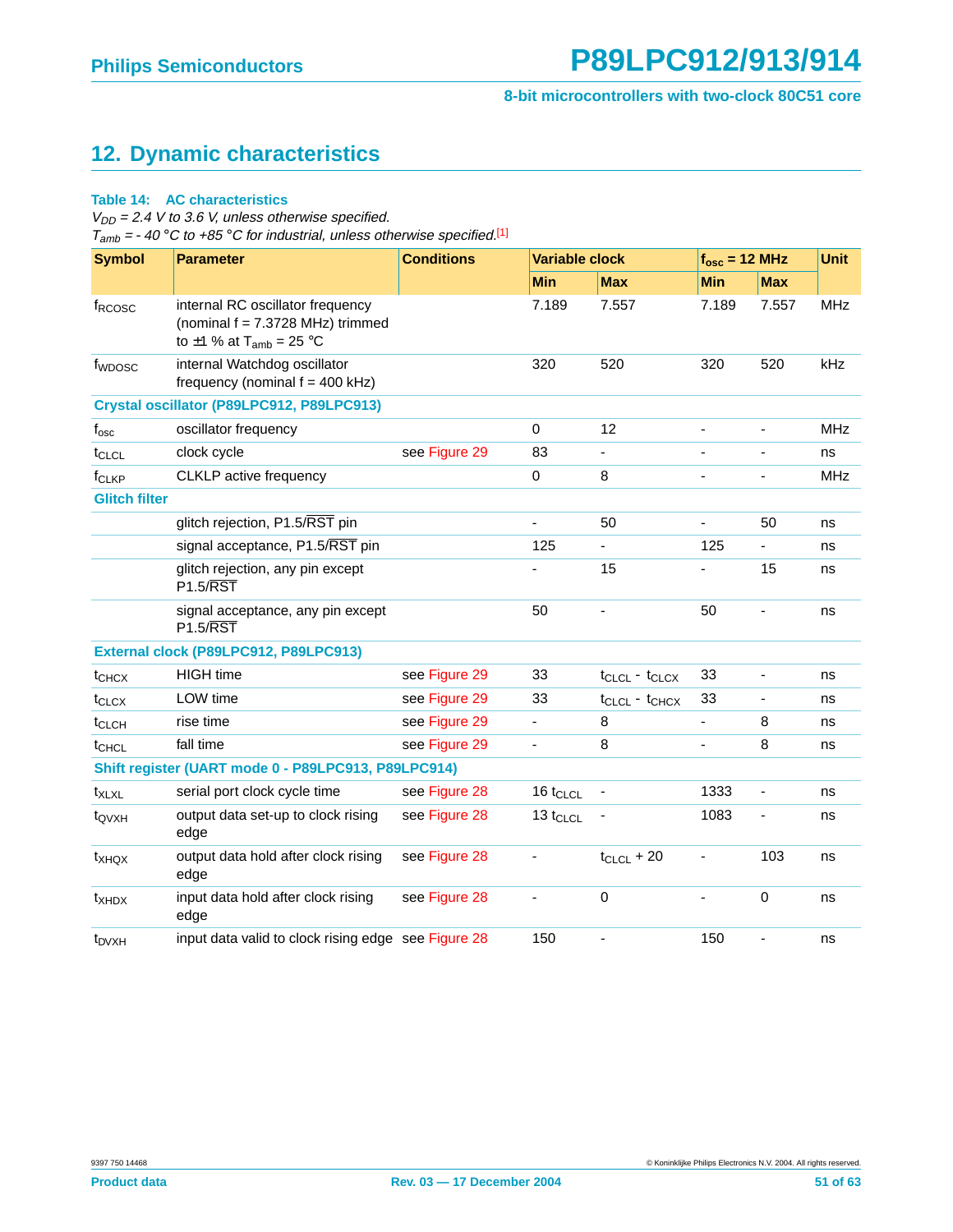#### **Table 14: AC characteristics**…continued

 $V_{DD} = 2.4$  V to 3.6 V, unless otherwise specified.

 $T_{amb} = -40 °C$  to +85 °C for industrial, unless otherwise specified.<sup>[1]</sup>

| <b>Symbol</b>        | <b>Parameter</b>                   | <b>Conditions</b>            | <b>Variable clock</b>   |                              |                              | $f_{\rm osc}$ = 12 MHz   | <b>Unit</b> |
|----------------------|------------------------------------|------------------------------|-------------------------|------------------------------|------------------------------|--------------------------|-------------|
|                      |                                    |                              | <b>Min</b>              | <b>Max</b>                   | <b>Min</b>                   | <b>Max</b>               |             |
| <b>SPI</b> interface |                                    |                              |                         |                              |                              |                          |             |
| $f_{\mathsf{SPI}}$   | Operating frequency                |                              |                         |                              |                              |                          |             |
|                      | 2.0 MHz (Slave)                    |                              | $\mathbf 0$             | $CCLK$ <sup>6</sup>          | $\mathbf 0$                  | 2.0                      | <b>MHz</b>  |
|                      | 3.0 MHz (Master)                   |                              |                         | $CCLK$ /4                    | $\qquad \qquad \blacksquare$ | $\blacksquare$           | <b>MHz</b>  |
| t <sub>SPICYC</sub>  | Cycle time                         | see Figure 24,<br>25, 26, 27 |                         |                              |                              |                          |             |
|                      | 2.0 MHz (Slave)                    |                              | $6/$ CCLK               |                              | 500                          | $\overline{\phantom{0}}$ | ns          |
|                      | 3.0 MHz (Master)                   |                              | $4/$ CCLK               |                              | $\blacksquare$               | ÷,                       | ns          |
| t <sub>SPILEAD</sub> | Enable lead time (Slave)           | see Figure 26,<br>27         |                         |                              |                              |                          |             |
|                      | 2.0 MHz                            |                              | 250                     | $\blacksquare$               | 250                          | $\blacksquare$           | ns          |
| t <sub>SPILAG</sub>  | Enable lag time (Slave)            | see Figure 26,<br>27         |                         |                              |                              |                          |             |
|                      | 2.0 MHz                            |                              | 250                     | $\qquad \qquad \blacksquare$ | 250                          | $\overline{\phantom{a}}$ | ns          |
| t <sub>SPICLKH</sub> | SPICLK high time                   | see Figure 24,<br>25, 26, 27 |                         |                              |                              |                          |             |
|                      | Master                             |                              | $\frac{2}{\sqrt{CCLK}}$ |                              | 340                          | $\blacksquare$           | ns          |
|                      | Slave                              |                              | $\frac{3}{2}$ CCLK      |                              | 190                          |                          | ns          |
| t <sub>SPICLKL</sub> | SPICLK low time                    | see Figure 24,<br>25, 26, 27 |                         |                              |                              |                          |             |
|                      | Master                             |                              | $\frac{2}{\sqrt{CCLK}}$ |                              | 340                          | $\overline{\phantom{a}}$ | ns          |
|                      | Slave                              |                              | $\frac{3}{2}$ CCLK      |                              | 190                          | ۰                        | ns          |
| tspipsu              | Data set-up time (Master or Slave) | see Figure 24,<br>25, 26, 27 | 100                     |                              | 100                          | $\overline{\phantom{a}}$ | ns          |
| t <sub>SPIDH</sub>   | Data hold time (Master or Slave)   | see Figure 24,<br>25, 26, 27 | 100                     | -                            | 100                          | $\overline{\phantom{a}}$ | ns          |
| t <sub>SPIA</sub>    | Access time (Slave)                | see Figure 26,<br>27         | 0                       | 120                          | 0                            | 120                      | ns          |
| tspidis              | Disable time (Slave)               | see Figure 26,<br>27         |                         |                              |                              |                          |             |
|                      | 2.0 MHz                            |                              | $\mathbf 0$             | 240                          | ä,                           | 240                      | ns          |
| t <sub>SPIDV</sub>   | Enable to output data valid        | see Figure 24,<br>25, 26, 27 |                         |                              |                              |                          |             |
|                      | 2.0 MHz                            |                              | 0                       | 240                          | $\overline{\phantom{a}}$     | 240                      | ns          |
|                      | 3.0 MHz                            |                              | $\mathbf 0$             | 167                          |                              | 167                      | ns          |
| t <sub>SPIOH</sub>   | Output data hold time              | see Figure 24,<br>25, 26, 27 | 0                       | ٠                            | $\pmb{0}$                    | Ξ.                       | ns          |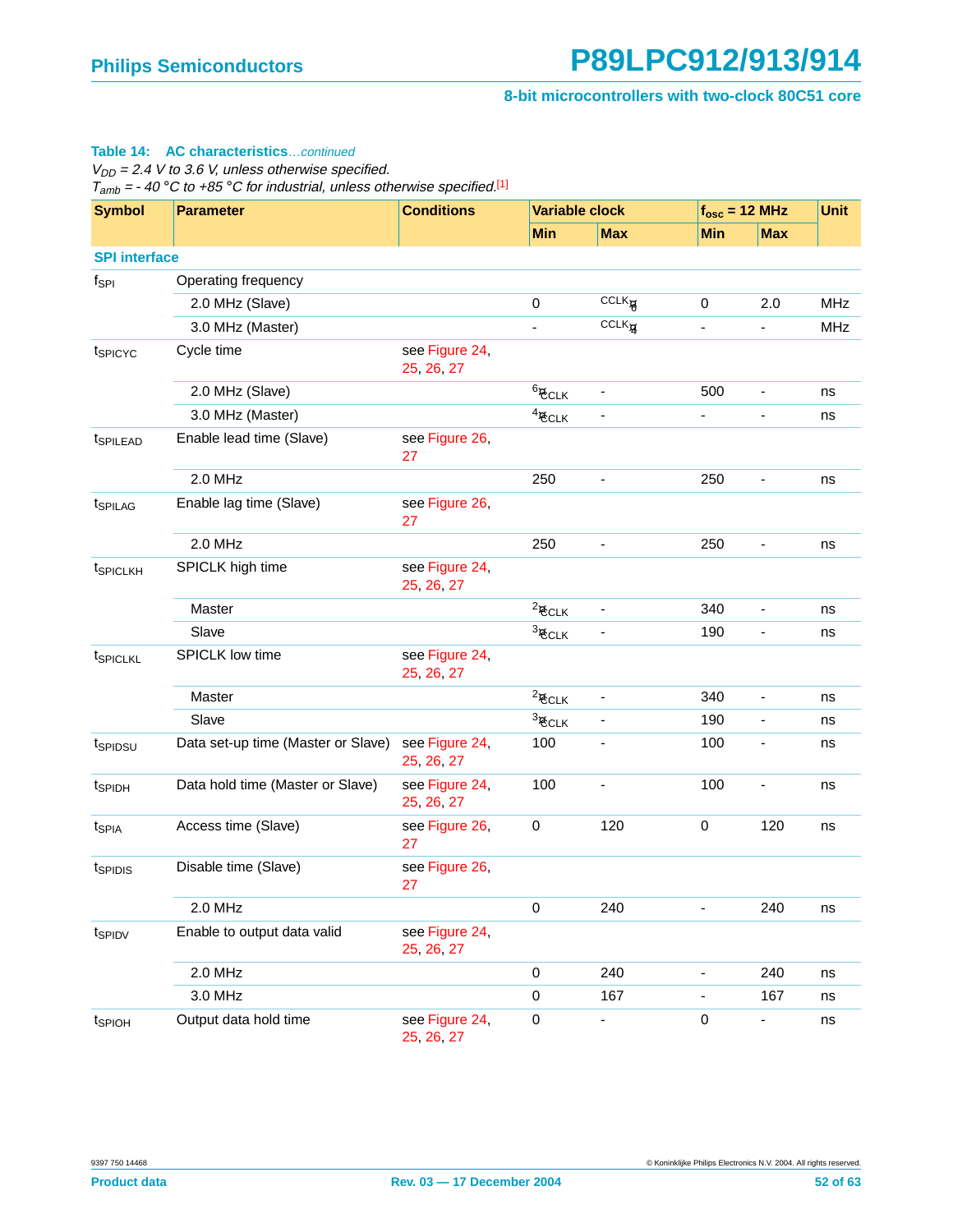#### **Table 14: AC characteristics**…continued

 $V_{DD} = 2.4$  V to 3.6 V, unless otherwise specified.

 $T_{amb} = -40 °C$  to +85 °C for industrial, unless otherwise specified.<sup>[1]</sup>

| <b>Symbol</b>     | <b>Parameter</b>                                     | <b>Conditions</b>            |            | <b>Variable clock</b> |                          | $f_{osc}$ = 12 MHz |    |
|-------------------|------------------------------------------------------|------------------------------|------------|-----------------------|--------------------------|--------------------|----|
|                   |                                                      |                              | <b>Min</b> | <b>Max</b>            | <b>Min</b>               | <b>Max</b>         |    |
| t <sub>SPIR</sub> | Rise time                                            | see Figure 24,<br>25, 26, 27 |            |                       |                          |                    |    |
|                   | SPI outputs (SPICLK, MOSI,<br>MISO)                  |                              |            | 100                   |                          | 100                | ns |
|                   | SPI inputs (SPICLK, MOSI,<br>$MISO, \overline{SS}$   |                              | ۰          | 2000                  | $\overline{\phantom{a}}$ | 2000               | ns |
| $t_{SPIF}$        | Fall time                                            | see Figure 24,<br>25, 26, 27 |            |                       |                          |                    |    |
|                   | SPI outputs (SPICLK, MOSI,<br>MISO)                  |                              |            | 100                   | ٠                        | 100                | ns |
|                   | SPI inputs (SPICLK, MOSI,<br>$MISO, \overline{SS}$ ) |                              |            | 2000                  | ٠                        | 2000               | ns |

<span id="page-52-0"></span>[1] Parameters are valid over operating temperature range unless otherwise specified. Parts are tested to 2 MHz, but are guaranteed to operate down to 0 Hz.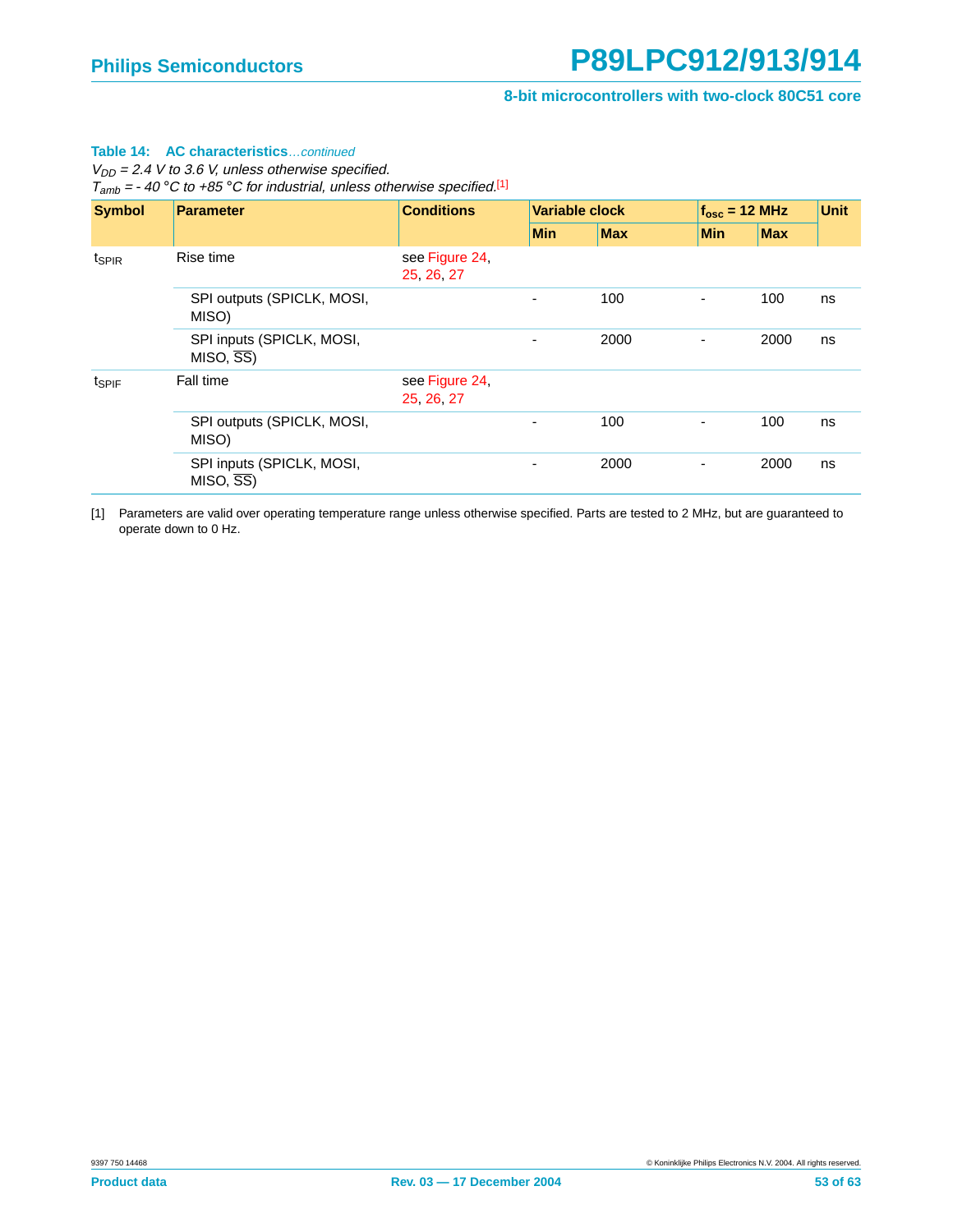#### <span id="page-53-0"></span>**Table 15: AC characteristics (P89LPC912, P89LPC913)**

 $V_{DD}$  = 3.0 V to 3.6 V, unless otherwise specified.

 $T_{amb} = -40$  °C to +85 °C for industrial, unless otherwise specified.<sup>[\[1\]](#page-55-1)</sup>

| <b>Symbol</b>             | <b>Parameter</b>                                                                                                   | <b>Conditions</b>            |       |                    | <b>Variable clock</b> |                          | $f_{osc}$ = 18 MHz       |            |
|---------------------------|--------------------------------------------------------------------------------------------------------------------|------------------------------|-------|--------------------|-----------------------|--------------------------|--------------------------|------------|
|                           |                                                                                                                    |                              |       | <b>Min</b>         | <b>Max</b>            | <b>Min</b>               | <b>Max</b>               |            |
| f <sub>RCOSC</sub>        | internal RC oscillator frequency<br>(nominal $f = 7.3728$ MHz) trimmed<br>to $\pm$ 1 % at T <sub>amb</sub> = 25 °C |                              |       | 7.189              | 7.557                 | 7.189                    | 7.557                    | <b>MHz</b> |
| f <sub>WDOSC</sub>        | internal Watchdog oscillator<br>frequency (nominal $f = 400$ kHz)                                                  |                              |       | 320                | 520                   | 320                      | 520                      | kHz        |
| <b>Crystal oscillator</b> |                                                                                                                    |                              |       |                    |                       |                          |                          |            |
| $f_{\rm osc}$             | oscillator frequency                                                                                               |                              | [2] 0 |                    | 18                    | $\blacksquare$           | $\blacksquare$           | <b>MHz</b> |
| t <sub>CLCL</sub>         | clock cycle                                                                                                        | see Figure 29                |       | 55                 | ÷,                    |                          | $\overline{\phantom{a}}$ | ns         |
| f <sub>CLKP</sub>         | CLKLP active frequency                                                                                             |                              |       | $\mathbf 0$        | 8                     | $\overline{\phantom{a}}$ | $\overline{\phantom{a}}$ | <b>MHz</b> |
| <b>Glitch filter</b>      |                                                                                                                    |                              |       |                    |                       |                          |                          |            |
|                           | glitch rejection, P1.5/RST pin                                                                                     |                              |       | ÷,                 | 50                    | $\blacksquare$           | 50                       | ns         |
|                           | signal acceptance, P1.5/RST pin                                                                                    |                              |       | 125                |                       | 125                      | ÷,                       | ns         |
|                           | glitch rejection, any pin except<br>$P1.5/\overline{RST}$                                                          |                              |       |                    | 15                    | $\overline{\phantom{a}}$ | 15                       | ns         |
|                           | signal acceptance, any pin except<br><b>P1.5/RST</b>                                                               |                              |       | 50                 | ÷,                    | 50                       | $\blacksquare$           | ns         |
| <b>External clock</b>     |                                                                                                                    |                              |       |                    |                       |                          |                          |            |
| t <sub>CHCX</sub>         | <b>HIGH</b> time                                                                                                   | see Figure 29                |       | 22                 | $t_{CLCL} - t_{CLCX}$ | 22                       | $\blacksquare$           | ns         |
| $t_{CLCX}$                | LOW time                                                                                                           | see Figure 29                |       | 22                 | $t_{CLCL} - t_{CHCX}$ | 22                       | $\blacksquare$           | ns         |
| t <sub>CLCH</sub>         | rise time                                                                                                          | see Figure 29                |       | $\blacksquare$     | 5                     | $\blacksquare$           | 5                        | ns         |
| t <sub>CHCL</sub>         | fall time                                                                                                          | see Figure 29                |       | $\blacksquare$     | 5                     | $\overline{\phantom{a}}$ | $\sqrt{5}$               | ns         |
| <b>SPI</b> interface      |                                                                                                                    |                              |       |                    |                       |                          |                          |            |
| $f_{\sf SPI}$             | Operating frequency                                                                                                |                              |       |                    |                       |                          |                          |            |
|                           | 3.0 MHz (Slave)                                                                                                    |                              |       | $\mathbf 0$        | CCLK                  | $\mathbf 0$              | 3                        | <b>MHz</b> |
|                           | 4.5 MHz (Master)                                                                                                   |                              |       |                    | $CCLK$ /4             | $\frac{1}{2}$            | 4.5                      | <b>MHz</b> |
| tspicyc                   | Cycle time                                                                                                         | see Figure 24,<br>25, 26, 27 |       |                    |                       |                          |                          |            |
|                           | 3.0 MHz (Slave)                                                                                                    |                              |       | $\frac{6}{2}$ CCLK |                       | 333                      | $\overline{\phantom{a}}$ | ns         |
|                           | 4.5 MHz (Master)                                                                                                   |                              |       | $4/$ CCLK          |                       | 222                      |                          | ns         |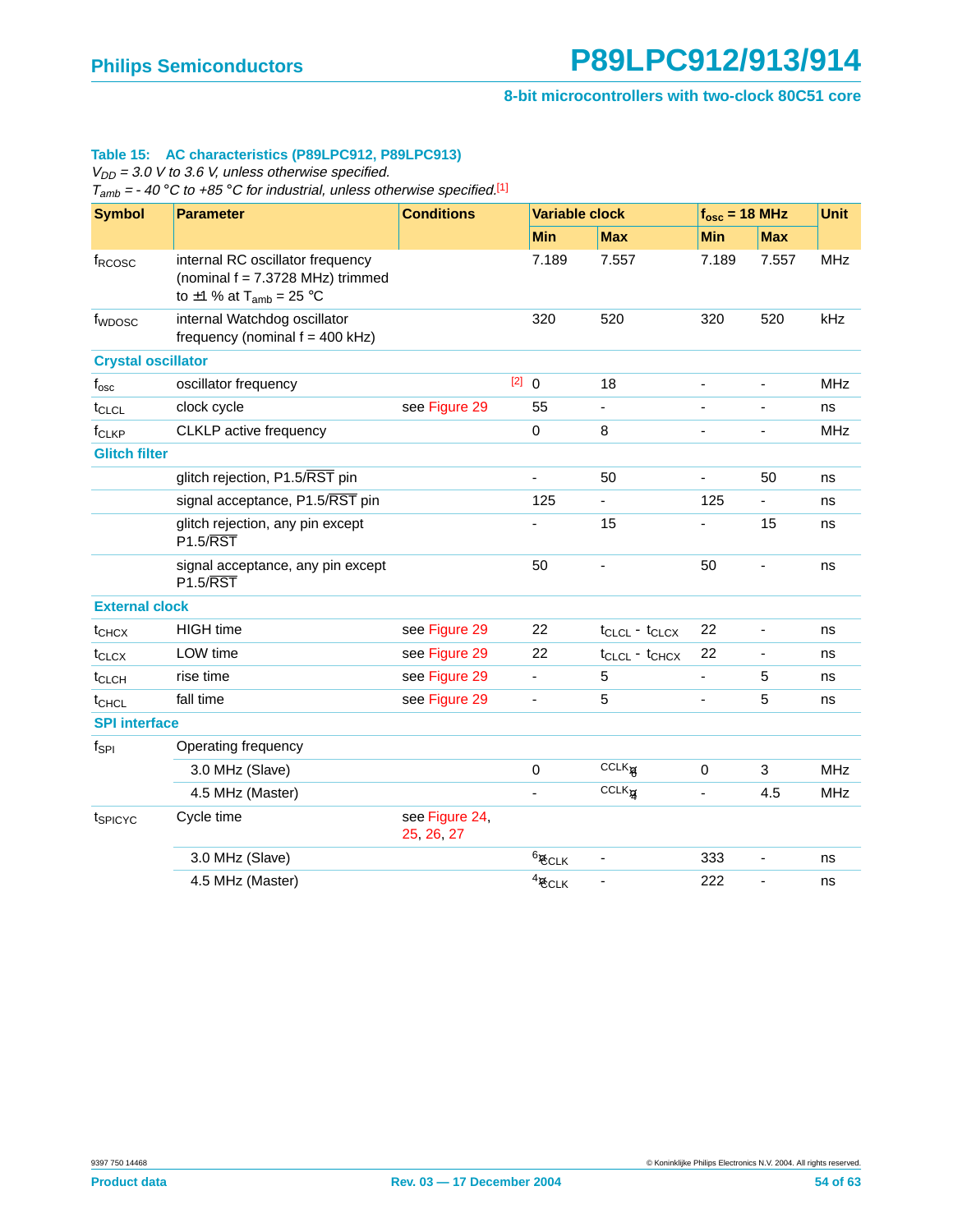**8-bit microcontrollers with two-clock 80C51 core**

#### **Table 15: AC characteristics (P89LPC912, P89LPC913)**…continued

 $V_{DD}$  = 3.0 V to 3.6 V, unless otherwise specified.

 $T_{amb} = -40 °C$  to +85 °C for industrial, unless otherwise specified.<sup>[1]</sup>

| <b>Symbol</b>          | <b>Parameter</b>                                   | <b>Conditions</b>            | <b>Variable clock</b>    |                              |                              | $f_{\rm osc}$ = 18 MHz       | <b>Unit</b> |
|------------------------|----------------------------------------------------|------------------------------|--------------------------|------------------------------|------------------------------|------------------------------|-------------|
|                        |                                                    |                              | <b>Min</b>               | <b>Max</b>                   | <b>Min</b>                   | <b>Max</b>                   |             |
| <i><b>ISPILEAD</b></i> | Enable lead time (Slave)                           | see Figure 26,<br>27         |                          |                              |                              |                              |             |
|                        | 3.0 MHz                                            |                              | 250                      | $\overline{a}$               | 250                          | $\qquad \qquad \blacksquare$ | ns          |
| t <sub>SPILAG</sub>    | Enable lag time (Slave)                            | see Figure 26,<br>27         |                          |                              |                              |                              |             |
|                        | 3.0 MHz                                            |                              | 250                      |                              | 250                          | -                            | ns          |
| t <sub>SPICLKH</sub>   | SPICLK high time                                   | see Figure 24,<br>25, 26, 27 |                          |                              |                              |                              |             |
|                        | Master                                             |                              | $\frac{2}{\sqrt{CCLK}}$  |                              | 111                          | ÷,                           | ns          |
|                        | Slave                                              |                              | $\frac{3}{2}$ CCLK       |                              | 167                          | $\qquad \qquad \blacksquare$ | ns          |
| t <sub>SPICLKL</sub>   | <b>SPICLK low time</b>                             | see Figure 24,<br>25, 26, 27 |                          |                              |                              |                              |             |
|                        | Master                                             |                              | $\frac{2}{\sqrt{CCLK}}$  | $\qquad \qquad \blacksquare$ | 111                          | $\blacksquare$               | ns          |
|                        | Slave                                              |                              | $\frac{3}{2}$ CCLK       | ÷,                           | 167                          | $\overline{\phantom{a}}$     | ns          |
| tspipsu                | Data set-up time (Master or Slave)                 | see Figure 24,<br>25, 26, 27 | 100                      | ä,                           | 100                          | ÷,                           | ns          |
| t <sub>SPIDH</sub>     | Data hold time (Master or Slave)                   | see Figure 24,<br>25, 26, 27 | 100                      | $\blacksquare$               | 100                          | $\blacksquare$               | ns          |
| t <sub>SPIA</sub>      | Access time (Slave)                                | see Figure 26,<br>27         | 0                        | 80                           | 0                            | 80                           | ns          |
| tspipis                | Disable time (Slave)                               | see Figure 26,<br>27         |                          |                              |                              |                              |             |
|                        | 3.0 MHz                                            |                              | 0                        | 160                          | $\blacksquare$               | 160                          | ns          |
| tspipy                 | Enable to output data valid                        | see Figure 24,<br>25, 26, 27 |                          |                              |                              |                              |             |
|                        | 3.0 MHz                                            |                              | 0                        | 160                          | $\overline{\phantom{a}}$     | 160                          | ns          |
|                        | 4.5 MHz                                            |                              | $\mathbf 0$              | 111                          | $\qquad \qquad \blacksquare$ | 111                          | ns          |
| t <sub>SPIOH</sub>     | Output data hold time                              | see Figure 24,<br>25, 26, 27 | $\mathbf 0$              | L                            | 0                            | ÷.                           | ns          |
| t <sub>SPIR</sub>      | Rise time                                          | see Figure 24,<br>25, 26, 27 |                          |                              |                              |                              |             |
|                        | SPI outputs (SPICLK, MOSI,<br>MISO)                |                              | $\overline{\phantom{a}}$ | 100                          | $\blacksquare$               | 100                          | ns          |
|                        | SPI inputs (SPICLK, MOSI,<br>$MISO, \overline{SS}$ |                              |                          | 2000                         | $\overline{\phantom{a}}$     | 2000                         | ns          |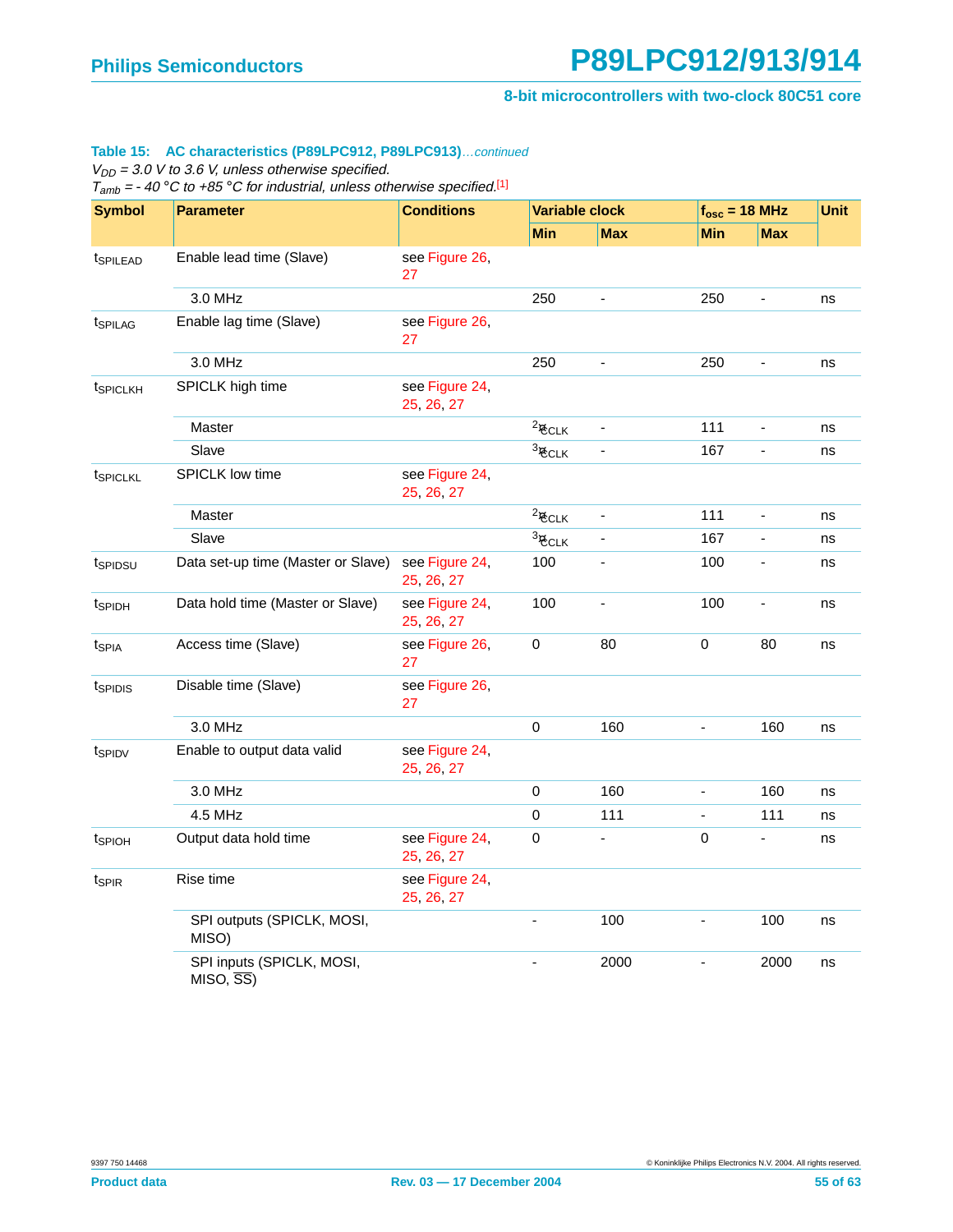#### **Table 15: AC characteristics (P89LPC912, P89LPC913)**…continued

 $V_{DD}$  = 3.0 V to 3.6 V, unless otherwise specified.

 $T_{amb} = -40$  °C to +85 °C for industrial, unless otherwise specified.[1]

| <b>Symbol</b> | <b>Parameter</b>                                   | <b>Conditions</b>          | <b>Variable clock</b> |            | $f_{osc}$ = 18 MHz       |            | <b>Unit</b> |
|---------------|----------------------------------------------------|----------------------------|-----------------------|------------|--------------------------|------------|-------------|
|               |                                                    |                            | <b>Min</b>            | <b>Max</b> | <b>Min</b>               | <b>Max</b> |             |
| $t_{SPIF}$    | Fall time                                          | see Figure 24,<br>25 26 27 |                       |            |                          |            |             |
|               | SPI outputs (SPICLK, MOSI,<br>MISO)                |                            | $\blacksquare$        | 100        | $\overline{\phantom{a}}$ | 100        | ns          |
|               | SPI inputs (SPICLK, MOSI,<br>$MISO, \overline{SS}$ |                            | $\sim$                | 2000       | $\overline{\phantom{a}}$ | 2000       | ns          |

<span id="page-55-1"></span>[1] Parameters are valid over operating temperature range unless otherwise specified. Parts are tested to 2 MHz, but are guaranteed to operate down to 0 Hz.

<span id="page-55-2"></span>[2] When using an oscillator frequency above 12 MHz, the reset input function of P1.5 must be enabled. An external circuit is required to hold the device in reset at power-up until  $V_{DD}$  has reached its specified level. When system power is removed  $V_{DD}$  will fall below the minimum specified operating voltage. When using an oscillator frequency above 12 MHz, in some applications, an external brownout detect circuit may be required to hold the device in reset when  $V_{DD}$  falls below the minimum specified operating voltage.

<span id="page-55-0"></span>![](_page_55_Figure_9.jpeg)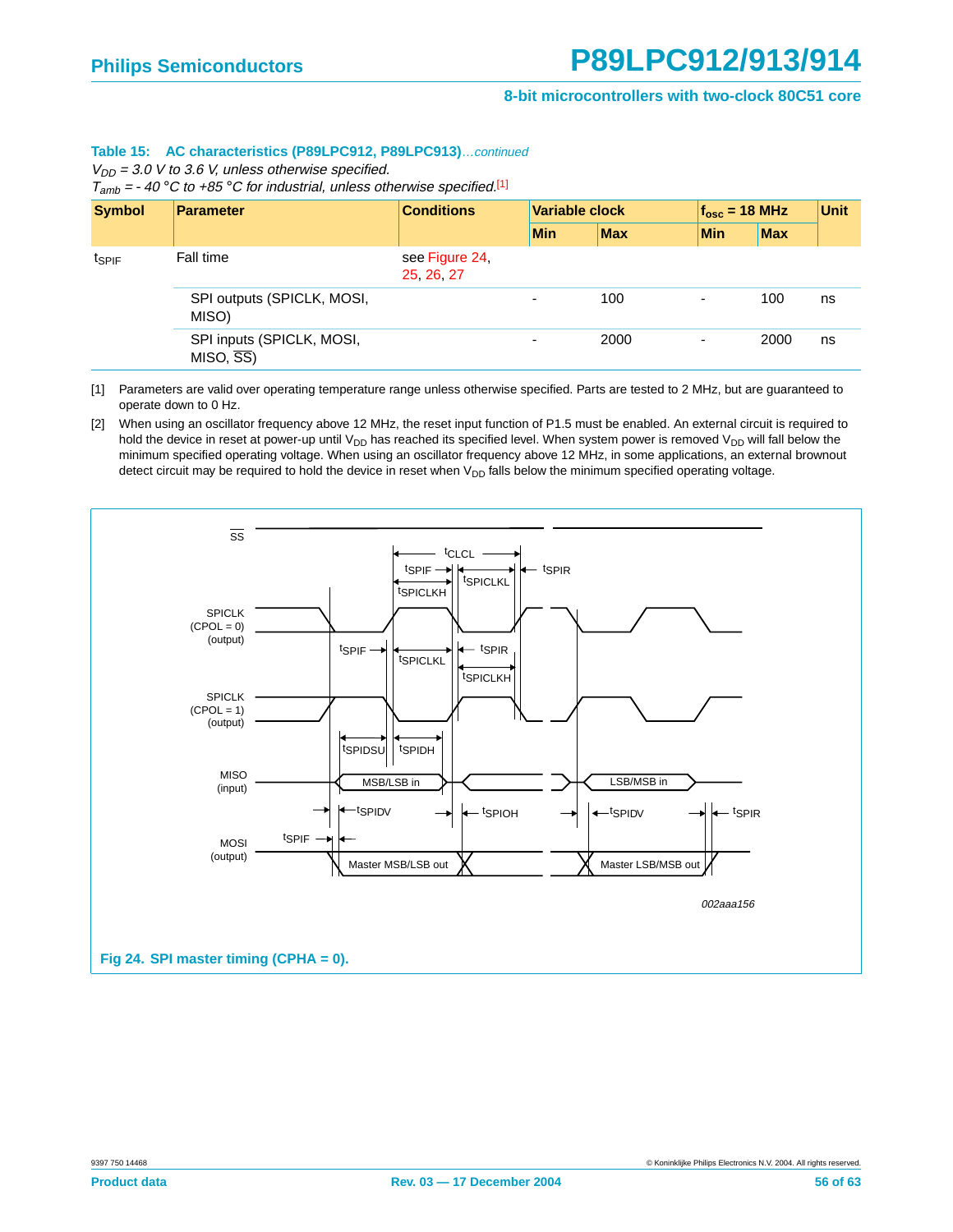**8-bit microcontrollers with two-clock 80C51 core**

<span id="page-56-1"></span><span id="page-56-0"></span>![](_page_56_Figure_3.jpeg)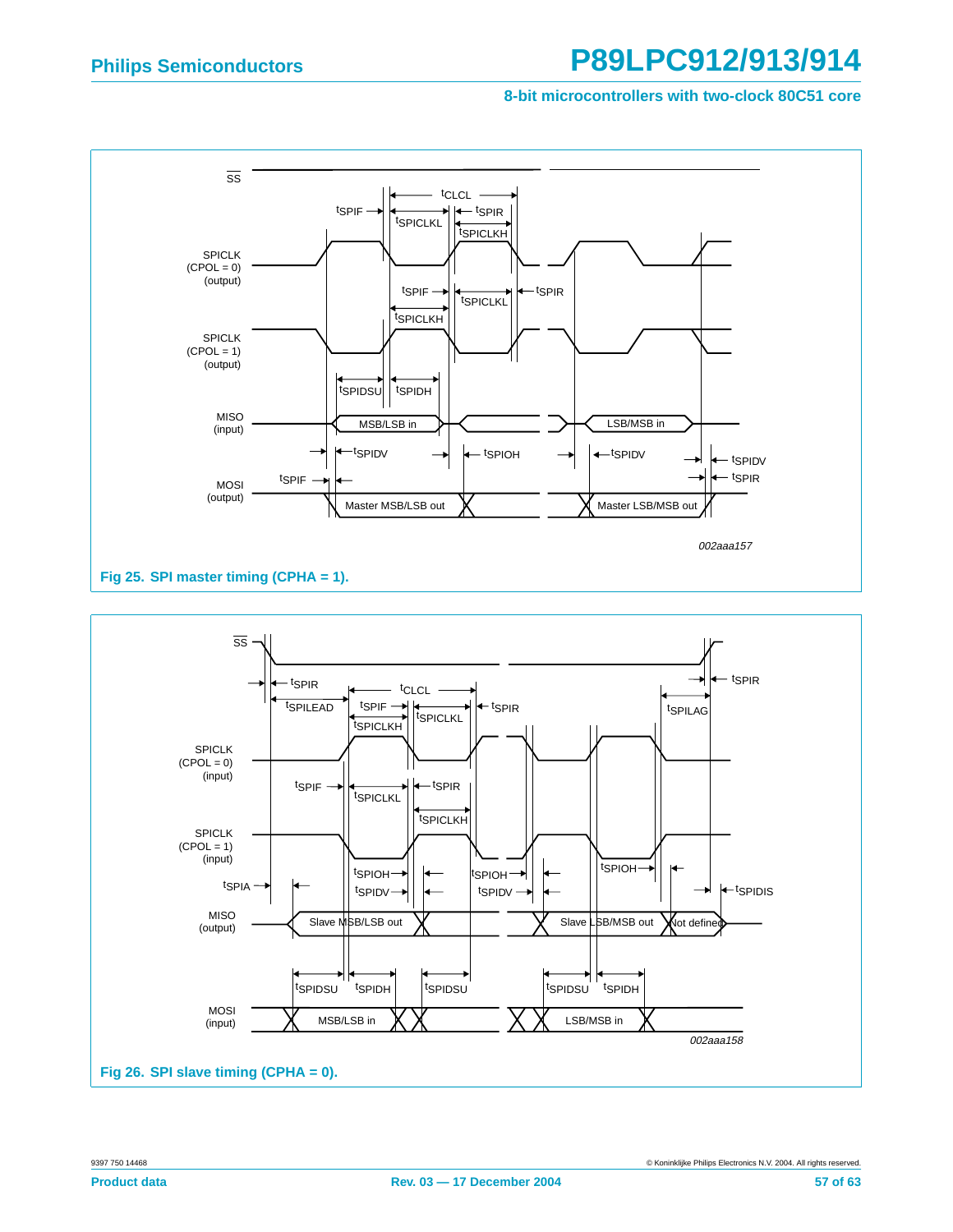**8-bit microcontrollers with two-clock 80C51 core**

![](_page_57_Figure_3.jpeg)

<span id="page-57-2"></span>![](_page_57_Figure_4.jpeg)

<span id="page-57-1"></span><span id="page-57-0"></span>![](_page_57_Figure_5.jpeg)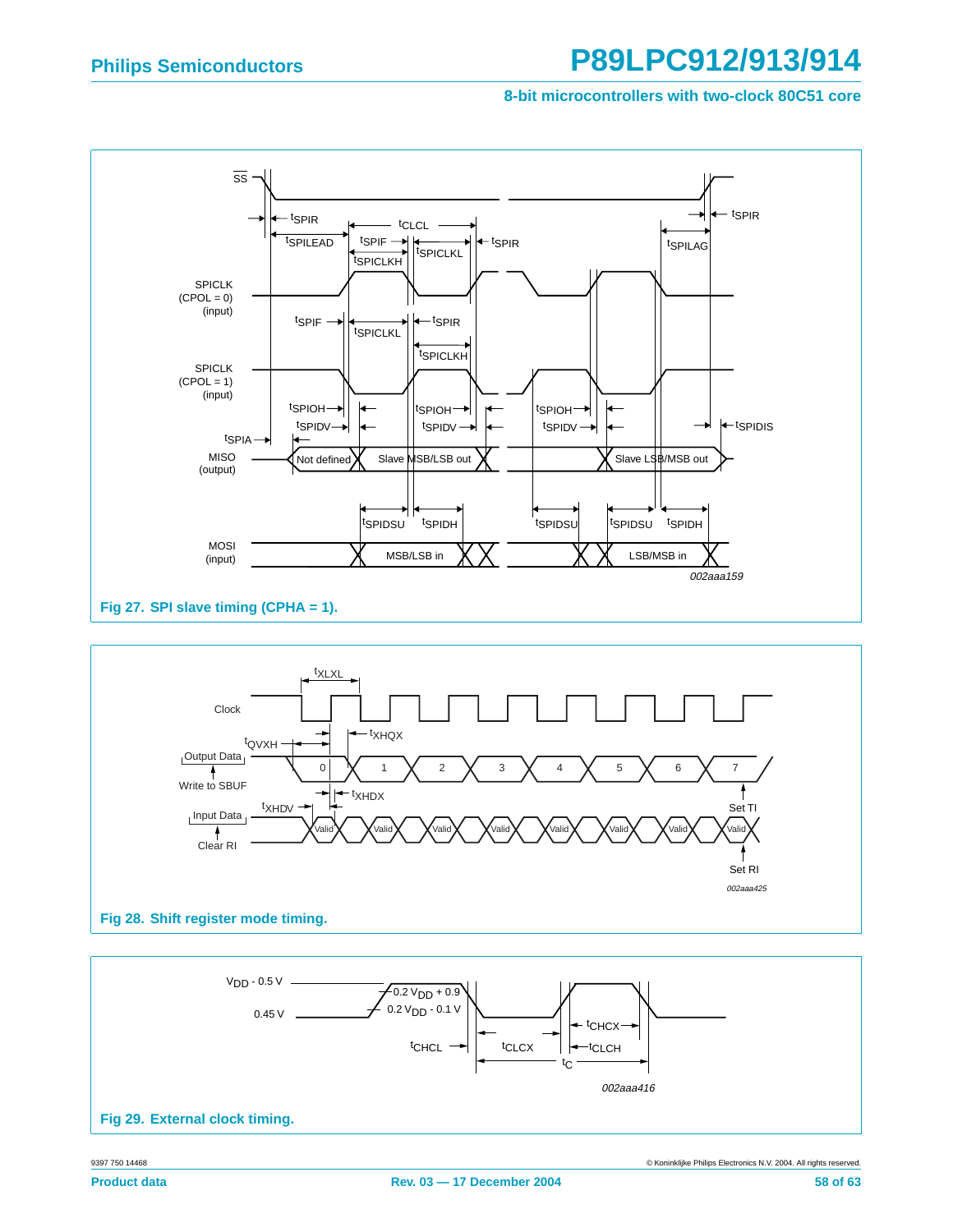## <span id="page-58-1"></span>**13. Comparator electrical characteristics**

#### **Table 16: Comparator electrical characteristics**

 $V_{DD}$  = 2.4 V to 3.6 V, unless otherwise specified.

 $T_{amb} = -40$  °C to +85 °C for industrial, unless otherwise specified.

| <b>Symbol</b>   | <b>Parameter</b>                    | <b>Conditions</b>     | <b>Min</b>                     | <b>Typ</b>               | <b>Max</b>     | <b>Unit</b> |
|-----------------|-------------------------------------|-----------------------|--------------------------------|--------------------------|----------------|-------------|
| $V_{IO}$        | offset voltage comparator inputs    |                       | $\overline{\phantom{a}}$       | $\overline{\phantom{0}}$ | ±20            | mV          |
| $V_{CR}$        | common mode range comparator inputs |                       | 0                              | ٠                        | $V_{DD} - 0.3$ | - V         |
| <b>CMRR</b>     | common mode rejection ratio         |                       | $[1]$ $\overline{\phantom{a}}$ | $\overline{\phantom{a}}$ | $-50$          | dB          |
|                 | response time                       |                       | $\overline{\phantom{a}}$       | 250                      | 500            | ns          |
|                 | comparator enable to output valid   |                       | $\overline{\phantom{a}}$       | $\overline{\phantom{0}}$ | 10             | μs          |
| $I_{\parallel}$ | input leakage current, comparator   | $0 < V_{IN} < V_{DD}$ | $\overline{\phantom{a}}$       | $\blacksquare$           | ±10            | μA          |

<span id="page-58-0"></span>[1] This parameter is characterized, but not tested in production.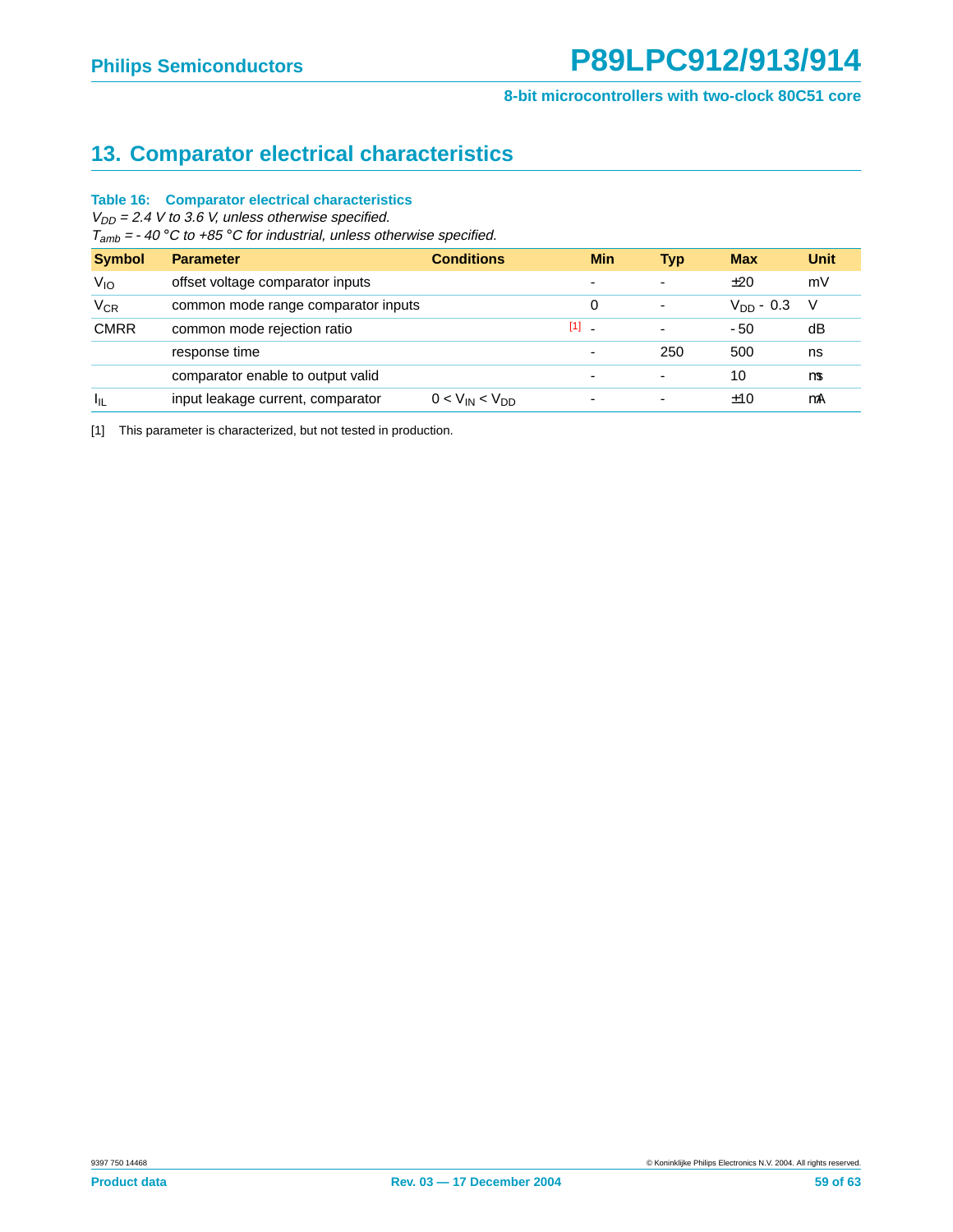#### **8-bit microcontrollers with two-clock 80C51 core**

### <span id="page-59-0"></span>**14. Package outline**

![](_page_59_Figure_4.jpeg)

**Fig 30. TSSOP14 package outline (SOT402-1).**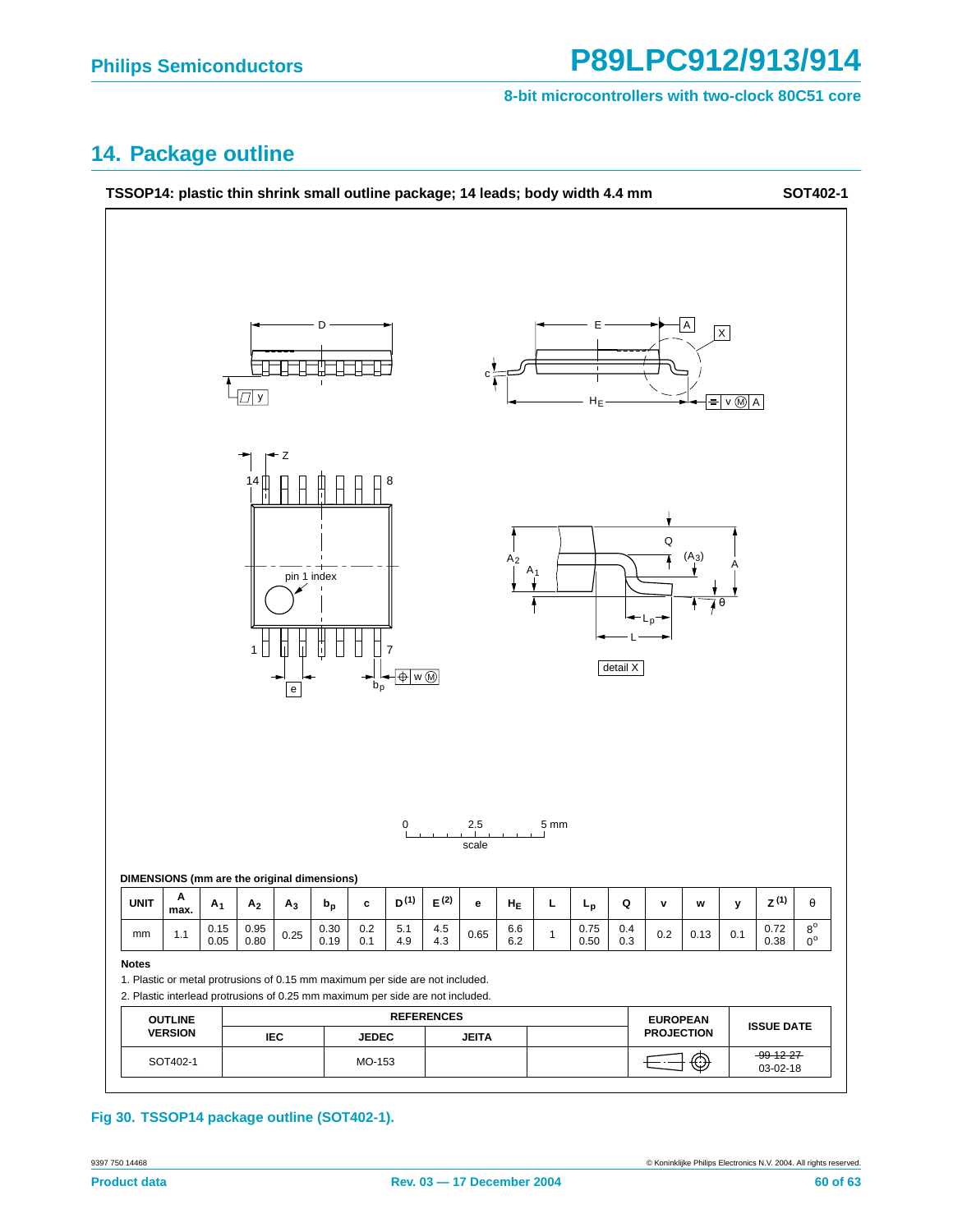## <span id="page-60-0"></span>**15. Revision history**

|            | <b>Table 17: Revision history</b> |                |                                                                      |
|------------|-----------------------------------|----------------|----------------------------------------------------------------------|
| <b>Rev</b> | <b>Date</b>                       | <b>CPCN</b>    | <b>Description</b>                                                   |
| 03         | 20041217                          | $\blacksquare$ | Product data (9397 750 14468)                                        |
|            |                                   |                | Modification:                                                        |
|            |                                   |                | • Added 18 MHz information.                                          |
| 02         | 20031212 -                        |                | Product data (9397 750 12286); ECN 01-A14930 dated 10 December 2003. |
| 01         | 20030711                          | $\sim$ $-$     | <b>Objective data (9397 750 11537)</b>                               |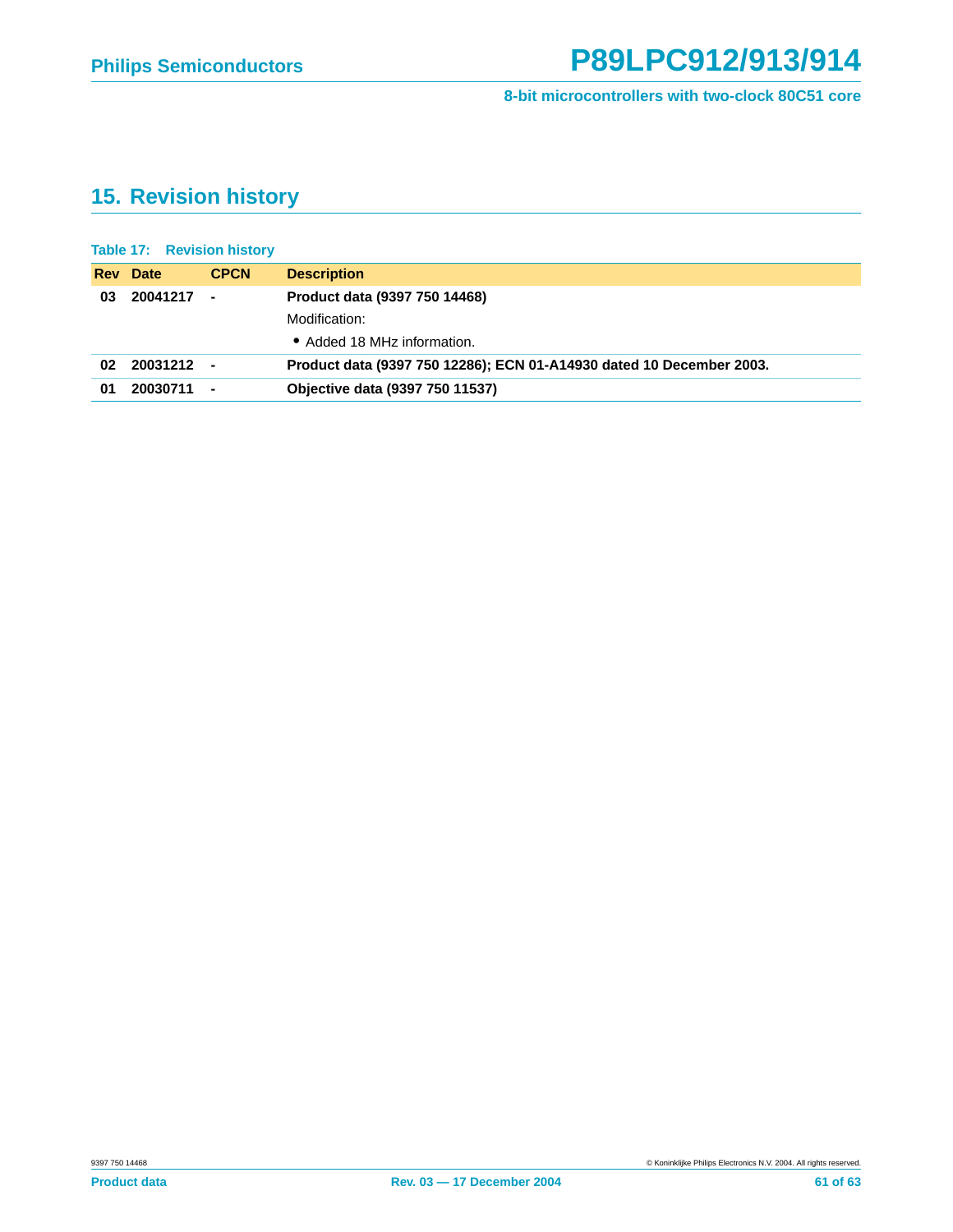#### **8-bit microcontrollers with two-clock 80C51 core**

#### **16. Data sheet status**

| Level          | Data sheet status[1] | <b>Product status</b> <sup>[2][3]</sup> | <b>Definition</b>                                                                                                                                                                                                                                                                                    |
|----------------|----------------------|-----------------------------------------|------------------------------------------------------------------------------------------------------------------------------------------------------------------------------------------------------------------------------------------------------------------------------------------------------|
|                | Objective data       | Development                             | This data sheet contains data from the objective specification for product development. Philips<br>Semiconductors reserves the right to change the specification in any manner without notice.                                                                                                       |
| $\mathbf{H}$   | Preliminary data     | Qualification                           | This data sheet contains data from the preliminary specification. Supplementary data will be published<br>at a later date. Philips Semiconductors reserves the right to change the specification without notice, in<br>order to improve the design and supply the best possible product.             |
| $\mathbf{III}$ | Product data         | Production                              | This data sheet contains data from the product specification. Philips Semiconductors reserves the<br>right to make changes at any time in order to improve the design, manufacturing and supply. Relevant<br>changes will be communicated via a Customer Product/Process Change Notification (CPCN). |

[1] Please consult the most recently issued data sheet before initiating or completing a design.

[2] The product status of the device(s) described in this data sheet may have changed since this data sheet was published. The latest information is available on the Internet at URL http://www.semiconductors.philips.com.

[3] For data sheets describing multiple type numbers, the highest-level product status determines the data sheet status.

#### **17. Definitions**

**Short-form specification —** The data in a short-form specification is extracted from a full data sheet with the same type number and title. For detailed information see the relevant data sheet or data handbook.

**Limiting values definition —** Limiting values given are in accordance with the Absolute Maximum Rating System (IEC 60134). Stress above one or more of the limiting values may cause permanent damage to the device. These are stress ratings only and operation of the device at these or at any other conditions above those given in the Characteristics sections of the specification is not implied. Exposure to limiting values for extended periods may affect device reliability.

**Application information —** Applications that are described herein for any of these products are for illustrative purposes only. Philips Semiconductors make no representation or warranty that such applications will be suitable for the specified use without further testing or modification.

#### **18. Disclaimers**

**Life support —** These products are not designed for use in life support appliances, devices, or systems where malfunction of these products can reasonably be expected to result in personal injury. Philips Semiconductors customers using or selling these products for use in such applications do so at their own risk and agree to fully indemnify Philips Semiconductors for any damages resulting from such application.

**Right to make changes —** Philips Semiconductors reserves the right to make changes in the products - including circuits, standard cells, and/or software - described or contained herein in order to improve design and/or performance. When the product is in full production (status 'Production'), relevant changes will be communicated via a Customer Product/Process Change Notification (CPCN). Philips Semiconductors assumes no responsibility or liability for the use of any of these products, conveys no licence or title under any patent, copyright, or mask work right to these products, and makes no representations or warranties that these products are free from patent, copyright, or mask work right infringement, unless otherwise specified.

#### **Contact information**

For additional information, please visit **http://www.semiconductors.philips.com**. For sales office addresses, send e-mail to: **sales.addresses@www.semiconductors.philips.com. Fax: +31 40 27 24825** 

© Koninklijke Philips Electronics N.V. 2004. All rights reserved.

9397 750 14468